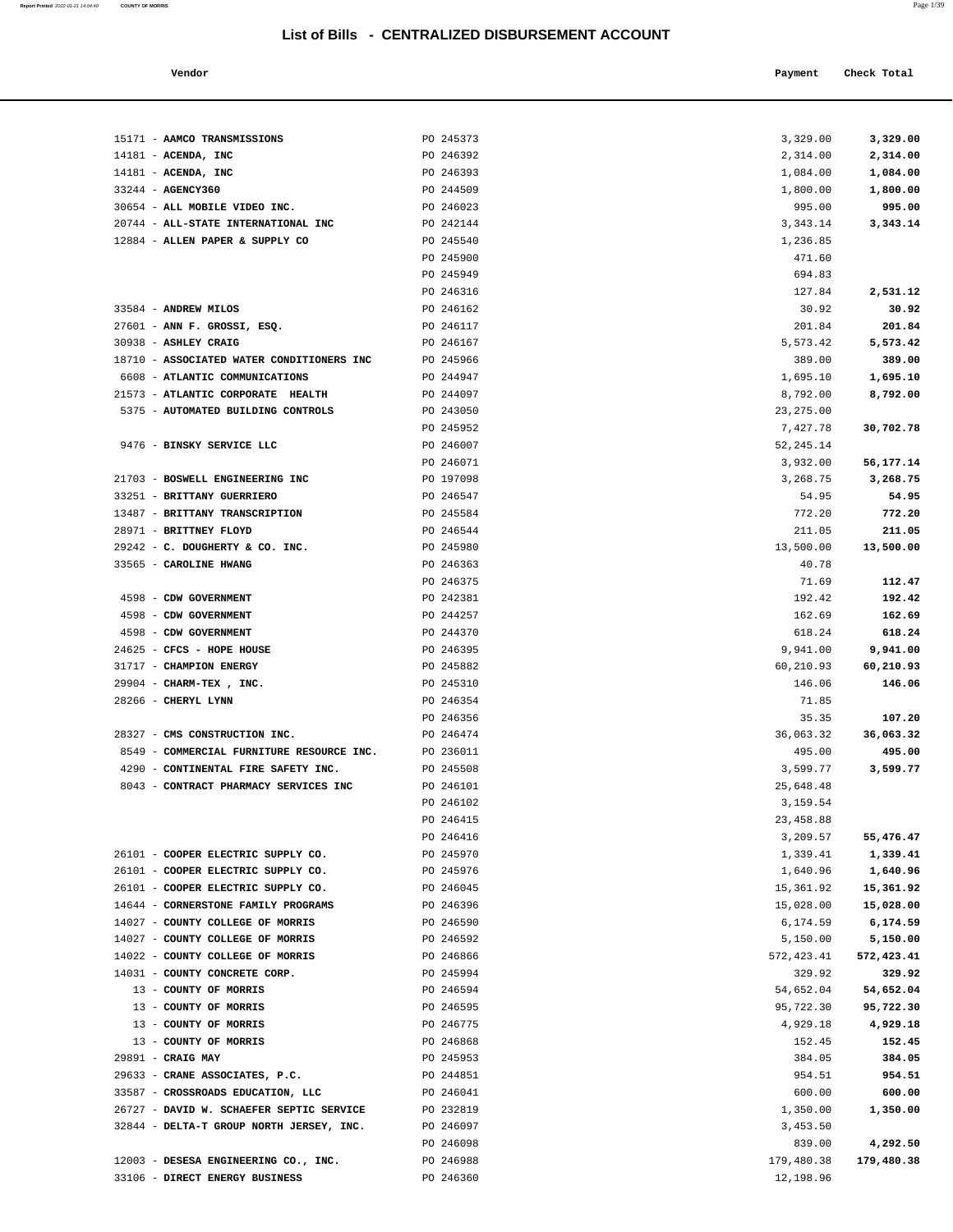| Report Printed 2022-01-21 14:04:40 | <b>COUNTY OF MORRIS</b>                    |                                                  |                        | Page 2/39          |
|------------------------------------|--------------------------------------------|--------------------------------------------------|------------------------|--------------------|
|                                    |                                            | List of Bills - CENTRALIZED DISBURSEMENT ACCOUNT |                        |                    |
|                                    | Vendor                                     |                                                  | Payment                | Check Total        |
|                                    |                                            | PO 246369                                        | 6,483.06               |                    |
|                                    |                                            | PO 246370                                        | 34.03                  |                    |
|                                    |                                            | PO 246371                                        | 18,894.02              |                    |
|                                    |                                            | PO 246488                                        | 10.19                  |                    |
|                                    |                                            | PO 246490                                        | 42, 424.94             |                    |
|                                    |                                            | PO 246493                                        | 12,183.21              |                    |
|                                    |                                            | PO 246494                                        | 738.40                 | 92,966.81          |
|                                    | 33106 - DIRECT ENERGY BUSINESS             | PO 246589                                        | 16,122.58              | 16,122.58          |
|                                    | 24349 - DIRECT ENERGY BUSINESS MARKETING   | PO 246571                                        | 5,373.29               | 5,373.29           |
|                                    | 24349 - DIRECT ENERGY BUSINESS MARKETING   | PO 246574                                        | 14,733.52              | 14,733.52          |
|                                    | 11808 - DITSCHMAN/FLEMINGTON FORD          | PO 238139                                        | 39,661.25              | 39,661.25          |
|                                    | 4806 - DIVISION OF CRIMINAL JUSTICE        | PO 245621                                        | 400.00                 | 400.00             |
|                                    | 14393 - DOVER WATER COMMISSIONERS          | PO 246583                                        | 148.41                 | 148.41             |
|                                    | 32342 - EASTERN JANITORIAL COMPANY         | PO 244552                                        | 6,020.00               | 6,020.00           |
|                                    | 21799 - EDWARD SHAPLEY                     | PO 246353                                        | 14.53                  | 14.53              |
|                                    | 336 - ELECTION GRAPHICS, INC.              | PO 245656                                        | 67,178.00              | 67,178.00          |
|                                    | 14505 - ELIZABETHTOWN GAS COMPANY          | PO 245993                                        | 452.18                 | 452.18             |
|                                    | 21093 - EMERGENCY PEST CONTROL             | PO 245997                                        | 3,382.50               | 3,382.50<br>602.50 |
|                                    | 21093 - EMERGENCY PEST CONTROL             | PO 246423                                        | 602.50                 |                    |
|                                    | 2047 - EMPLOYMENT HORIZONS ENTERPRISES INC | PO 246024<br>PO 246025                           | 8,082.38               |                    |
|                                    |                                            | PO 246778                                        | 70,941.00<br>57,917.02 | 136,940.40         |
|                                    | 14569 - ENVIRONMENTAL SYSTEMS              | PO 246037                                        | 4,613.00               | 4,613.00           |
|                                    | 14551 - EQUIFAX INFORMATIO SVCS LLC        | PO 245582                                        | 18.39                  |                    |
|                                    |                                            | PO 246134                                        | 47.03                  | 65.42              |
|                                    | 33561 - ERIKA PIEDRAHITA                   | PO 245899                                        | 479.93                 | 479.93             |
|                                    | 15382 - FAMILY PROMISE OF                  | PO 242950                                        | 12,264.00              |                    |
|                                    |                                            | PO 246391                                        | 8,680.00               | 20,944.00          |
|                                    | 12515 - FASTENAL COMPANY                   | PO 245912                                        | 1,207.57               | 1,207.57           |
|                                    | $5088$ - FBI/LEEDA                         | PO 243902                                        | 695.00                 | 695.00             |
|                                    | $14668$ - FEDEX                            | PO 245908                                        | 584.24                 | 584.24             |
|                                    | $14668$ - FEDEX                            | PO 246013                                        | 161.09                 | 161.09             |
|                                    | 32492 - FERNANDEZ GARCIA, LLC              | PO 245803                                        | 4,309.00               | 4,309.00           |
|                                    | 32443 - FERRARO CONSTRUCTION CORPORATION   | PO 245968                                        | 340,994.31             | 340,994.31         |
|                                    | 9388 - FF1 PROFESSIONAL SAFETY SERVICES    | PO 245845                                        | 3,008.94               | 3,008.94           |
|                                    | 28805 - FFM CONTRACTING LLC                | PO 246776                                        | 17,400.00              | 17,400.00          |
|                                    | 2147 - FLEMINGTON DEPT STORE INC           | PO 245083                                        | 2,984.40               | 2,984.40           |
|                                    | 32060 - FLOORMAT MANAGEMENT, INC.          | PO 246000                                        | 125.01                 | 125.01             |
|                                    | 14795 - FRENCH & PARRELLO ASSOCIATES       | PO 245959                                        | 2,000.00               | 2,000.00           |
|                                    | $714$ - GALLS, LLC                         | PO 245642                                        | 1,879.50               | 1,879.50           |
|                                    | 14852 - GANN LAW BOOKS                     | PO 243284                                        | 1,375.00               | 1,375.00           |
|                                    | 14123 - GANNETT NJ NEWSPAPERS              | PO 245946                                        | 52.20                  | 52.20              |
|                                    | 14123 - GANNETT NJ NEWSPAPERS              | PO 246085                                        | 96.92                  | 96.92              |
|                                    | 14123 - GANNETT NJ NEWSPAPERS              | PO 246086                                        | 55.64                  | 55.64              |
|                                    | 14123 - GANNETT NJ NEWSPAPERS              | PO 246087                                        | 55.64                  | 55.64              |
|                                    | 14123 - GANNETT NJ NEWSPAPERS              | PO 246089                                        | 86.43                  | 86.43              |
|                                    | 14123 - GANNETT NJ NEWSPAPERS              | PO 246106                                        | 43.17                  | 43.17              |
|                                    | 14123 - GANNETT NJ NEWSPAPERS              | PO 246107                                        | 287.84                 | 287.84             |
|                                    | 14123 - GANNETT NJ NEWSPAPERS              | PO 246108                                        | 119.28                 | 119.28             |

|                                            | PO 246371 | 18,894.02  |            |
|--------------------------------------------|-----------|------------|------------|
|                                            | PO 246488 | 10.19      |            |
|                                            | PO 246490 | 42, 424.94 |            |
|                                            | PO 246493 | 12,183.21  |            |
|                                            | PO 246494 | 738.40     | 92,966.81  |
| 33106 - DIRECT ENERGY BUSINESS             | PO 246589 | 16,122.58  | 16,122.58  |
| 24349 - DIRECT ENERGY BUSINESS MARKETING   | PO 246571 | 5,373.29   | 5,373.29   |
| 24349 - DIRECT ENERGY BUSINESS MARKETING   | PO 246574 | 14,733.52  | 14,733.52  |
| 11808 - DITSCHMAN/FLEMINGTON FORD          | PO 238139 | 39,661.25  | 39,661.25  |
| 4806 - DIVISION OF CRIMINAL JUSTICE        | PO 245621 | 400.00     | 400.00     |
| 14393 - DOVER WATER COMMISSIONERS          | PO 246583 | 148.41     | 148.41     |
| 32342 - EASTERN JANITORIAL COMPANY         | PO 244552 | 6,020.00   | 6,020.00   |
| 21799 - EDWARD SHAPLEY                     | PO 246353 | 14.53      | 14.53      |
| 336 - ELECTION GRAPHICS, INC.              | PO 245656 | 67,178.00  | 67,178.00  |
| 14505 - ELIZABETHTOWN GAS COMPANY          | PO 245993 | 452.18     | 452.18     |
| 21093 - EMERGENCY PEST CONTROL             | PO 245997 | 3,382.50   | 3,382.50   |
| 21093 - EMERGENCY PEST CONTROL             | PO 246423 | 602.50     | 602.50     |
| 2047 - EMPLOYMENT HORIZONS ENTERPRISES INC | PO 246024 | 8,082.38   |            |
|                                            | PO 246025 | 70,941.00  |            |
|                                            | PO 246778 | 57,917.02  | 136,940.40 |
| 14569 - ENVIRONMENTAL SYSTEMS              | PO 246037 | 4,613.00   | 4,613.00   |
| 14551 - EQUIFAX INFORMATIO SVCS LLC        | PO 245582 | 18.39      |            |
|                                            | PO 246134 | 47.03      | 65.42      |
| 33561 - ERIKA PIEDRAHITA                   | PO 245899 | 479.93     | 479.93     |
| 15382 - FAMILY PROMISE OF                  | PO 242950 | 12,264.00  |            |
|                                            | PO 246391 | 8,680.00   | 20,944.00  |
| 12515 - FASTENAL COMPANY                   | PO 245912 | 1,207.57   | 1,207.57   |
| $5088$ - FBI/LEEDA                         | PO 243902 | 695.00     | 695.00     |
| $14668$ - FEDEX                            | PO 245908 | 584.24     | 584.24     |
| $14668$ - FEDEX                            | PO 246013 | 161.09     | 161.09     |
| 32492 - FERNANDEZ GARCIA, LLC              | PO 245803 | 4,309.00   | 4,309.00   |
| 32443 - FERRARO CONSTRUCTION CORPORATION   | PO 245968 | 340,994.31 | 340,994.31 |
| 9388 - FF1 PROFESSIONAL SAFETY SERVICES    | PO 245845 | 3,008.94   | 3,008.94   |
| 28805 - FFM CONTRACTING LLC                | PO 246776 | 17,400.00  | 17,400.00  |
| 2147 - FLEMINGTON DEPT STORE INC           | PO 245083 | 2,984.40   | 2,984.40   |
| 32060 - FLOORMAT MANAGEMENT, INC.          | PO 246000 | 125.01     | 125.01     |
| 14795 - FRENCH & PARRELLO ASSOCIATES       | PO 245959 | 2,000.00   | 2,000.00   |
| $714$ - GALLS, LLC                         | PO 245642 | 1,879.50   | 1,879.50   |
| 14852 - GANN LAW BOOKS                     | PO 243284 | 1,375.00   | 1,375.00   |
| 14123 - GANNETT NJ NEWSPAPERS              | PO 245946 | 52.20      | 52.20      |
| 14123 - GANNETT NJ NEWSPAPERS              | PO 246085 | 96.92      | 96.92      |
| 14123 - GANNETT NJ NEWSPAPERS              | PO 246086 | 55.64      | 55.64      |
| 14123 - GANNETT NJ NEWSPAPERS              | PO 246087 | 55.64      | 55.64      |
| 14123 - GANNETT NJ NEWSPAPERS              | PO 246089 | 86.43      | 86.43      |
| 14123 - GANNETT NJ NEWSPAPERS              | PO 246106 | 43.17      | 43.17      |
| 14123 - GANNETT NJ NEWSPAPERS              | PO 246107 | 287.84     | 287.84     |
| 14123 - GANNETT NJ NEWSPAPERS              | PO 246108 | 119.28     | 119.28     |
| 14123 - GANNETT NJ NEWSPAPERS              | PO 246109 | 96.06      | 96.06      |
| 14123 - GANNETT NJ NEWSPAPERS              | PO 246110 | 83.85      | 83.85      |
| 14123 - GANNETT NJ NEWSPAPERS              | PO 246111 | 67.08      | 67.08      |
| 14123 - GANNETT NJ NEWSPAPERS              | PO 246123 | 215.60     | 215.60     |
| 14123 - GANNETT NJ NEWSPAPERS              | PO 246124 | 93.48      | 93.48      |
| 14123 - GANNETT NJ NEWSPAPERS              | PO 246125 | 63.38      | 63.38      |
| 14123 - GANNETT NJ NEWSPAPERS              | PO 246366 | 59.08      | 59.08      |
| 14123 - GANNETT NJ NEWSPAPERS              | PO 246380 | 100.36     | 100.36     |
| 14123 - GANNETT NJ NEWSPAPERS              | PO 246381 | 52.20      | 52.20      |
| 14123 - GANNETT NJ NEWSPAPERS              | PO 246453 | 47.04      | 47.04      |
| 14123 - GANNETT NJ NEWSPAPERS              | PO 246463 | 49.62      | 49.62      |
| 14887 - GENERAL PLUMBING SUPPLY INC.       | PO 246068 | 334.79     | 334.79     |
| 21585 - GIOVANNA ALVES                     | PO 246543 | 433.30     | 433.30     |
| $14983$ - GRAINGER                         | PO 244533 | 702.90     | 702.90     |
|                                            |           |            |            |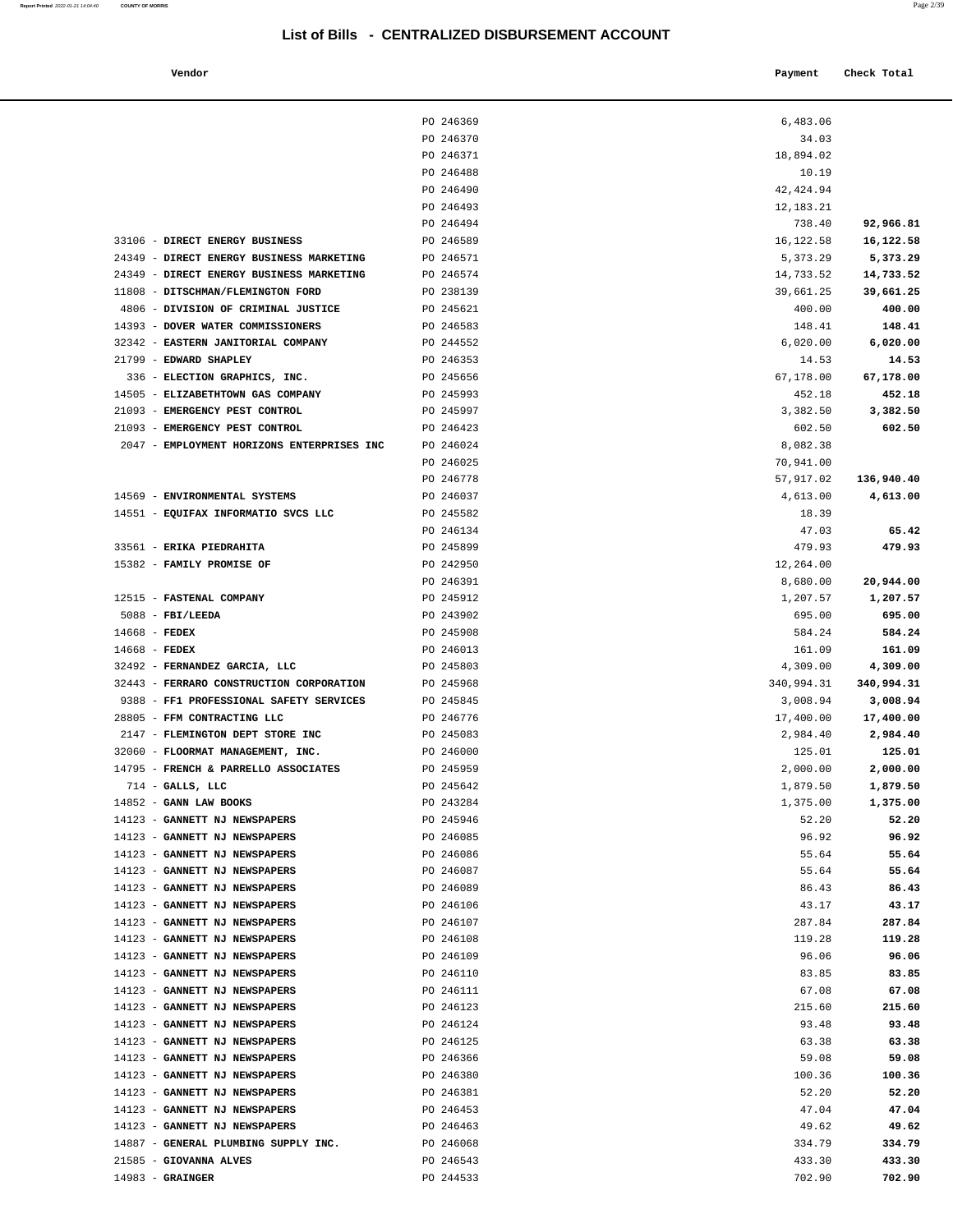24884 - **GRAINGER** PO 244782

| Report Printed 2022-01-21 14:04:40 COUNTY OF MORRIS |  |  | $\sim$ $\sim$<br>Page 3/39 |
|-----------------------------------------------------|--|--|----------------------------|
|                                                     |  |  |                            |

| Vendor                            |           | Payment     | Check Total |
|-----------------------------------|-----------|-------------|-------------|
|                                   |           |             |             |
| <b>GRAINGER</b>                   | PO 244782 | 561.90      | 561.90      |
| <b>GRAINGER</b>                   | PO 245402 | 279.98      |             |
|                                   | PO 245676 | 271.85      |             |
|                                   | PO 245677 | 116.21      | 668.04      |
| HANNON FLOOR COVERING CORPORATION | PO 243781 | 4,128.67    | 4,128.67    |
| HAWK ANALYTICS, INC.              | PO 245903 | 4,995.00    | 4,995.00    |
| HEAD START COMMUNITY              | PO 246404 | 1,950.00    | 1,950.00    |
| HENRY SCHEIN INC                  | PO 246052 | 3,704.90    | 3,704.90    |
| HIBRETT PURATEX                   | PO 246009 | 1,017.00    | 1,017.00    |
| HOME DEPOT CREDIT SERVICES        | PO 246029 | 2,009.90    | 2,009.90    |
| <b>HOUSING PARTNERSHIP</b>        | PO 242948 | 4,094.00    | 4,094.00    |
| THURGETAL BOORNATAS AONAN ENTRA   | DO OAEOA1 | $1.61E$ 0.0 | 1.615.00    |

| $14984$ - GRAINGER                          | PO 245402 | 279.98    |           |
|---------------------------------------------|-----------|-----------|-----------|
|                                             | PO 245676 | 271.85    |           |
|                                             | PO 245677 | 116.21    | 668.04    |
| 20320 - HANNON FLOOR COVERING CORPORATION   | PO 243781 | 4,128.67  | 4,128.67  |
| 32076 - HAWK ANALYTICS, INC.                | PO 245903 | 4,995.00  | 4,995.00  |
| 28520 - HEAD START COMMUNITY                | PO 246404 | 1,950.00  | 1,950.00  |
| 8685 - HENRY SCHEIN INC                     | PO 246052 | 3,704.90  | 3,704.90  |
| 32330 - HIBRETT PURATEX                     | PO 246009 | 1,017.00  | 1,017.00  |
| 28404 - HOME DEPOT CREDIT SERVICES          | PO 246029 | 2,009.90  | 2,009.90  |
| 15249 - HOUSING PARTNERSHIP                 | PO 242948 | 4,094.00  | 4,094.00  |
| 30135 - INVESTIGATIVE FORENSICS CONSULTING  | PO 245941 | 1,615.00  | 1,615.00  |
| 11247 - JAMIE KLENETSKY FAY                 | PO 246401 | 57.98     | 57.98     |
| 20591 - JEFFREY PAUL                        | PO 246550 | 330.28    | 330.28    |
| 960 - JERSEY CENTRAL POWER & LIGHT          | PO 245886 | 5,304.80  | 5,304.80  |
| 960 - JERSEY CENTRAL POWER & LIGHT          | PO 245930 | 5,793.20  | 5,793.20  |
| 960 - JERSEY CENTRAL POWER & LIGHT          | PO 245935 | 2,937.17  | 2,937.17  |
| 960 - JERSEY CENTRAL POWER & LIGHT          | PO 245939 | 10,598.05 | 10,598.05 |
| 960 - JERSEY CENTRAL POWER & LIGHT          | PO 245940 | 655.14    | 655.14    |
| 960 - JERSEY CENTRAL POWER & LIGHT          | PO 245943 | 367.23    | 367.23    |
| 960 - JERSEY CENTRAL POWER & LIGHT          | PO 245948 | 85.45     | 85.45     |
| 960 - JERSEY CENTRAL POWER & LIGHT          | PO 245950 | 9,371.74  | 9,371.74  |
| 960 - JERSEY CENTRAL POWER & LIGHT          | PO 246104 | 15.49     | 15.49     |
| 960 - JERSEY CENTRAL POWER & LIGHT          | PO 246344 | 16,536.34 | 16,536.34 |
| 960 - JERSEY CENTRAL POWER & LIGHT          | PO 246352 | 86.89     | 86.89     |
| 960 - JERSEY CENTRAL POWER & LIGHT          | PO 246509 | 315.27    | 315.27    |
| 960 - JERSEY CENTRAL POWER & LIGHT          | PO 246577 | 633.33    | 633.33    |
| 960 - JERSEY CENTRAL POWER & LIGHT          | PO 246578 | 9,558.44  | 9,558.44  |
| 960 - JERSEY CENTRAL POWER & LIGHT          | PO 246580 | 15,872.45 | 15,872.45 |
| 21614 - JOHNSON MIRMIRAN AND THOMPSON, INC. | PO 245967 | 18,288.62 | 18,288.62 |
| 21614 - JOHNSON MIRMIRAN AND THOMPSON, INC. | PO 246105 | 2,580.49  | 2,580.49  |
| 21614 - JOHNSON MIRMIRAN AND THOMPSON, INC. | PO 246114 | 2,722.93  | 2,722.93  |
| 2695 - JOHNSTONE SUPPLY                     | PO 246016 | 2,215.79  |           |
|                                             | PO 246017 | 903.44    |           |
|                                             | PO 246019 | 6,192.58  | 9,311.81  |
| 3051 - LAZ PARKING                          | PO 246777 | 2,897.92  | 2,897.92  |
| 30390 - LEANNE CRONIN                       | PO 246018 | 7,600.00  | 7,600.00  |
| 9909 - LIFE SAFETY SERVICE & SUPPLY LLC     | PO 246026 | 1,000.00  | 1,000.00  |
| 15775 - LIFESAVERS INC                      | PO 244077 | 465.00    | 465.00    |
| 519 - LINDA SMOLAN                          | PO 245653 | 630.00    |           |
|                                             | PO 245951 | 623.00    | 1,253.00  |
| 28665 - LYDIA NEGRON                        | PO 245954 | 389.70    | 389.70    |
| 28911 - M-TEC CONSTRUCTION SERVICE LLC      | PO 246113 | 14,527.50 | 14,527.50 |
| 21026 - MAGGIE CALDERWOOD                   | PO 245895 | 175.00    | 175.00    |
| 28251 - MAGIC TOUCH CONSTRUCTION CO., INC.  | PO 245883 | 12,677.33 |           |
|                                             | PO 245926 | 6,432.44  |           |
|                                             | PO 245942 | 27,736.89 | 46,846.66 |
| 4528 - MALICK AND SCHERER PC                | PO 246452 | 39,165.65 | 39,165.65 |
| 33586 - MARK SLINGER                        | PO 246166 | 241.55    | 241.55    |
| 32274 - MCCLOSKEY MECHANICAL INC.           | PO 243733 | 3,172.56  |           |
|                                             | PO 246377 | 12,400.09 |           |
|                                             | PO 246378 | 10,329.98 | 25,902.63 |
| 32457 - MEGHANN COBO                        | PO 246548 | 47.71     |           |
|                                             | PO 246549 | 108.50    | 156.21    |
| 32059 - MELISSA ENSLEN                      | PO 245957 | 32.12     | 32.12     |
| 16158 - MGL PRINTING SOLUTIONS              | PO 246591 | 2,314.00  | 2,314.00  |
| 33585 - MICHAEL SMITH                       | PO 246159 | 266.39    | 266.39    |
| 27296 - MONARCH HOUSING ASSOCIATES, INC.    | PO 246388 | 2,500.00  |           |
|                                             | PO 246390 | 2,500.00  | 5,000.00  |
| 16288 - MORRIS COUNTY FARMS INC             | PO 246021 | 1,825.30  | 1,825.30  |
| 16321 - MORRISTOWN LUMBER &                 | PO 246425 | 86.92     | 86.92     |
| 16338 - MORRISTOWN NEIGHBORHOOD HOUSE       | PO 246398 | 3,315.00  | 3,315.00  |
| 16382 - MOUNT OLIVE CHILD CARE AND          | PO 246399 | 22,800.00 | 22,800.00 |
|                                             |           |           |           |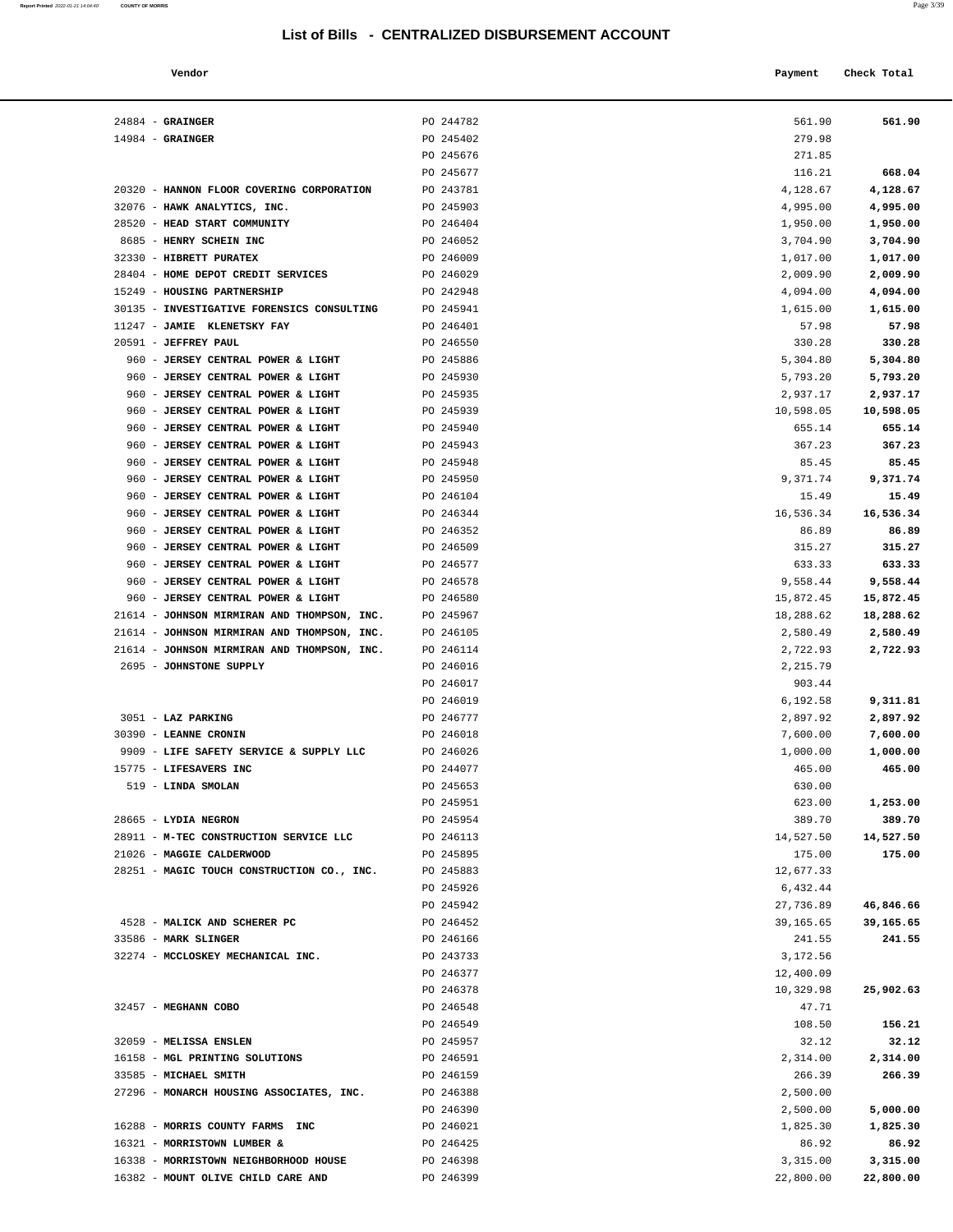#### **Vendor Check Total Payment** Check Total **Payment Check Total Payment**

| PO 245034              | 14,921.16             | 14,921.16             |
|------------------------|-----------------------|-----------------------|
| PO 246603              | 8,980.50              | 8,980.50              |
| PO 246055              | 298.73                |                       |
| PO 246056              | 37.33                 |                       |
| PO 246057              | 1,867.14              |                       |
| PO 246059              | 244.51                |                       |
| PO 246060              | 2,390.71              |                       |
| PO 246063              | 906.33                |                       |
| PO 246064              | 257.19                |                       |
| PO 246468              | 440.31                | 6,442.25              |
| PO 246477              | 434.06                |                       |
| PO 246478              | 302.34                |                       |
| PO 246479              | 2,466.01              |                       |
| PO 246481              | 1,265.86              |                       |
| PO 246482              | 408.31                |                       |
| PO 246484              | 44.65                 | 4,921.23              |
| PO 246325              | 1,223.07              | 1,223.07              |
| PO 247020<br>PO 247020 | 61,699.03<br>8,596.94 |                       |
| PO 246080              | 3,150.00              | 70,295.97<br>3,150.00 |
| PO 246058              | 1,815.00              | 1,815.00              |
| PO 243634              | 83,628.00             |                       |
| PO 243635              | 5,700.00              | 89,328.00             |
| PO 246359              | 52.25                 | 52.25                 |
| PO 246545              | 27.65                 | 27.65                 |
| PO 246327              | 20.05                 | 20.05                 |
| PO 245801              | 75.00                 | 75.00                 |
| PO 246139              | 5,327.84              |                       |
| PO 246140              | 813.00                |                       |
| PO 246141              | 17,498.39             |                       |
| PO 246143              | 142,960.85            | 166,600.08            |
| PO 240413              | 30,197.88             | 30,197.88             |
| PO 244503              | 1,210.00              |                       |
| PO 244557              | 785.00                | 1,995.00              |
| PO 245983              | 1,078.09              | 1,078.09              |
| PO 246129              | 535.09                | 535.09                |
| PO 246126              | 38.63                 | 38.63                 |
| PO 245750              | 20,000.00             |                       |
| PO 245750              | 30,000.00             | 50,000.00             |
| PO 245753              | 185,000.00            | 185,000.00            |
| PO 246688<br>PO 246598 | 93,039.24<br>975.00   | 93,039.24<br>975.00   |
| PO 245631              | 238.68                | 238.68                |
| PO 245896              | 640.85                | 640.85                |
| PO 245778              | 5,088.40              | 5,088.40              |
| PO 245772              | 6, 250.00             | 6,250.00              |
| PO 244903              | 500.63                | 500.63                |
| PO 246012              | 224.09                | 224.09                |
| PO 242956              | 16,018.00             |                       |
| PO 242973              | 82,556.00             | 98,574.00             |
| PO 245829              | 5,775.01              | 5,775.01              |
| PO 245995              | 35,704.44             | 35,704.44             |
| PO 246573              | 1,596.53              | 1,596.53              |
| PO 245982              | 525.00                | 525.00                |
| PO 246599              | 3,510.00              |                       |
| PO 246601              | 480.60                | 3,990.60              |
| PO 246011              | 1,093.74              | 1,093.74              |
| PO 240452              | 2,685.00              |                       |
| PO 246061              | 6,743.00              | 9,428.00              |
| PO 244300              | 149.64                |                       |
| PO 245077              | 189.30                |                       |
| PO 245304<br>PO 245601 | 75.00<br>75.00        | 488.94                |
|                        |                       |                       |

| 28209 - MTB ELECTRIC                     | PO 245034 | 14,921.16  | 14,921.16  |
|------------------------------------------|-----------|------------|------------|
| 20763 - MUNICIPAL SOFTWARE INC           | PO 246603 | 8,980.50   | 8,980.50   |
| 19523 - N.J. NATURAL GAS COMPANY         | PO 246055 | 298.73     |            |
|                                          | PO 246056 | 37.33      |            |
|                                          | PO 246057 | 1,867.14   |            |
|                                          | PO 246059 | 244.51     |            |
|                                          | PO 246060 | 2,390.71   |            |
|                                          | PO 246063 | 906.33     |            |
|                                          | PO 246064 | 257.19     |            |
|                                          | PO 246468 | 440.31     | 6,442.25   |
|                                          |           |            |            |
| 19523 - N.J. NATURAL GAS COMPANY         | PO 246477 | 434.06     |            |
|                                          | PO 246478 | 302.34     |            |
|                                          | PO 246479 | 2,466.01   |            |
|                                          | PO 246481 | 1,265.86   |            |
|                                          | PO 246482 | 408.31     |            |
|                                          | PO 246484 | 44.65      | 4,921.23   |
| 29509 - NANCY CARFARO                    | PO 246325 | 1,223.07   | 1,223.07   |
| 21122 - NATIONAL FUEL OIL INC.           | PO 247020 | 61,699.03  |            |
|                                          | PO 247020 | 8,596.94   | 70,295.97  |
| 16533 - NEW HOPE FOUNDATION INC.         | PO 246080 | 3,150.00   | 3,150.00   |
| 28348 - NEW JERSEY OVERHEAD DOOR LLC     | PO 246058 | 1,815.00   | 1,815.00   |
| 16552 - NEWBRIDGE SERVICES INC           | PO 243634 | 83,628.00  |            |
|                                          | PO 243635 | 5,700.00   | 89,328.00  |
| 9068 - NICHELLE ORANGE                   | PO 246359 | 52.25      | 52.25      |
| 33250 - NICOLE ANTHONY                   | PO 246545 | 27.65      | 27.65      |
| 33567 - NICOLE HOLLERAN                  | PO 246327 | 20.05      | 20.05      |
| 16661 - NJ STATE ASSOCIATION OF          | PO 245801 | 75.00      | 75.00      |
|                                          |           |            |            |
| 16764 - NU-WAY CONCESSIONAIRES INC       | PO 246139 | 5,327.84   |            |
|                                          | PO 246140 | 813.00     |            |
|                                          | PO 246141 | 17,498.39  |            |
|                                          | PO 246143 | 142,960.85 | 166,600.08 |
| $21567 - OFS$                            | PO 240413 | 30,197.88  | 30,197.88  |
| 32765 - ONE COMMUNICATION SOURCE LLC     | PO 244503 | 1,210.00   |            |
|                                          | PO 244557 | 785.00     | 1,995.00   |
| 8451 - OPTIMUM                           | PO 245983 | 1,078.09   | 1,078.09   |
| 8451 - OPTIMUM                           | PO 246129 | 535.09     | 535.09     |
| 33591 - OWEN CURRY                       | PO 246126 | 38.63      | 38.63      |
| 31538 - PACKETALK                        | PO 245750 | 20,000.00  |            |
|                                          | PO 245750 | 30,000.00  | 50,000.00  |
| 31538 - PACKETALK                        | PO 245753 | 185,000.00 | 185,000.00 |
| 27151 - PARAGON RESTORATION CO.          | PO 246688 | 93,039.24  | 93,039.24  |
| 32472 - PASSAIC COUNTY COMMUNITY COLLEGE | PO 246598 | 975.00     | 975.00     |
| 25170 - PATRICIA NIEMIEC                 | PO 245631 | 238.68     | 238.68     |
| 29544 - PAUL J. BRANDLEY                 | PO 245896 | 640.85     | 640.85     |
| 32464 - PENN TACTICAL SOLUTIONS LLC      | PO 245778 | 5,088.40   | 5,088.40   |
| 10058 - PORTER LEE CORPORATION           | PO 245772 | 6, 250.00  | 6,250.00   |
| 17117 - POWER PLACE INC                  | PO 244903 | 500.63     | 500.63     |
| 27929 - PREMIER GLOBAL SERVICES          | PO 246012 | 224.09     | 224.09     |
|                                          | PO 242956 |            |            |
| 4327 - PRIME HEALTHCARE SERVICES         |           | 16,018.00  |            |
|                                          | PO 242973 | 82,556.00  | 98,574.00  |
| 4811 - PROJECT LIFESAVER, INC.           | PO 245829 | 5,775.01   | 5,775.01   |
| 17189 - PSE&G CO                         | PO 245995 | 35,704.44  | 35,704.44  |
| 17189 - PSE&G CO                         | PO 246573 | 1,596.53   | 1,596.53   |
| 19681 - PURCHASE POWER                   | PO 245982 | 525.00     | 525.00     |
| 9894 - QUADIENT, INC.                    | PO 246599 | 3,510.00   |            |
|                                          | PO 246601 | 480.60     | 3,990.60   |
| 30957 - QUINCY COMPRESSOR LLC            | PO 246011 | 1,093.74   | 1,093.74   |
| 12473 - R.D. SALES DOOR & HARDWARE LLC   | PO 240452 | 2,685.00   |            |
|                                          | PO 246061 | 6,743.00   | 9,428.00   |
| 17215 - R.S. KNAPP CO. INC.              | PO 244300 | 149.64     |            |
|                                          | PO 245077 | 189.30     |            |
|                                          | PO 245304 | 75.00      |            |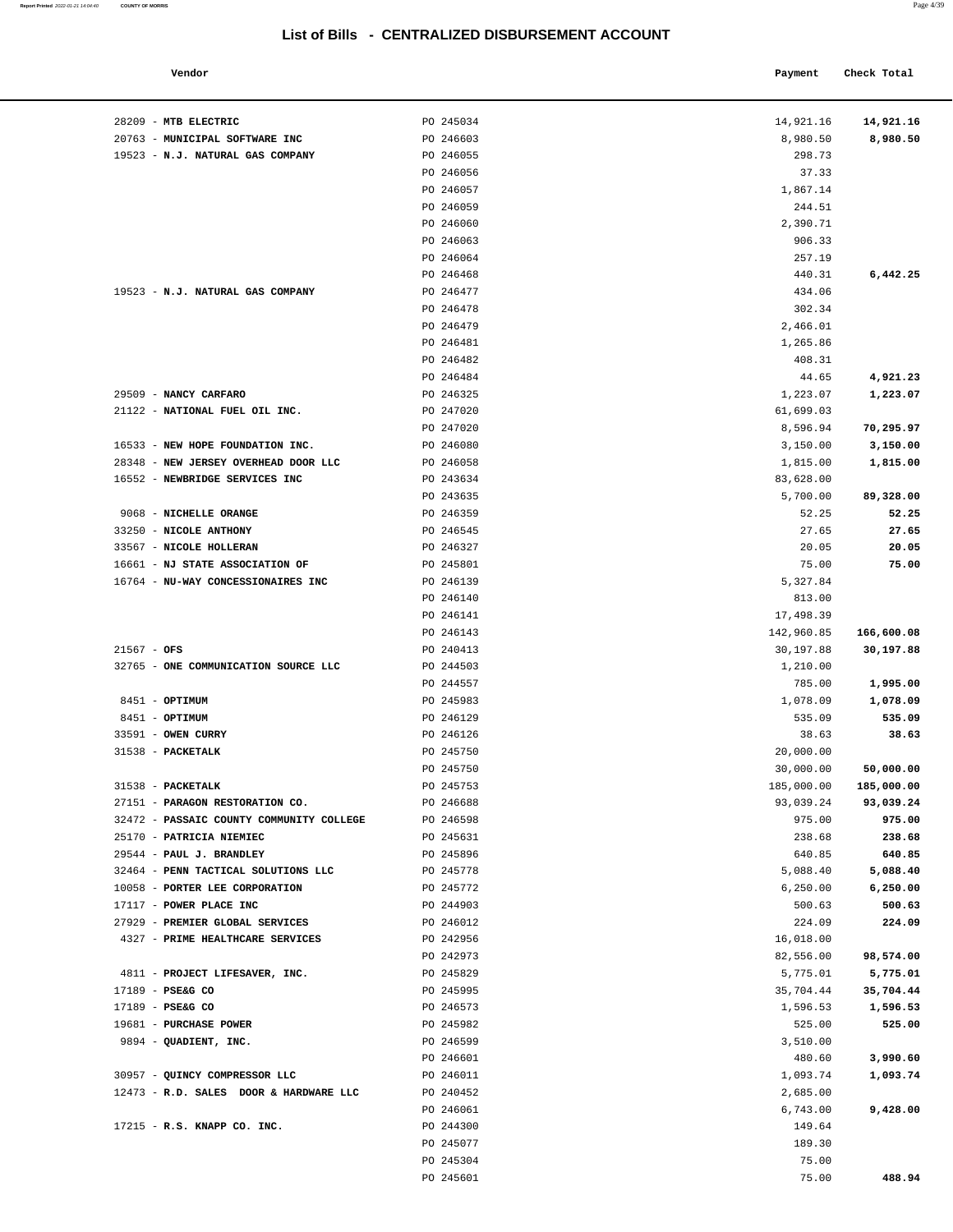#### **Vendor Check Total Payment Check Total**

19765 - **RICOH AMERICAS CORPORATION** PO 246034

**Report Printed** 2022-01-21 14:04:40 **COUNTY OF MORRIS** 

| 897.53<br>919.91      | 1,817.44               |
|-----------------------|------------------------|
| 387.73                | 387.73                 |
| 703.72                | 703.72                 |
| 703.72                | 703.72                 |
| 1,339.83              | 1,339.83               |
| 546.55                | 546.55                 |
| 684.40                | 684.40                 |
| 919.91                | 919.91                 |
| 1,282.37              | 1,282.37               |
| 869.57                | 869.57                 |
| 835.26                | 835.26                 |
| 5,030.00              | 5,030.00               |
| 18.13                 | 18.13                  |
| 1,000.00              | 1,000.00               |
| 327.60                | 327.60                 |
| 59.07<br>26.99        | 59.07                  |
| 194.85                | 221.84                 |
| 322.00                | 322.00                 |
| 701.00                | 701.00                 |
| 1,998.50              | 1,998.50               |
| 10,295.50             | 10,295.50              |
| 53,134.00             | 53,134.00              |
| 53,134.00             | 53,134.00              |
| 495.00                |                        |
| 990.00                | 1,485.00               |
| 5,845.22              | 5,845.22               |
| 4,561.57              | 4,561.57               |
| 1,548.12              | 1,548.12               |
| 5,549.19              | 5,549.19               |
| 8,266.28              | 8,266.28               |
| 5,465.89              | 5,465.89               |
| 2,796.35              | 2,796.35               |
| 3,710.81              | 3,710.81<br>839.78     |
| 839.78<br>7,662.55    | 7,662.55               |
| 11,726.45             | 11,726.45              |
| 25,999.79             | 25,999.79              |
| 26.65                 | 26.65                  |
| 509.40                | 509.40                 |
| 200.00                | 200.00                 |
| 125.00                | 125.00                 |
| 154,704.20            | 154,704.20             |
| 188.00                | 188.00                 |
| 3,186.00              | 3,186.00               |
| 680.68                |                        |
| 850.85                |                        |
| 137.28                |                        |
| 2,384.21              | 4,053.02               |
| 18,248.94             | 18,248.94<br>11,539.24 |
| 11,539.24<br>2,083.33 | 2,083.33               |
| 180.00                | 180.00                 |
| 3,904.00              | 3,904.00               |
| 1,740.34              | 1,740.34               |
| 40,387.75             | 40,387.75              |
| 89.38                 |                        |
| 50.56                 | 139.94                 |
| 32,242.00             | 32,242.00              |
| 12,788.66             |                        |
| 7,473.94              | 20,262.60              |
|                       |                        |
| 125.98                | 125.98                 |

|                                                                    | PO 246035              | 919.91               | 1,817.44             |
|--------------------------------------------------------------------|------------------------|----------------------|----------------------|
| 24804 - RICOH USA INC.                                             | PO 245328              | 387.73               | 387.73               |
| 28741 - RICOH USA, INC.                                            | PO 241942              | 703.72               | 703.72               |
| 28741 - RICOH USA, INC.                                            | PO 241945              | 703.72               | 703.72               |
| 28741 - RICOH USA, INC.                                            | PO 244501              | 1,339.83             | 1,339.83             |
| 28741 - RICOH USA, INC.                                            | PO 245655              | 546.55               | 546.55               |
| 28741 - RICOH USA, INC.                                            | PO 245986              | 684.40               | 684.40               |
| 28741 - RICOH USA, INC.                                            | PO 246036              | 919.91               | 919.91               |
| 28741 - RICOH USA, INC.                                            | PO 246145              | 1,282.37             | 1,282.37             |
| 28741 - RICOH USA, INC.                                            | PO 246411              | 869.57               | 869.57               |
| 28741 - RICOH USA, INC.                                            | PO 246602              | 835.26               | 835.26               |
| 21788 - ROAD SAFETY SYSTEMS LLC                                    | PO 243224              | 5,030.00             | 5,030.00             |
| 23739 - ROBERT J. KENNEDY                                          | PO 245924              | 18.13                | 18.13                |
| 33476 - ROSANNE G. OBLEN                                           | PO 244094              | 1,000.00             | 1,000.00             |
| 32410 - SALLY COOKE                                                | PO 246546              | 327.60               | 327.60               |
| 5838 - SHACHIHATA INC. (U.S.A.)                                    | PO 246593              | 59.07                | 59.07                |
| 17621 - SHEAFFER SUPPLY, INC.                                      | PO 244663              | 26.99                |                      |
|                                                                    | PO 245417              | 194.85               | 221.84               |
| 29041 - SIGN A RAMA LEDGEWOOD                                      | PO 245297              | 322.00               | 322.00               |
| 29041 - SIGN A RAMA LEDGEWOOD                                      | PO 245469              | 701.00               | 701.00               |
| $17668$ - SIRCHIE                                                  | PO 241876              | 1,998.50             | 1,998.50             |
| 8454 - SLADE INDUSTRIES                                            | PO 236888              | 10,295.50            | 10,295.50            |
| 6981 - SODEXO INC & AFFILIATES                                     | PO 246362              | 53,134.00            | 53,134.00            |
| 6981 - SODEXO INC & AFFILIATES                                     | PO 246394              | 53,134.00            | 53,134.00            |
| 12459 - SOLAR TECHNOLOGY INC.                                      | PO 242952              | 495.00               |                      |
|                                                                    | PO 243605              | 990.00               | 1,485.00             |
| 17755 - SOUTHEAST MORRIS COUNTY                                    | PO 245979              | 5,845.22             | 5,845.22             |
| 17755 - SOUTHEAST MORRIS COUNTY                                    | PO 245981              | 4,561.57             | 4,561.57             |
| 17755 - SOUTHEAST MORRIS COUNTY<br>17755 - SOUTHEAST MORRIS COUNTY | PO 245987<br>PO 245989 | 1,548.12<br>5,549.19 | 1,548.12<br>5,549.19 |
| 17755 - SOUTHEAST MORRIS COUNTY                                    | PO 246475              | 8,266.28             | 8,266.28             |
| 17755 - SOUTHEAST MORRIS COUNTY                                    | PO 246500              | 5,465.89             | 5,465.89             |
| 17755 - SOUTHEAST MORRIS COUNTY                                    | PO 246569              | 2,796.35             | 2,796.35             |
| 17755 - SOUTHEAST MORRIS COUNTY                                    | PO 246570              | 3,710.81             | 3,710.81             |
| 17755 - SOUTHEAST MORRIS COUNTY                                    | PO 246572              | 839.78               | 839.78               |
| 17755 - SOUTHEAST MORRIS COUNTY                                    | PO 246575              | 7,662.55             | 7,662.55             |
| 17755 - SOUTHEAST MORRIS COUNTY                                    | PO 246579              | 11,726.45            | 11,726.45            |
| 31554 - STERTIL-KONI USA, INC                                      | PO 244491              | 25,999.79            | 25,999.79            |
| 26638 - STEVE DISBROW                                              | PO 246132              | 26.65                | 26.65                |
| 28940 - STRYKER SALES CORPORATION                                  | PO 246039              | 509.40               | 509.40               |
| 8621 - SUBURBAN PROPANE -2347                                      | PO 245474              | 200.00               | 200.00               |
| 6979 - SUNRAYS WINDOW TINTING                                      | PO 245638              | 125.00               | 125.00               |
| 20814 - T.Y. LIN INTERNATIONAL                                     | PO 245902              | 154,704.20           | 154,704.20           |
| 26030 - TABB INC                                                   | PO 246022              | 188.00               | 188.00               |
| 5611 - TBS CONTROLS LLC                                            | PO 246046              | 3,186.00             | 3,186.00             |
| 17990 - TELESEARCH INC                                             | PO 244933              | 680.68               |                      |
|                                                                    | PO 245471              | 850.85               |                      |
|                                                                    | PO 245782              | 137.28               |                      |
|                                                                    | PO 246596              | 2,384.21             | 4,053.02             |
| 21294 - TETRA TECH INC                                             | PO 246721              | 18,248.94            | 18,248.94            |
| 21294 - TETRA TECH INC                                             | PO 246748              | 11,539.24            | 11,539.24            |
| 28988 - THE CANNING GROUP LLC                                      | PO 246587              | 2,083.33             | 2,083.33             |
| 27366 - THE GODFATHER OF MORRISTOWN                                | PO 246027              | 180.00               | 180.00               |
| 10812 - THOMSON REUTER-WEST                                        | PO 245102              | 3,904.00             | 3,904.00             |
| 21479 - TIOGA SOLAR MORRIS COUNTY 1 LLC                            | PO 246282              | 1,740.34             | 1,740.34             |
| 30695 - TOMAHAWK STRATEGIC SOLUTION, LLC                           | PO 245830              | 40,387.75            | 40,387.75            |
| 17379 - TOWNSHIP OF ROXBURY                                        | PO 245984              | 89.38                |                      |
|                                                                    | PO 245991              | 50.56                | 139.94               |
| 26599 - TSUJ CORPORATION                                           | PO 246693              | 32,242.00            | 32,242.00            |
| 30877 - TUNSTEAD LANDSCAPE SERVICES                                | PO 246340              | 12,788.66            |                      |
|                                                                    | PO 246341              | 7,473.94             | 20,262.60            |
| 25209 - TURN OUT UNIFORMS, INC.                                    | PO 237563              | 125.98               | 125.98               |
|                                                                    |                        |                      |                      |
|                                                                    |                        |                      |                      |
|                                                                    |                        |                      |                      |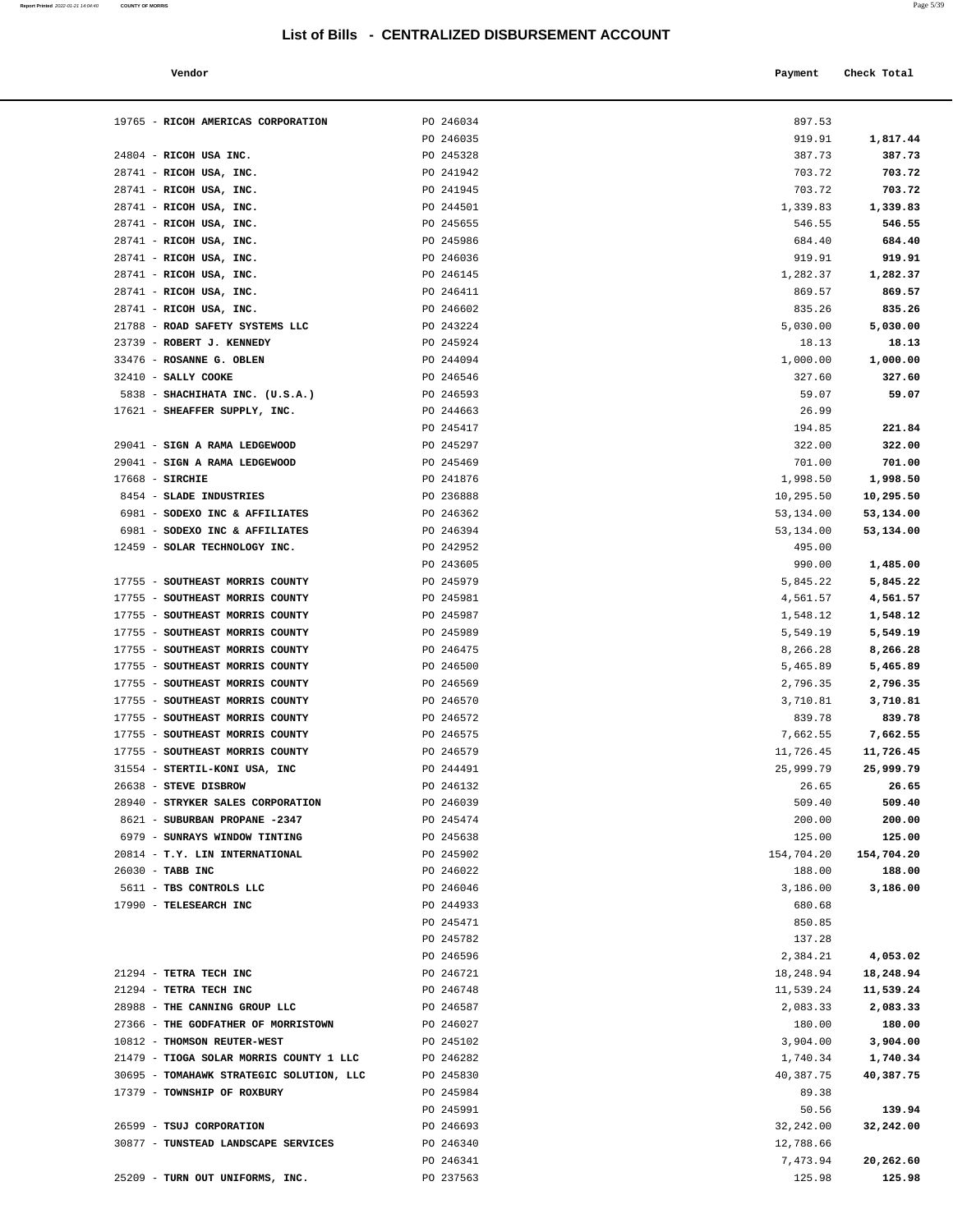| Vendor                                 |           | Payment   | Check Total |
|----------------------------------------|-----------|-----------|-------------|
|                                        |           |           |             |
| 25209 - TURN OUT UNIFORMS, INC.        | PO 238532 | 253.45    | 253.45      |
| 25209 - TURN OUT UNIFORMS, INC.        | PO 245573 | 237.00    | 237.00      |
| 4144 - U-LINE SHIPPING SUPPLY          | PO 245079 | 1,620.75  |             |
|                                        | PO 245151 | 411.02    |             |
|                                        | PO 245256 | 411.02    |             |
|                                        | PO 245444 | 411.02    |             |
|                                        | PO 245821 | 319.63    | 3,173.44    |
| 29540 - U.S. BANK OPERATIONS CENTER    | PO 246367 | 14,095.21 | 14,095.21   |
| 32436 - UNITEMP INC.                   | PO 246065 | 16,296.72 | 16,296.72   |
| 18285 - VAN CLEEF ENGINEERING ASSOC    | PO 243081 | 11,000.00 |             |
|                                        | PO 244096 | 375.00    |             |
|                                        | PO 244236 | 525.00    |             |
|                                        | PO 244237 | 400.00    |             |
|                                        | PO 244579 | 375.00    |             |
|                                        | PO 246115 | 36,423.50 | 49,098.50   |
| $1286$ - VERIZON                       | PO 245917 | 311.44    | 311.44      |
| 28202 - VILLAGE SHOP RITE              | PO 246028 | 415.32    |             |
|                                        | PO 246412 | 145.74    | 561.06      |
| 11333 - VISUAL COMPUTER SOLUTIONS      | PO 245783 | 2,401.20  | 2,401.20    |
| 25832 - VOIANCE LANGUAGE SERVICES, LLC | PO 246010 | 50.00     | 50.00       |
| 6146 - W.B. MASON COMPANY INC          | PO 243113 | 127.38    | 127.38      |
| 6146 - W.B. MASON COMPANY INC          | PO 243278 | 1,846.39  | 1,846.39    |
| 6146 - W.B. MASON COMPANY INC          | PO 243795 | 321.53    | 321.53      |
| 6146 - W.B. MASON COMPANY INC          | PO 244583 | 2,867.87  | 2,867.87    |
| 6146 - W.B. MASON COMPANY INC          | PO 245018 | 268.20    | 268.20      |
| 6146 - W.B. MASON COMPANY INC          | PO 245349 | 962.64    | 962.64      |
| 6146 - W.B. MASON COMPANY INC          | PO 245894 | 309.43    | 309.43      |
| 6146 - W.B. MASON COMPANY INC          | PO 245961 | 63.53     | 63.53       |
| 6146 - W.B. MASON COMPANY INC          | PO 245971 | 9.89      | 9.89        |
| 6146 - W.B. MASON COMPANY INC          | PO 245977 | 1.90      | 1.90        |
| 6146 - W.B. MASON COMPANY INC          | PO 245999 | 21.85     | 21.85       |
| 6146 - W.B. MASON COMPANY INC          | PO 246014 | 44.70     | 44.70       |
| 6146 - W.B. MASON COMPANY INC          | PO 246015 | 570.55    | 570.55      |
| 6146 - W.B. MASON COMPANY INC          | PO 246032 | 134.10    | 134.10      |
| 6146 - W.B. MASON COMPANY INC          | PO 246088 | 556.43    | 556.43      |
| 6146 - W.B. MASON COMPANY INC          | PO 246146 | 1.90      | 1.90        |
| 6146 - W.B. MASON COMPANY INC          | PO 246410 | 33.19     | 33.19       |
| 20080 - WASHINGTON TOWNSHIP M.U.A.     | PO 246582 | 435.03    | 435.03      |
| 13246 - WILLIAM F. BARNISH             | PO 246771 | 9,430.21  | 9,430.21    |
| 13246 - WILLIAM F. BARNISH             | PO 246772 | 2,938.92  | 2,938.92    |
| 29324 - WILLIAM WALMSLEY               | PO 246103 | 375.00    | 375.00      |
| 3793 - WOODRUFF ENERGY                 | PO 246005 | 16,266.50 |             |
|                                        | PO 246576 | 17,408.83 | 33,675.33   |
|                                        |           |           |             |

TOTAL **3,924,242.47**

|  |  |  |  | Total to be paid from Fund 01 Current Fund    | 2,283,946.28 |
|--|--|--|--|-----------------------------------------------|--------------|
|  |  |  |  | Total to be paid from Fund 02 Grant Fund      | 412, 422. 21 |
|  |  |  |  | Total to be paid from Fund 04 County Capital  | 1,044,475.79 |
|  |  |  |  | Total to be paid from Fund 13 Dedicated Trust | 183,398.19   |
|  |  |  |  |                                               |              |

 **============= 3,924,242.47** 

**Report Printed** 2022-01-21 14:04:40 **COUNTY OF MORRIS** Page 6/39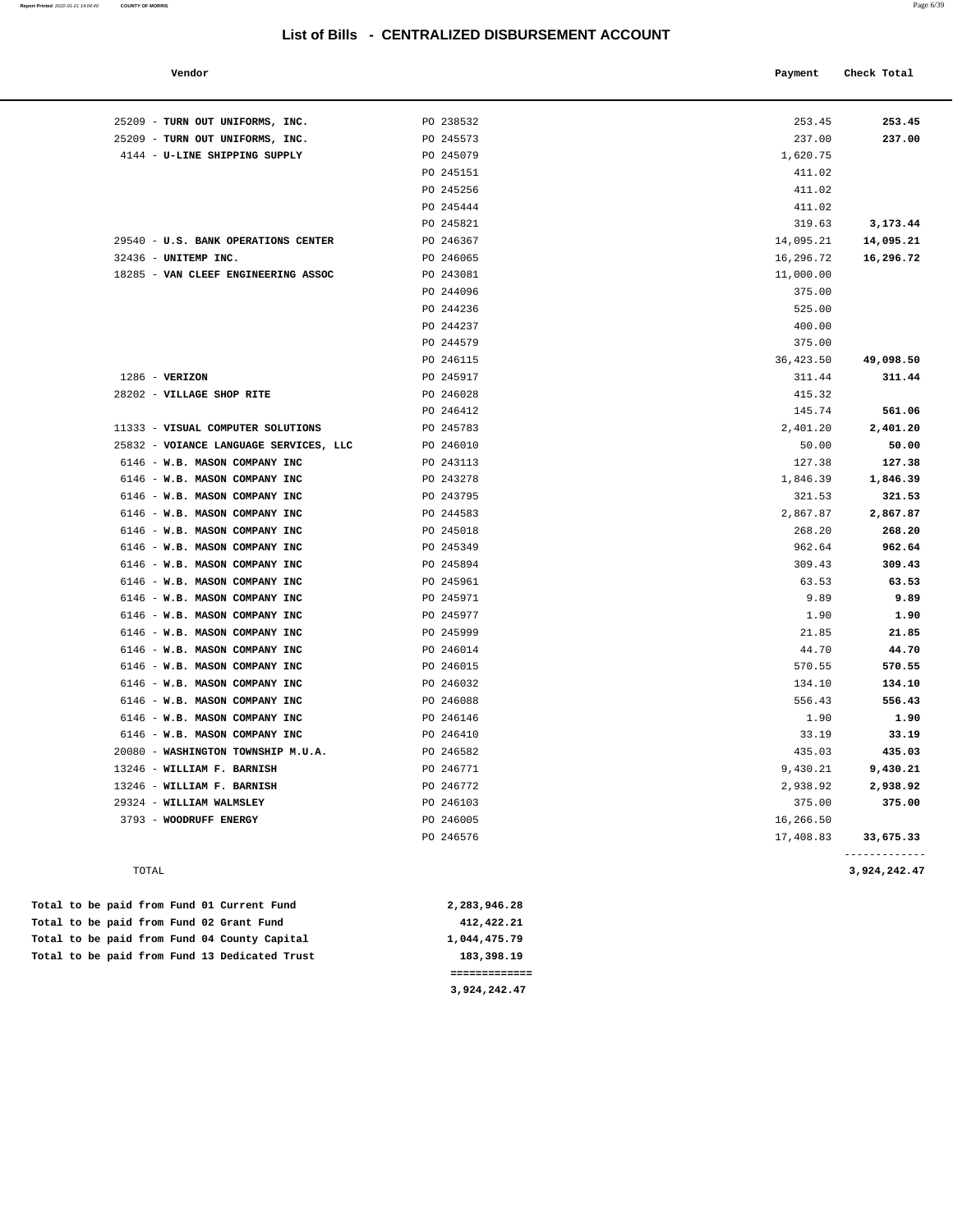**Report Printed** 2022-01-21 14:04:42 **COUNTY OF MORRIS** Page 7/39

### **List of Bills (Department/Account Detail) - CENTRALIZED DISBURSEMENT ACCOUNT**

| Account | PO# | Vendor | Description | Payment | Account Total |
|---------|-----|--------|-------------|---------|---------------|
|         |     |        |             |         |               |

#### **Current Fund**

### **County Administrator**

| 246401 JAMIE<br>KLENETSKY FAY                                        |                   | 12.36         |           |
|----------------------------------------------------------------------|-------------------|---------------|-----------|
| 246401 JAMIE<br>KLENETSKY FAY                                        |                   | 45.62         |           |
| (2021) Publication & Subscriptions<br>$01 - 203 - 20 - 100100 - 070$ | TOTAL FOR ACCOUNT |               | 57.98     |
|                                                                      |                   |               |           |
| 238139 DITSCHMAN/FLEMINGTON FORD                                     |                   | 360.00        |           |
| 238139 DITSCHMAN/FLEMINGTON FORD                                     |                   | 430.00        |           |
| 238139 DITSCHMAN/FLEMINGTON FORD                                     |                   | $-51.75$      |           |
| 238139 DITSCHMAN/FLEMINGTON FORD                                     |                   | 38,248.00     |           |
| 238139 DITSCHMAN/FLEMINGTON FORD                                     |                   | 415.00        |           |
| 238139 DITSCHMAN/FLEMINGTON FORD                                     |                   | 215.00        |           |
| 238139 DITSCHMAN/FLEMINGTON FORD                                     |                   | 45.00         |           |
| $01 - 203 - 20 - 100100 - 167$<br>(2021) Transportation Vehicles     | TOTAL FOR ACCOUNT |               | 39,661.25 |
|                                                                      |                   |               |           |
|                                                                      |                   | ------------- |           |
| TOTAL for County Administrator                                       |                   |               | 39,719.23 |
|                                                                      |                   |               |           |

#### **Personnel**

|                      | 246775 COUNTY OF MORRIS |                   | 21.42 |
|----------------------|-------------------------|-------------------|-------|
| 01-201-20-105100-068 | Postage & Metered Mail  | TOTAL FOR ACCOUNT | 21.42 |
|                      | TOTAL for Personnel     |                   | 21.42 |

#### **Board of Chosen Freeholders**

| 246775 COUNTY OF MORRIS                         |                   | 124.87 |               |
|-------------------------------------------------|-------------------|--------|---------------|
| 246775 COUNTY OF MORRIS                         |                   | 63.60  |               |
| 01-201-20-110100-068<br>Postage & Metered Mail  | TOTAL FOR ACCOUNT |        | 188.47        |
|                                                 |                   |        |               |
| 246412 VILLAGE SHOP RITE                        |                   | 145.74 |               |
| Special Projects<br>01-201-20-110100-079        | TOTAL FOR ACCOUNT |        | 145.74        |
|                                                 |                   |        |               |
| 246027 THE GODFATHER OF MORRISTOWN              |                   | 180.00 |               |
| 246028 VILLAGE SHOP RITE                        |                   | 195.01 |               |
| 246028 VILLAGE SHOP RITE                        |                   | 220.31 |               |
| (2021) Special Projects<br>01-203-20-110100-079 | TOTAL FOR ACCOUNT |        | 595.32        |
|                                                 |                   |        |               |
|                                                 |                   |        | ------------- |
| TOTAL for Board of Chosen Freeholders           |                   |        | 929.53        |
|                                                 |                   |        |               |

### **Clerk of the Board**

| 246380 GANNETT NJ NEWSPAPERS | 100.36 |
|------------------------------|--------|
| 246381 GANNETT NJ NEWSPAPERS | 52.20  |
| 246123 GANNETT NJ NEWSPAPERS | 215.60 |
| 246110 GANNETT NJ NEWSPAPERS | 83.85  |
| 246108 GANNETT NJ NEWSPAPERS | 119.28 |
| 246125 GANNETT NJ NEWSPAPERS | 63.38  |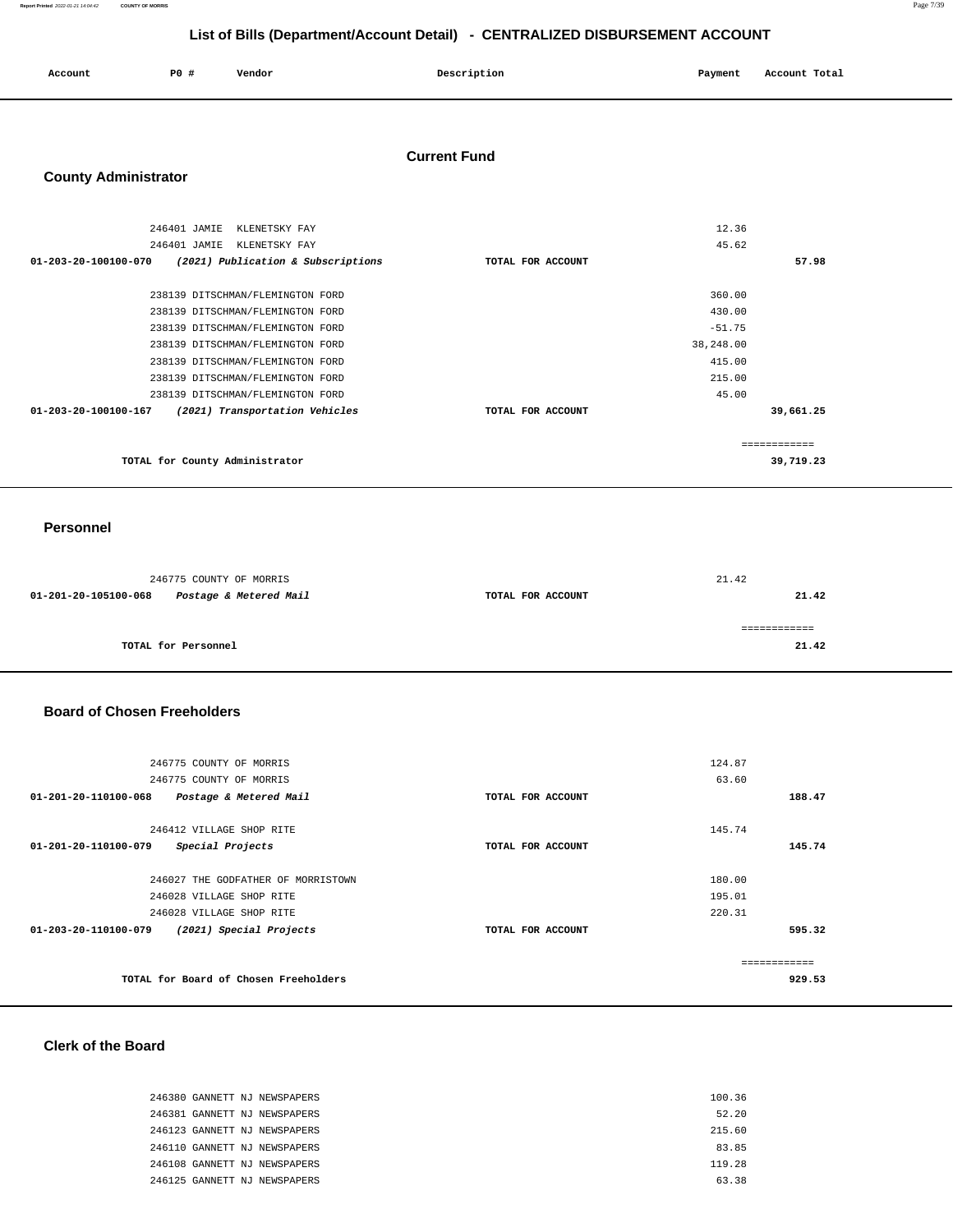| Account                   | <b>PO #</b>                  | Vendor                       | Description       | Payment | Account Total |
|---------------------------|------------------------------|------------------------------|-------------------|---------|---------------|
| <b>Clerk of the Board</b> |                              |                              |                   |         |               |
|                           |                              | 246106 GANNETT NJ NEWSPAPERS |                   | 43.17   |               |
|                           |                              | 246107 GANNETT NJ NEWSPAPERS |                   | 287.84  |               |
|                           |                              | 246109 GANNETT NJ NEWSPAPERS |                   | 96.06   |               |
|                           |                              | 246085 GANNETT NJ NEWSPAPERS |                   | 96.92   |               |
|                           |                              | 246086 GANNETT NJ NEWSPAPERS |                   | 55.64   |               |
|                           |                              | 246087 GANNETT NJ NEWSPAPERS |                   | 55.64   |               |
|                           |                              | 246089 GANNETT NJ NEWSPAPERS |                   | 86.43   |               |
|                           |                              | 246124 GANNETT NJ NEWSPAPERS |                   | 93.48   |               |
|                           |                              | 246111 GANNETT NJ NEWSPAPERS |                   | 67.08   |               |
| 01-203-20-110105-022      | (2021) Advertising           |                              | TOTAL FOR ACCOUNT |         | 1,516.93      |
|                           |                              |                              |                   |         | ------------  |
|                           | TOTAL for Clerk of the Board |                              |                   |         | 1,516.93      |

# **County Clerk**

|                                | 246775 COUNTY OF MORRIS             |                   | 1,813.13 |              |
|--------------------------------|-------------------------------------|-------------------|----------|--------------|
| 01-201-20-120100-068           | Postage & Metered Mail              | TOTAL FOR ACCOUNT |          | 1,813.13     |
|                                |                                     |                   |          |              |
|                                | 245102 THOMSON REUTER-WEST          |                   | 860.00   |              |
|                                | 245102 THOMSON REUTER-WEST          |                   | 3,044.00 |              |
| $01 - 203 - 20 - 120100 - 028$ | (2021) Books & Periodicals          | TOTAL FOR ACCOUNT |          | 3,904.00     |
|                                |                                     |                   |          |              |
|                                | 246145 RICOH USA, INC.              |                   | 175.28   |              |
| 01-203-20-120100-044           | (2021) Equipment Service Agreements | TOTAL FOR ACCOUNT |          | 175.28       |
|                                |                                     |                   |          |              |
|                                | 246117 ANN F. GROSSI, ESQ.          |                   | 201.84   |              |
| 01-203-20-120100-082           | (2021) Travel Expense               | TOTAL FOR ACCOUNT |          | 201.84       |
|                                |                                     |                   |          |              |
|                                | 241945 RICOH USA, INC.              |                   | 703.72   |              |
|                                | 241942 RICOH USA, INC.              |                   | 703.72   |              |
|                                | 244501 RICOH USA, INC.              |                   | 720.17   |              |
| 01-203-20-120100-164           | (2021) Office Machines - Rental     | TOTAL FOR ACCOUNT |          | 2,127.61     |
|                                |                                     |                   |          |              |
|                                |                                     |                   |          | ============ |
|                                | TOTAL for County Clerk              |                   |          | 8,221.86     |
|                                |                                     |                   |          |              |

### **County Board of Elections**

| 246463 GANNETT NJ NEWSPAPERS                                |                   | 14.62    |          |
|-------------------------------------------------------------|-------------------|----------|----------|
| 246463 GANNETT NJ NEWSPAPERS                                |                   | 35.00    |          |
| Advertising<br>01-201-20-121100-022                         | TOTAL FOR ACCOUNT |          | 49.62    |
| 246775 COUNTY OF MORRIS                                     |                   | 627.19   |          |
| 01-201-20-121100-068<br>Postage & Metered Mail              | TOTAL FOR ACCOUNT |          | 627.19   |
| 246453 GANNETT NJ NEWSPAPERS                                |                   | 35.00    |          |
| 246453 GANNETT NJ NEWSPAPERS                                |                   | 12.04    |          |
| 01-203-20-121100-022<br>(2021) Advertising                  | TOTAL FOR ACCOUNT |          | 47.04    |
| 244583 W.B. MASON COMPANY INC                               |                   | 2,867.87 |          |
| 01-203-20-121100-058<br>(2021) Office Supplies & Stationery | TOTAL FOR ACCOUNT |          | 2,867.87 |
| 245951 LINDA SMOLAN                                         |                   | 77.00    |          |
| 245951 LINDA SMOLAN                                         |                   | 77.00    |          |
| 245951 LINDA SMOLAN                                         |                   | 105.00   |          |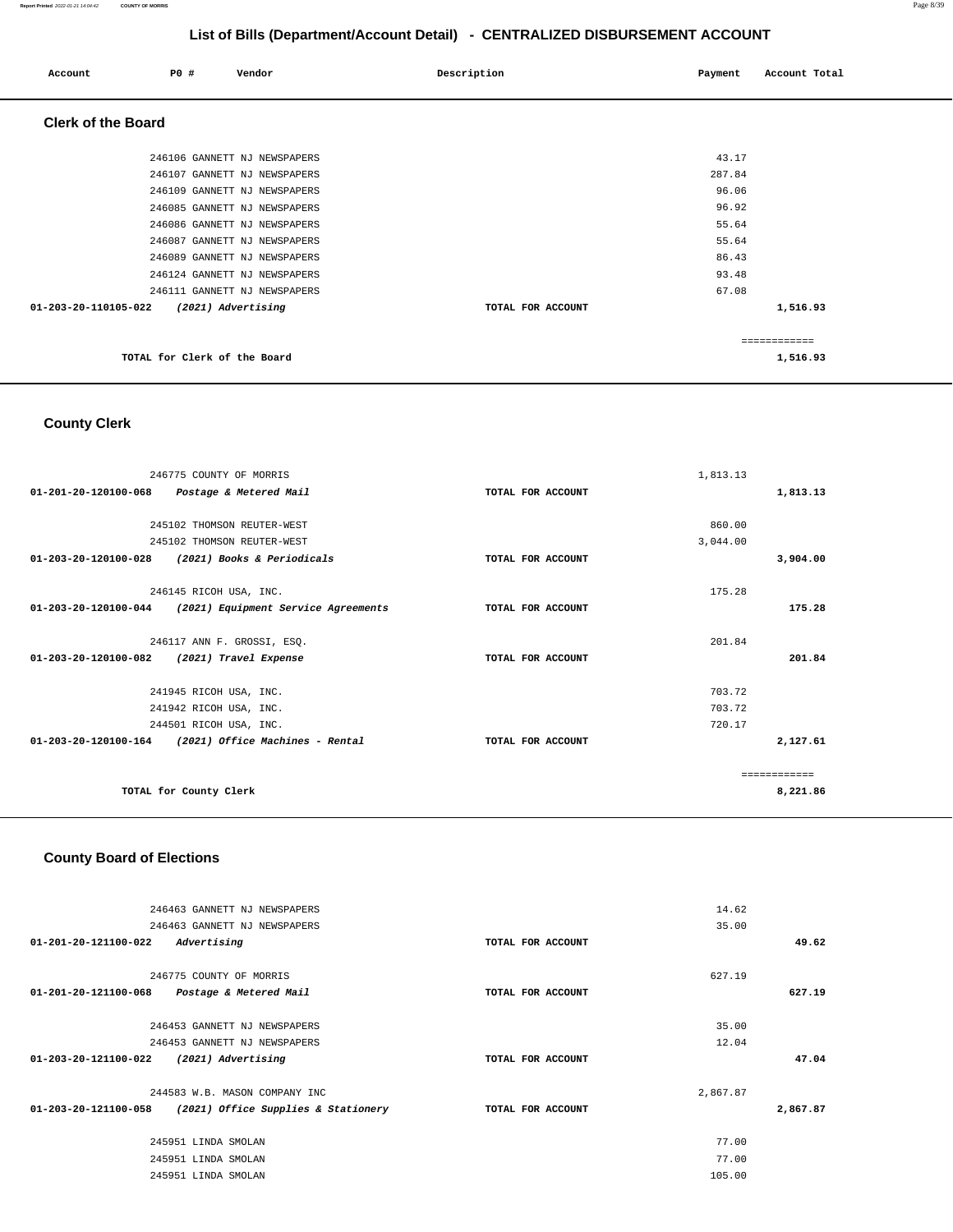|                                  | LIST OF DIIIS (Department/Account Detail) - CENTRALIZED DISBURSEMENT ACCOUNT |                                     |                   |         |               |  |
|----------------------------------|------------------------------------------------------------------------------|-------------------------------------|-------------------|---------|---------------|--|
| Account                          | P0 #                                                                         | Vendor                              | Description       | Payment | Account Total |  |
| <b>County Board of Elections</b> |                                                                              |                                     |                   |         |               |  |
|                                  | 245951 LINDA SMOLAN                                                          |                                     |                   | 105.00  |               |  |
|                                  | 245951 LINDA SMOLAN                                                          |                                     |                   | 105.00  |               |  |
|                                  | 245951 LINDA SMOLAN                                                          |                                     |                   | 77.00   |               |  |
|                                  | 245653 LINDA SMOLAN                                                          |                                     |                   | 105.00  |               |  |
|                                  | 245653 LINDA SMOLAN                                                          |                                     |                   | 105.00  |               |  |
|                                  | 245653 LINDA SMOLAN                                                          |                                     |                   | 105.00  |               |  |
|                                  | 245951 LINDA SMOLAN                                                          |                                     |                   | 77.00   |               |  |
|                                  | 245653 LINDA SMOLAN                                                          |                                     |                   | 105.00  |               |  |
|                                  | 245653 LINDA SMOLAN                                                          |                                     |                   | 105.00  |               |  |
|                                  | 245653 LINDA SMOLAN                                                          |                                     |                   | 105.00  |               |  |
| 01-203-20-121100-096             |                                                                              | (2021) Election Officer             | TOTAL FOR ACCOUNT |         | 1,253.00      |  |
|                                  | 245986 RICOH USA, INC.                                                       |                                     |                   | 684.40  |               |  |
| 01-203-20-121100-164             |                                                                              | (2021) Office Machines - Rental     | TOTAL FOR ACCOUNT |         | 684.40        |  |
|                                  |                                                                              |                                     |                   |         | ============  |  |
|                                  |                                                                              | TOTAL for County Board of Elections |                   |         | 5,529.12      |  |

### **Superintendent of Elections**

| 245655 RICOH USA, INC.                                      |                   | 546.55    |              |
|-------------------------------------------------------------|-------------------|-----------|--------------|
| 01-203-20-121105-057 (2021) National Voter Registration     | TOTAL FOR ACCOUNT |           | 546.55       |
| 245946 GANNETT NJ NEWSPAPERS                                |                   | 17.20     |              |
| 245946 GANNETT NJ NEWSPAPERS                                |                   | 35.00     |              |
| 246366 GANNETT NJ NEWSPAPERS                                |                   | 35.00     |              |
| 246366 GANNETT NJ NEWSPAPERS                                |                   | 24.08     |              |
| 01-203-20-121105-076 (2021) School Board Elections          | TOTAL FOR ACCOUNT |           | 111.28       |
|                                                             |                   |           |              |
| 245656 ELECTION GRAPHICS, INC.                              |                   | 40,788.00 |              |
| 245656 ELECTION GRAPHICS, INC.                              |                   | 5,600.00  |              |
| 245656 ELECTION GRAPHICS, INC.                              |                   | 20,790.00 |              |
| 01-203-20-121105-084 (2021) Other Outside Services          | TOTAL FOR ACCOUNT |           | 67,178.00    |
|                                                             |                   |           |              |
| 245961 W.B. MASON COMPANY INC                               |                   | 31.29     |              |
| 245961 W.B. MASON COMPANY INC                               |                   | 31.29     |              |
| 245961 W.B. MASON COMPANY INC                               |                   | 0.95      |              |
| 245977 W.B. MASON COMPANY INC                               |                   | 0.95      |              |
| 245971 W.B. MASON COMPANY INC                               |                   | 4.47      |              |
| 245971 W.B. MASON COMPANY INC                               |                   | 0.95      |              |
| 245971 W.B. MASON COMPANY INC                               |                   | 4.47      |              |
| 245977 W.B. MASON COMPANY INC                               |                   | 0.95      |              |
| $01-203-20-121105-095$ (2021) Other Administrative Supplies | TOTAL FOR ACCOUNT |           | 75.32        |
| 245924 ROBERT J. KENNEDY                                    |                   | 18.13     |              |
| 01-203-20-121105-104 (2021) Electronic Voting Machine       | TOTAL FOR ACCOUNT |           | 18.13        |
| 245982 PURCHASE POWER                                       |                   | 525.00    |              |
| $01-203-20-121105-164$ (2021) Office Machines - Rental      | TOTAL FOR ACCOUNT |           | 525.00       |
|                                                             |                   |           | ============ |
| TOTAL for Superintendent of Elections                       |                   | 68,454.28 |              |

**Report Printed** 2022-01-21 14:04:42 **COUNTY OF MORRIS** Page 9/39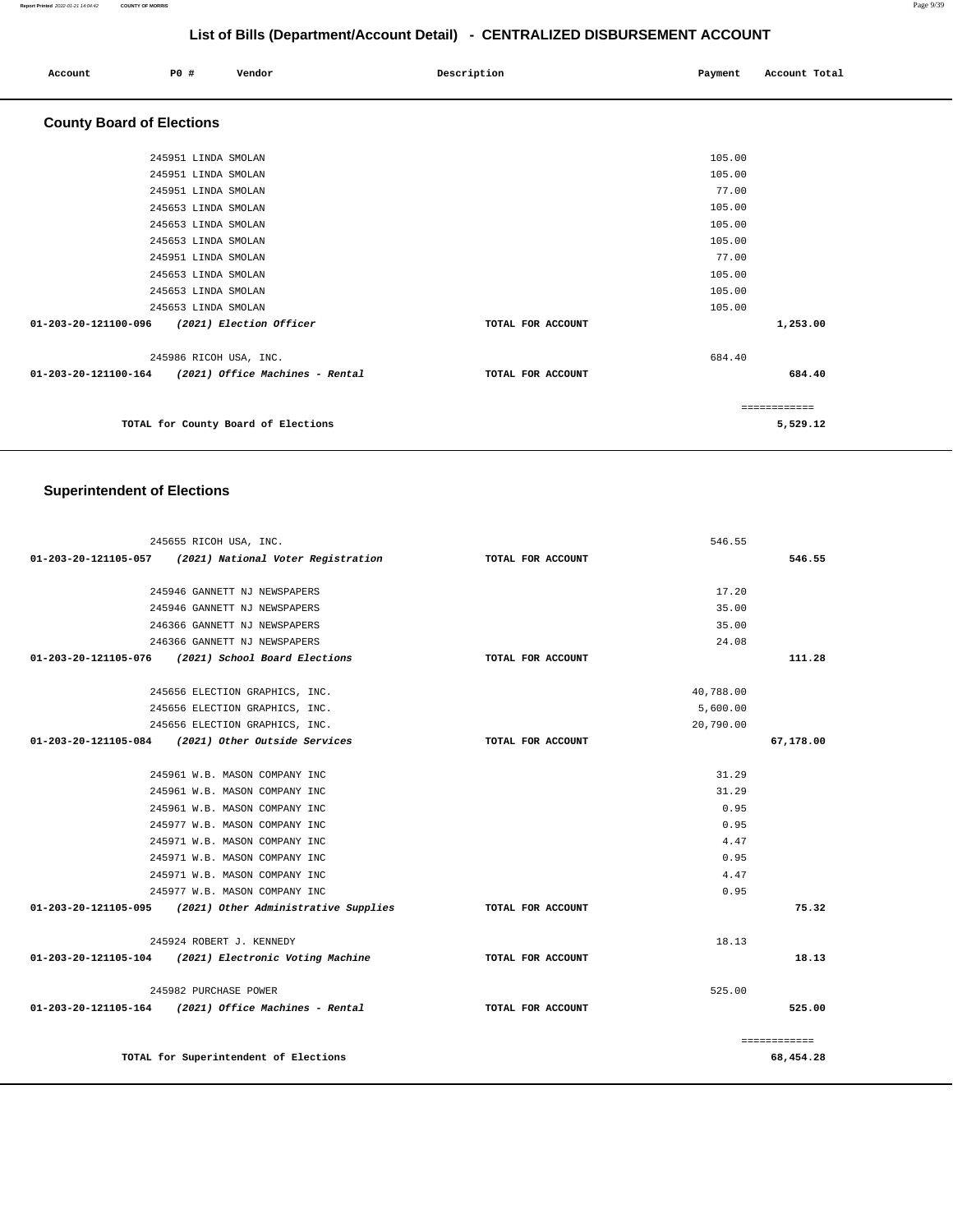| Account                             | P0 #                    | Vendor                                 | Description       | Payment  | Account Total |
|-------------------------------------|-------------------------|----------------------------------------|-------------------|----------|---------------|
| <b>County Elections (Cty Clerk)</b> |                         |                                        |                   |          |               |
|                                     | 246775 COUNTY OF MORRIS |                                        |                   | 11.74    |               |
| 01-201-20-121110-068                |                         | Postage & Metered Mail                 | TOTAL FOR ACCOUNT |          | 11.74         |
|                                     | 246145 RICOH USA, INC.  |                                        |                   | 1,107.09 |               |
| 01-203-20-121110-044                |                         | (2021) Equipment Service Agreements    | TOTAL FOR ACCOUNT |          | 1,107.09      |
|                                     | 244501 RICOH USA, INC.  |                                        |                   | 619.66   |               |
| 01-203-20-121110-259                |                         | (2021) Equipment Rental                | TOTAL FOR ACCOUNT |          | 619.66        |
|                                     |                         |                                        |                   |          | ============  |
|                                     |                         | TOTAL for County Elections (Cty Clerk) |                   |          | 1,738.49      |
|                                     |                         |                                        |                   |          |               |

### **County Treasurer**

| 246596 TELESEARCH INC                                    |                   | 539.11   |              |
|----------------------------------------------------------|-------------------|----------|--------------|
| 246596 TELESEARCH INC                                    |                   | 594.88   |              |
| 246596 TELESEARCH INC                                    |                   | 520.52   |              |
| 246596 TELESEARCH INC                                    |                   | 105.00   |              |
| 01-201-20-130100-016 Outside Salaries & Wages            | TOTAL FOR ACCOUNT |          | 1,759.51     |
|                                                          |                   |          |              |
| 246593 SHACHIHATA INC. (U.S.A.)                          |                   | 3.75     |              |
| 246593 SHACHIHATA INC. (U.S.A.)                          |                   | 55.32    |              |
| 01-201-20-130100-058 Office Supplies & Stationery        | TOTAL FOR ACCOUNT |          | 59.07        |
| 246775 COUNTY OF MORRIS                                  |                   | 79.96    |              |
| 01-201-20-130100-068 Postage & Metered Mail              | TOTAL FOR ACCOUNT |          | 79.96        |
| 246596 TELESEARCH INC                                    |                   | 557.70   |              |
| 246596 TELESEARCH INC                                    |                   | 67.00    |              |
| 01-203-20-130100-016 (2021) Outside Salaries & Wages     | TOTAL FOR ACCOUNT |          | 624.70       |
|                                                          |                   |          |              |
| 246591 MGL PRINTING SOLUTIONS                            |                   | 158.00   |              |
| 245349 W.B. MASON COMPANY INC                            |                   | 962.64   |              |
| 246591 MGL PRINTING SOLUTIONS                            |                   | 2,156,00 |              |
| 01-203-20-130100-058 (2021) Office Supplies & Stationery | TOTAL FOR ACCOUNT |          | 3,276.64     |
| 246603 MUNICIPAL SOFTWARE INC                            |                   | 8,980.50 |              |
| 01-203-20-130100-078 (2021) Software Maintenance         | TOTAL FOR ACCOUNT |          | 8,980.50     |
| 246587 THE CANNING GROUP LLC                             |                   | 2,083.33 |              |
| 01-203-20-130100-084 (2021) Other Outside Services       | TOTAL FOR ACCOUNT |          | 2,083.33     |
| 246602 RICOH USA, INC.                                   |                   | 278.42   |              |
| 246602 RICOH USA, INC.                                   |                   | 556.84   |              |
| $01-203-20-130100-164$ (2021) Office Machines - Rental   | TOTAL FOR ACCOUNT |          | 835.26       |
|                                                          |                   |          | ============ |
| TOTAL for County Treasurer                               |                   |          | 17,698.97    |
|                                                          |                   |          |              |

### **Purchasing Division**

| 01-201-20-130105-068 | Postage & Metered Mail  | TOTAL FOR ACCOUNT |       |
|----------------------|-------------------------|-------------------|-------|
|                      | 246775 COUNTY OF MORRIS |                   | 57.88 |

**57.88**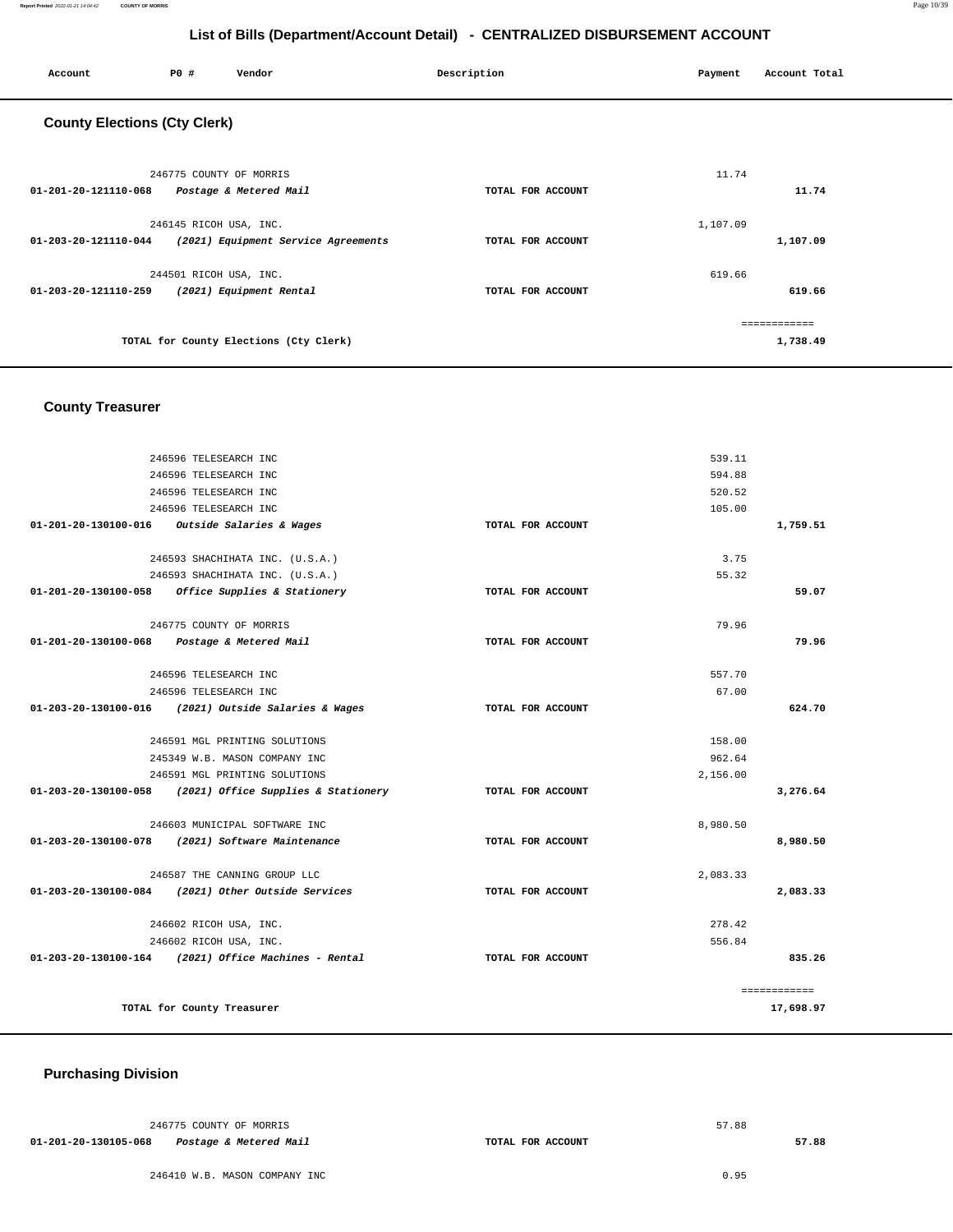#### **Report Printed** 2022-01-21 14:04:42 **COUNTY OF MORRIS** Page 11/39

### **List of Bills (Department/Account Detail) - CENTRALIZED DISBURSEMENT ACCOUNT**

| Account                        | PO#                    | Vendor                               | Description       | Payment | Account Total |
|--------------------------------|------------------------|--------------------------------------|-------------------|---------|---------------|
| <b>Purchasing Division</b>     |                        |                                      |                   |         |               |
| 01-201-20-130105-095           |                        | Other Administrative Supplies        | TOTAL FOR ACCOUNT |         | 0.95          |
|                                | 246411 RICOH USA, INC. |                                      |                   | 289.85  |               |
| 01-201-20-130105-164           |                        | Office Machines - Rental             | TOTAL FOR ACCOUNT |         | 289.85        |
|                                |                        | 246410 W.B. MASON COMPANY INC        |                   | 0.95    |               |
|                                |                        | 246410 W.B. MASON COMPANY INC        |                   | 31.29   |               |
| 01-203-20-130105-095           |                        | (2021) Other Administrative Supplies | TOTAL FOR ACCOUNT |         | 32.24         |
|                                | 246411 RICOH USA, INC. |                                      |                   | 579.72  |               |
| $01 - 203 - 20 - 130105 - 164$ |                        | (2021) Office Machines - Rental      | TOTAL FOR ACCOUNT |         | 579.72        |
|                                |                        |                                      |                   |         | ------------- |
|                                |                        | TOTAL for Purchasing Division        |                   |         | 960.64        |

#### **Office Services**

|                                | 246601 QUADIENT, INC.               |                   | 343.54    |
|--------------------------------|-------------------------------------|-------------------|-----------|
|                                | 246601 QUADIENT, INC.               |                   | 108.58    |
|                                | 246601 QUADIENT, INC.               |                   | 28.48     |
| $01 - 203 - 20 - 130110 - 058$ | (2021) Office Supplies & Stationery | TOTAL FOR ACCOUNT | 480.60    |
|                                |                                     |                   |           |
|                                | 246599 OUADIENT, INC.               |                   | 3,510.00  |
| $01 - 203 - 20 - 130110 - 164$ | (2021) Office Machines - Rental     | TOTAL FOR ACCOUNT | 3,510.00  |
|                                |                                     |                   |           |
|                                |                                     |                   | --------- |
|                                | TOTAL for Office Services           |                   | 3,990.60  |
|                                |                                     |                   |           |

## **County Board of Taxation**

|                      | 246775 COUNTY OF MORRIS            |                   | 40.42 |       |
|----------------------|------------------------------------|-------------------|-------|-------|
| 01-201-20-150100-068 | Postage & Metered Mail             | TOTAL FOR ACCOUNT |       | 40.42 |
|                      |                                    |                   |       |       |
|                      | TOTAL for County Board of Taxation |                   |       | 40.42 |
|                      |                                    |                   |       |       |

## **County Counsel**

|                                | 246775 COUNTY OF MORRIS             |                   | 13.82    |        |
|--------------------------------|-------------------------------------|-------------------|----------|--------|
| $01 - 201 - 20 - 155100 - 068$ | Postage & Metered Mail              | TOTAL FOR ACCOUNT |          | 13.82  |
|                                |                                     |                   |          |        |
|                                | 246035 RICOH AMERICAS CORPORATION   |                   | 613.28   |        |
| 01-201-20-155100-163           | <i><b>Office Machines</b></i>       | TOTAL FOR ACCOUNT |          | 613.28 |
|                                |                                     |                   |          |        |
|                                | 246036 RICOH USA, INC.              |                   | 613.28   |        |
| $01 - 201 - 20 - 155100 - 164$ | Office Machines - Rental            | TOTAL FOR ACCOUNT |          | 613.28 |
|                                |                                     |                   |          |        |
|                                | 245801 NJ STATE ASSOCIATION OF      |                   | 75.00    |        |
| $01 - 203 - 20 - 155100 - 023$ | (2021) Associations and Memberships | TOTAL FOR ACCOUNT |          | 75.00  |
|                                |                                     |                   |          |        |
|                                | 245803 FERNANDEZ GARCIA, LLC        |                   | 186.00   |        |
|                                | 245803 FERNANDEZ GARCIA, LLC        |                   | 139.50   |        |
|                                | 245803 FERNANDEZ GARCIA, LLC        |                   | 3,983.50 |        |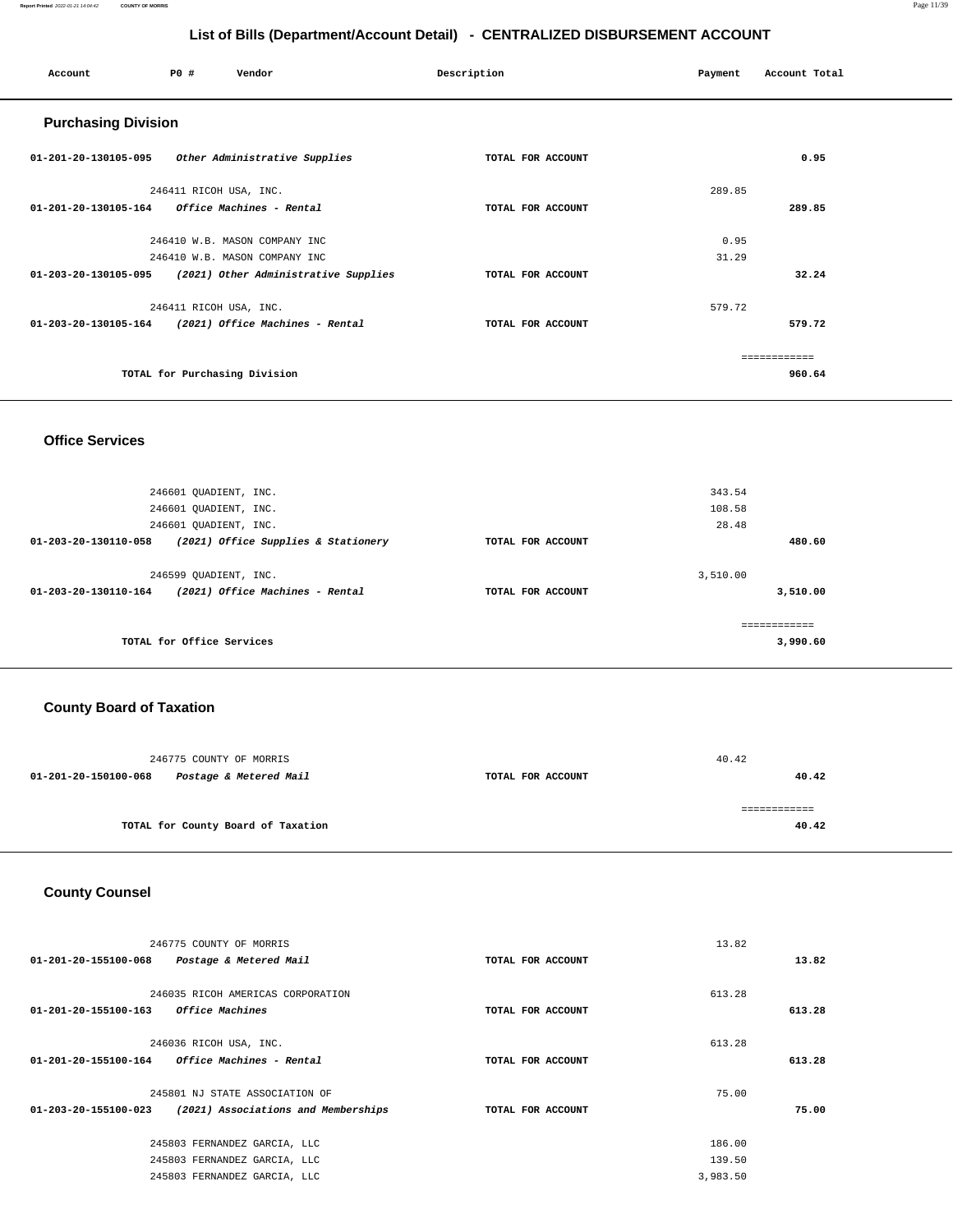#### **Report Printed** 2022-01-21 14:04:42 **COUNTY OF MORRIS** Page 12/39

## **List of Bills (Department/Account Detail) - CENTRALIZED DISBURSEMENT ACCOUNT**

| Account               | P0 #<br>Vendor                    | Description       | Account Total<br>Payment |
|-----------------------|-----------------------------------|-------------------|--------------------------|
| <b>County Counsel</b> |                                   |                   |                          |
| 01-203-20-155100-051  | (2021) Legal                      | TOTAL FOR ACCOUNT | 4,309.00                 |
|                       | 246035 RICOH AMERICAS CORPORATION |                   | 306.63                   |
| 01-203-20-155100-163  | (2021) Office Machines            | TOTAL FOR ACCOUNT | 306.63                   |
|                       | 246036 RICOH USA, INC.            |                   | 306.63                   |
| 01-203-20-155100-164  | (2021) Office Machines - Rental   | TOTAL FOR ACCOUNT | 306.63                   |
|                       |                                   |                   | ============             |
|                       | TOTAL for County Counsel          |                   | 6,237.64                 |
|                       |                                   |                   |                          |

## **County Surrogate**

| 246775 COUNTY OF MORRIS                                               |                   | 259.39 |        |
|-----------------------------------------------------------------------|-------------------|--------|--------|
| 01-201-20-160100-068<br>Postage & Metered Mail                        | TOTAL FOR ACCOUNT |        | 259.39 |
|                                                                       |                   |        |        |
| 246088 W.B. MASON COMPANY INC                                         |                   | 0.95   |        |
| 246088 W.B. MASON COMPANY INC                                         |                   | 31.29  |        |
| 246088 W.B. MASON COMPANY INC                                         |                   | 0.95   |        |
| 246088 W.B. MASON COMPANY INC                                         |                   | 31.29  |        |
| 246088 W.B. MASON COMPANY INC                                         |                   | 49.56  |        |
| 246088 W.B. MASON COMPANY INC                                         |                   | 425.40 |        |
| 246088 W.B. MASON COMPANY INC                                         |                   | 16.99  |        |
| $01 - 203 - 20 - 160100 - 058$<br>(2021) Office Supplies & Stationery | TOTAL FOR ACCOUNT |        | 556.43 |
|                                                                       |                   |        |        |
|                                                                       |                   |        |        |
| TOTAL for County Surrogate                                            |                   |        | 815.82 |

## **Engineering**

| 246775 COUNTY OF MORRIS                                   |                   | 3.02          |
|-----------------------------------------------------------|-------------------|---------------|
| 246775 COUNTY OF MORRIS                                   |                   | 2.29          |
| 246775 COUNTY OF MORRIS                                   |                   | 0.93          |
| 01-201-20-165100-068 Postage & Metered Mail               | TOTAL FOR ACCOUNT | 6.24          |
| 246103 WILLIAM WALMSLEY                                   |                   | 375.00        |
| 01-203-20-165100-039 (2021) Education, Schools & Training | TOTAL FOR ACCOUNT | 375.00        |
| 244096 VAN CLEEF ENGINEERING ASSOC                        |                   | 375.00        |
| 244237 VAN CLEEF ENGINEERING ASSOC                        |                   | 400.00        |
| 244236 VAN CLEEF ENGINEERING ASSOC                        |                   | 525.00        |
| 244579 VAN CLEEF ENGINEERING ASSOC                        |                   | 375.00        |
| 01-203-20-165100-084 (2021) Other Outside Services        | TOTAL FOR ACCOUNT | 1,675.00      |
| 245601 R.S. KNAPP CO. INC.                                |                   | 75.00         |
| 245077 R.S. KNAPP CO. INC.                                |                   | 189.30        |
| 245304 R.S. KNAPP CO. INC.                                |                   | 75.00         |
| 244300 R.S. KNAPP CO. INC.                                |                   | 149.64        |
| $01-203-20-165100-164$ (2021) Office Machines - Rental    | TOTAL FOR ACCOUNT | 488.94        |
|                                                           |                   | ------------- |
| TOTAL for Engineering                                     |                   | 2,545.18      |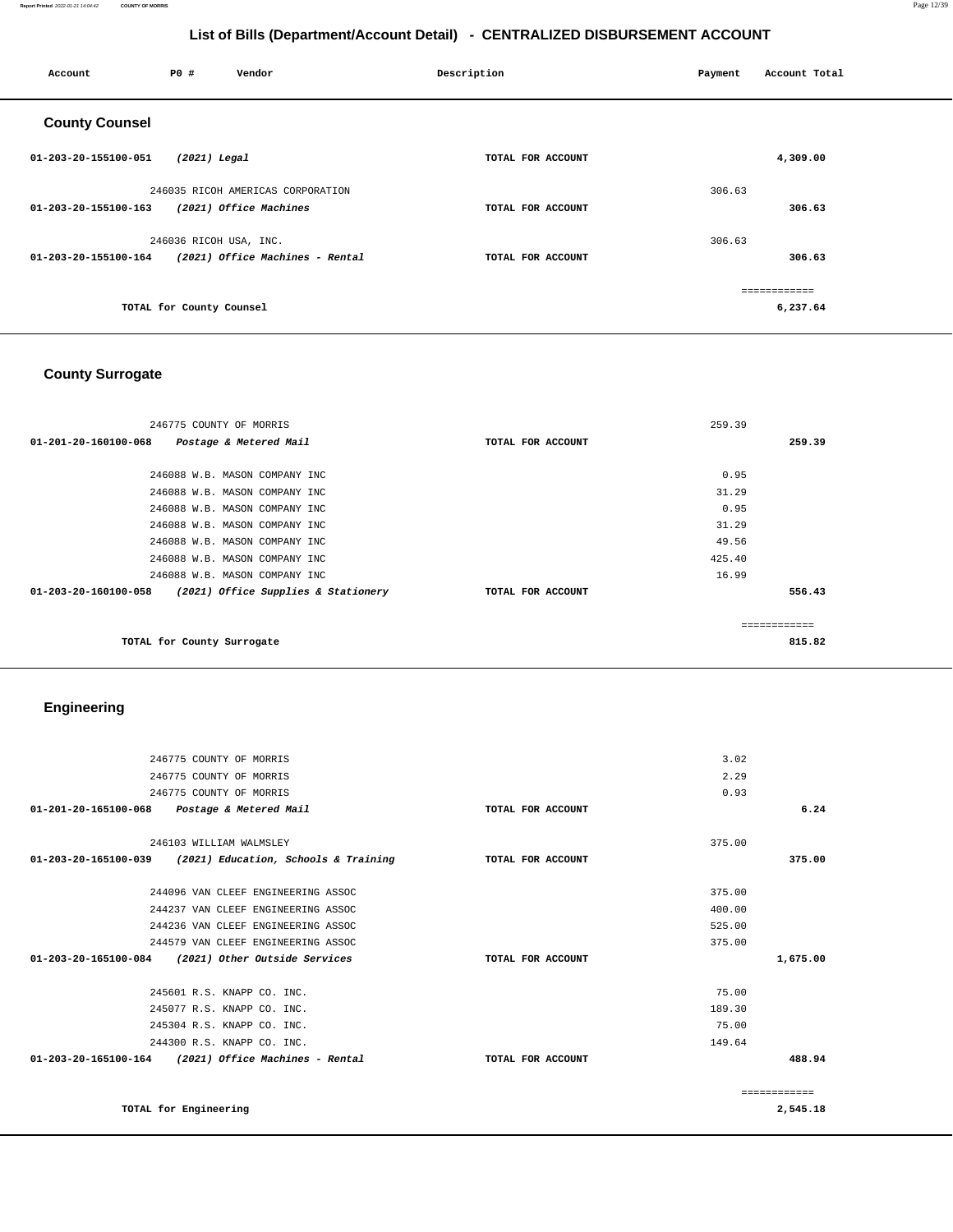| Account               | P0 #                     | Vendor                                            | Description       | Payment | Account Total         |
|-----------------------|--------------------------|---------------------------------------------------|-------------------|---------|-----------------------|
| <b>Planning Board</b> |                          |                                                   |                   |         |                       |
| 01-201-20-180100-068  |                          | 246775 COUNTY OF MORRIS<br>Postage & Metered Mail | TOTAL FOR ACCOUNT | 12.72   | 12.72                 |
|                       | TOTAL for Planning Board |                                                   |                   |         | ============<br>12.72 |

### **County Weights & Measures**

|                                           | 246775 COUNTY OF MORRIS                               |                   | 43.84  |              |
|-------------------------------------------|-------------------------------------------------------|-------------------|--------|--------------|
| 01-201-22-201100-068                      | Postage & Metered Mail                                | TOTAL FOR ACCOUNT |        | 43.84        |
|                                           |                                                       |                   |        |              |
|                                           | 245474 SUBURBAN PROPANE -2347                         |                   | 200.00 |              |
|                                           | 01-203-22-201100-059 (2021) Other General Expenses    | TOTAL FOR ACCOUNT |        | 200.00       |
|                                           |                                                       |                   |        |              |
|                                           | 245950 JERSEY CENTRAL POWER & LIGHT                   |                   | 284.89 |              |
|                                           | 246371 DIRECT ENERGY BUSINESS                         |                   | 593.57 |              |
| 01-203-22-201100-137 (2021) Electricity   |                                                       | TOTAL FOR ACCOUNT |        | 878.46       |
|                                           |                                                       |                   |        |              |
|                                           | 247020 NATIONAL FUEL OIL INC.                         |                   | 812.38 |              |
| 01-203-22-201100-140 (2021) Gas Purchases |                                                       | TOTAL FOR ACCOUNT |        | 812.38       |
|                                           |                                                       |                   |        |              |
|                                           | 246574 DIRECT ENERGY BUSINESS MARKETING               |                   | 311.77 |              |
|                                           | 245995 PSE&G CO                                       |                   | 577.79 |              |
| 01-203-22-201100-141 (2021) Natural Gas   |                                                       | TOTAL FOR ACCOUNT |        | 889.56       |
|                                           |                                                       |                   |        |              |
|                                           | 245297 SIGN A RAMA LEDGEWOOD                          |                   | 322.00 |              |
|                                           | 244533 GRAINGER                                       |                   | 702.90 |              |
|                                           | 245469 SIGN A RAMA LEDGEWOOD                          |                   | 701.00 |              |
|                                           | 01-203-22-201100-262 (2021) Machinery Repairs & Parts | TOTAL FOR ACCOUNT |        | 1,725.90     |
|                                           |                                                       |                   |        |              |
|                                           |                                                       |                   |        | ============ |
|                                           | TOTAL for County Weights & Measures                   |                   |        | 4,550.14     |

# **Office of Emergency Management**

| 246023 ALL MOBILE VIDEO INC.                          |                   | 995.00    |           |
|-------------------------------------------------------|-------------------|-----------|-----------|
| 01-201-25-252100-059 Other General Expenses           | TOTAL FOR ACCOUNT |           | 995.00    |
|                                                       |                   |           |           |
| 246041 CROSSROADS EDUCATION, LLC                      |                   | 600.00    |           |
| 01-201-25-252100-090 Program Expenditures             | TOTAL FOR ACCOUNT |           | 600.00    |
|                                                       |                   |           |           |
| 246550 JEFFREY PAUL                                   |                   | 21.30     |           |
| 246550 JEFFREY PAUL                                   |                   | 21.30     |           |
| 246550 JEFFREY PAUL                                   |                   | 21.30     |           |
| 246550 JEFFREY PAUL                                   |                   | 63.91     |           |
| 242952 SOLAR TECHNOLOGY INC.                          |                   | 495.00    |           |
| 246550 JEFFREY PAUL                                   |                   | 63.91     |           |
| 237563 TURN OUT UNIFORMS, INC.                        |                   | 62.99     |           |
| 243605 SOLAR TECHNOLOGY INC.                          |                   | 990.00    |           |
| 245573 TURN OUT UNIFORMS, INC.                        |                   | 237.00    |           |
| 237563 TURN OUT UNIFORMS, INC.                        |                   | 62.99     |           |
| 246550 JEFFREY PAUL                                   |                   | 102.32    |           |
| 245750 PACKETALK                                      |                   | 30,000,00 |           |
| 246550 JEFFREY PAUL                                   |                   | 36.24     |           |
| 01-203-25-252100-059<br>(2021) Other General Expenses | TOTAL FOR ACCOUNT |           | 32,178.26 |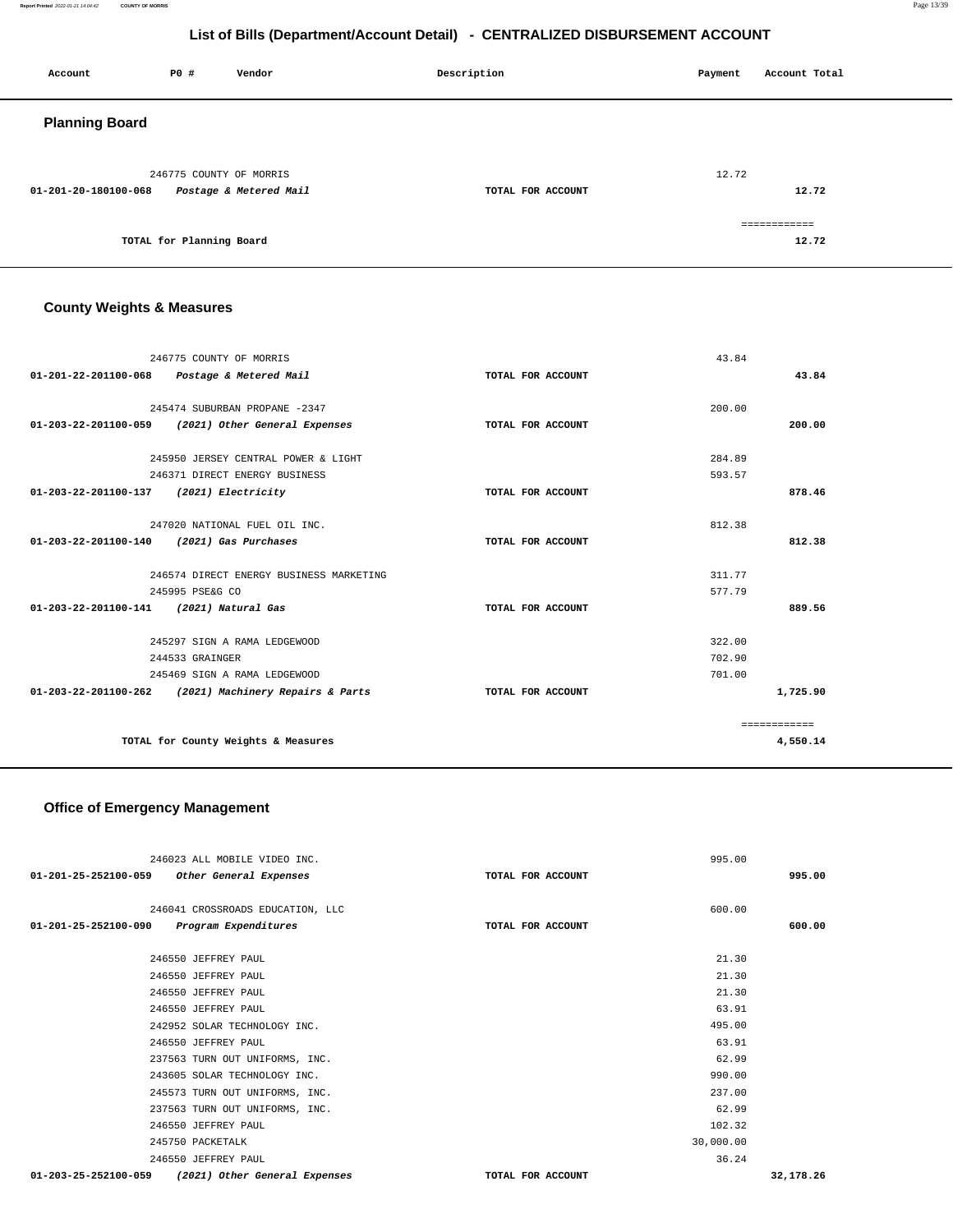| Account<br>. | PO# | Vendor | Description | Payment | Account Total<br>.<br>. |
|--------------|-----|--------|-------------|---------|-------------------------|
|              |     |        |             |         |                         |

## **Office of Emergency Management**

|                      | 246013 FEDEX                                     |                   | 161.09 |           |
|----------------------|--------------------------------------------------|-------------------|--------|-----------|
| 01-203-25-252100-068 | (2021) Postage & Metered Mail                    | TOTAL FOR ACCOUNT |        | 161.09    |
|                      | 246039 STRYKER SALES CORPORATION                 |                   | 509.40 |           |
|                      | 246022 TABB INC                                  |                   | 47.00  |           |
|                      | 246022 TABB INC                                  |                   | 47.00  |           |
|                      | 246022 TABB INC                                  |                   | 47.00  |           |
|                      | 246022 TABB INC                                  |                   | 47.00  |           |
|                      | 01-203-25-252100-090 (2021) Program Expenditures | TOTAL FOR ACCOUNT |        | 697.40    |
|                      | 246012 PREMIER GLOBAL SERVICES                   |                   | 224.09 |           |
|                      | 246010 VOIANCE LANGUAGE SERVICES, LLC            |                   | 25.00  |           |
|                      | 246010 VOIANCE LANGUAGE SERVICES, LLC            |                   | 25.00  |           |
| 01-203-25-252100-146 | (2021) Telephone                                 | TOTAL FOR ACCOUNT |        | 274.09    |
|                      |                                                  |                   |        |           |
|                      | TOTAL for Office of Emergency Management         |                   |        | 34,905.84 |

#### **Communications Center**

|                      | 243795 W.B. MASON COMPANY INC<br>243113 W.B. MASON COMPANY INC |                                     |                   | 321.53<br>127.38 |          |
|----------------------|----------------------------------------------------------------|-------------------------------------|-------------------|------------------|----------|
| 01-203-25-252105-058 |                                                                | (2021) Office Supplies & Stationery | TOTAL FOR ACCOUNT |                  | 448.91   |
|                      | 244509 AGENCY360                                               |                                     |                   | 1,800.00         |          |
| 01-203-25-252105-078 |                                                                | (2021) Software Maintenance         | TOTAL FOR ACCOUNT |                  | 1,800.00 |
|                      |                                                                |                                     |                   |                  |          |
|                      | TOTAL for Communications Center                                |                                     |                   |                  | 2,248.91 |

### **County Medical Examiner Office**

| 246775 COUNTY OF MORRIS                                  |                   | 11.11    |          |
|----------------------------------------------------------|-------------------|----------|----------|
| 01-201-25-254100-068 Postage & Metered Mail              | TOTAL FOR ACCOUNT |          | 11.11    |
| 246548 MEGHANN COBO                                      |                   | 47.71    |          |
| $01-201-25-254100-203$ X-Ray & Medical Supplies          | TOTAL FOR ACCOUNT |          | 47.71    |
|                                                          |                   |          |          |
| 246018 LEANNE CRONIN                                     |                   | 7,600.00 |          |
| 01-203-25-254100-036 (2021) Contracted Services          | TOTAL FOR ACCOUNT |          | 7,600.00 |
| 246015 W.B. MASON COMPANY INC                            |                   | 109.10   |          |
| 246014 W.B. MASON COMPANY INC                            |                   | 44.70    |          |
| 246015 W.B. MASON COMPANY INC                            |                   | 29.24    |          |
| 246015 W.B. MASON COMPANY INC                            |                   | 396.40   |          |
| 246015 W.B. MASON COMPANY INC                            |                   | 35.81    |          |
| 01-203-25-254100-058 (2021) Office Supplies & Stationery | TOTAL FOR ACCOUNT |          | 615.25   |
| 246543 GIOVANNA ALVES                                    |                   | 433.30   |          |
| 246547 BRITTANY GUERRIERO                                |                   | 54.95    |          |
| 246549 MEGHANN COBO                                      |                   | 108.50   |          |
| 246546 SALLY COOKE                                       |                   | 327.60   |          |
| 246545 NICOLE ANTHONY                                    |                   | 27.65    |          |
| 246544 BRITTNEY FLOYD                                    |                   | 211.05   |          |
| 01-203-25-254100-082<br>(2021) Travel Expense            | TOTAL FOR ACCOUNT |          | 1,163.05 |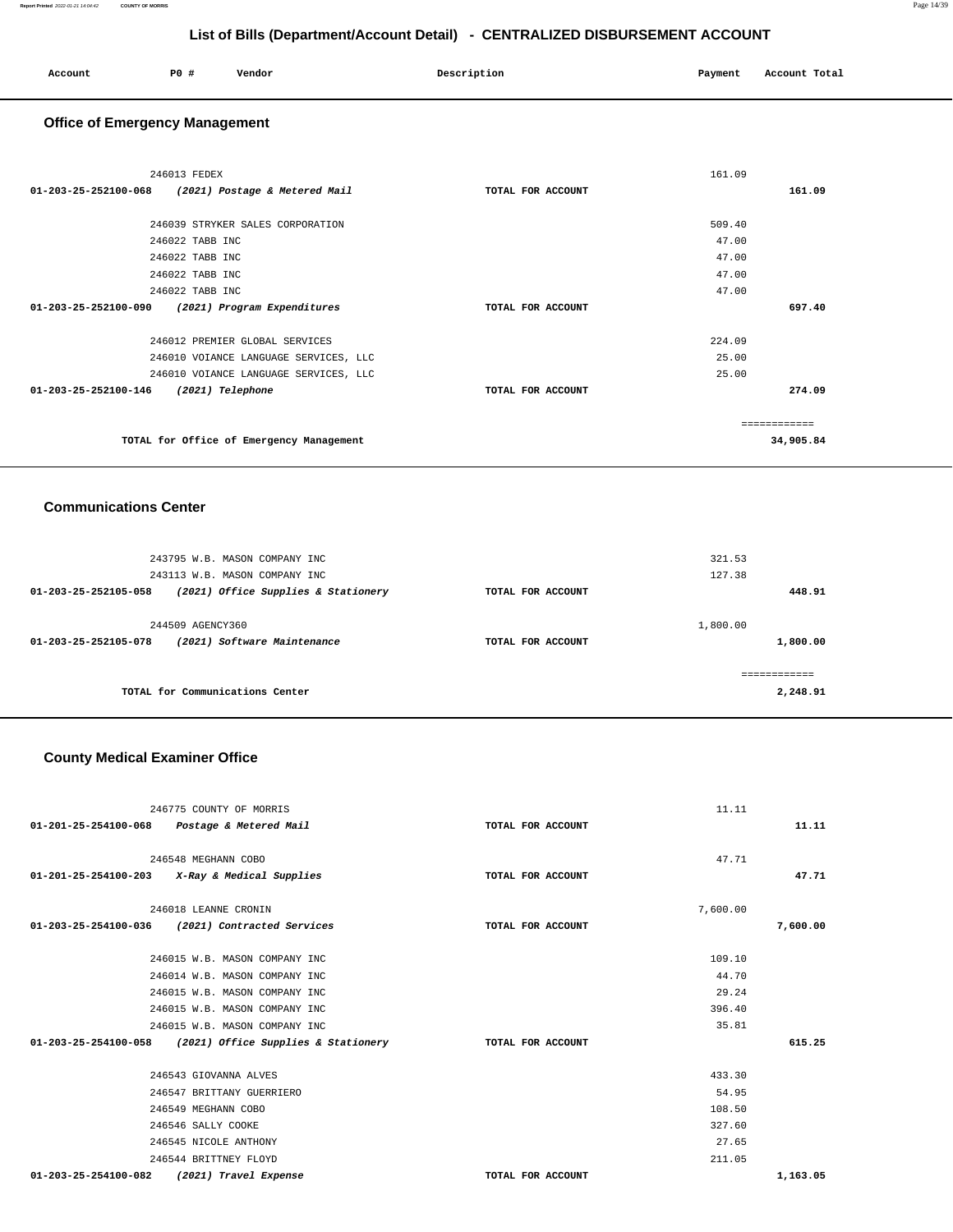**Report Printed** 2022-01-21 14:04:42 **COUNTY OF MORRIS** Page 15/39

### **List of Bills (Department/Account Detail) - CENTRALIZED DISBURSEMENT ACCOUNT**

| Account                               | P0# | Vendor                                   | Description | Payment | Account Total            |
|---------------------------------------|-----|------------------------------------------|-------------|---------|--------------------------|
| <b>County Medical Examiner Office</b> |     |                                          |             |         |                          |
|                                       |     | TOTAL for County Medical Examiner Office |             |         | ============<br>9,437.12 |

### **County Sheriff's Department**

| 246775 COUNTY OF MORRIS                                                            |                   | 284.39              |          |
|------------------------------------------------------------------------------------|-------------------|---------------------|----------|
| 01-201-25-270100-068 Postage & Metered Mail                                        | TOTAL FOR ACCOUNT |                     | 284.39   |
|                                                                                    |                   |                     |          |
| 246166 MARK SLINGER                                                                |                   | 154.29              |          |
| 246166 MARK SLINGER                                                                |                   | 40.00               |          |
| 246166 MARK SLINGER                                                                |                   | 47.26               |          |
| 01-201-25-270100-082 Travel Expense                                                | TOTAL FOR ACCOUNT |                     | 241.55   |
| 246167 ASHLEY CRAIG                                                                |                   |                     |          |
| 246167 ASHLEY CRAIG                                                                |                   | 5,400.00<br>173.42  |          |
| 01-203-25-270100-039 (2021) Education Schools & Training                           | TOTAL FOR ACCOUNT |                     | 5,573.42 |
|                                                                                    |                   |                     |          |
| 246162 ANDREW MILOS                                                                |                   | 30.92               |          |
| 245829 PROJECT LIFESAVER, INC.                                                     |                   | 69.01               |          |
| 245829 PROJECT LIFESAVER, INC.                                                     |                   | 101.00              |          |
| 245829 PROJECT LIFESAVER, INC.                                                     |                   | 350.00              |          |
| 245829 PROJECT LIFESAVER, INC.                                                     |                   | 3,090.00            |          |
| 245829 PROJECT LIFESAVER, INC.                                                     |                   | 35.00               |          |
| 245829 PROJECT LIFESAVER, INC.                                                     |                   | 656.25              |          |
| 245829 PROJECT LIFESAVER, INC.                                                     |                   | 1,050.00            |          |
| 245829 PROJECT LIFESAVER, INC.                                                     |                   | 35.00               |          |
| 245829 PROJECT LIFESAVER, INC.                                                     |                   | 43.75               |          |
| 245829 PROJECT LIFESAVER, INC.                                                     |                   | 310.00              |          |
| 245829 PROJECT LIFESAVER, INC.                                                     |                   | 35.00               |          |
| 245821 U-LINE SHIPPING SUPPLY                                                      |                   | 27.63               |          |
| 245821 U-LINE SHIPPING SUPPLY                                                      |                   | 128.00              |          |
| 245821 U-LINE SHIPPING SUPPLY                                                      |                   | 164.00              |          |
| 01-203-25-270100-059 (2021) Other General Expenses                                 | TOTAL FOR ACCOUNT |                     | 6,125.56 |
| 245772 PORTER LEE CORPORATION                                                      |                   | 6, 250.00           |          |
| 245783 VISUAL COMPUTER SOLUTIONS                                                   |                   | 1,566.00            |          |
| 245783 VISUAL COMPUTER SOLUTIONS                                                   |                   | 417.60              |          |
| 245783 VISUAL COMPUTER SOLUTIONS                                                   |                   | 417.60              |          |
| 01-203-25-270100-078 (2021) Software Maintenance                                   | TOTAL FOR ACCOUNT |                     | 8,651.20 |
|                                                                                    |                   |                     |          |
| 246159 MICHAEL SMITH                                                               |                   | 72.10               |          |
| 246325 NANCY CARFARO                                                               |                   | 38.23               |          |
| 246159 MICHAEL SMITH                                                               |                   | 40.00               |          |
| 246325 NANCY CARFARO                                                               |                   | 140.00              |          |
| 246325 NANCY CARFARO                                                               |                   | 20.00               |          |
| 246325 NANCY CARFARO                                                               |                   | 32.54               |          |
| 246325 NANCY CARFARO                                                               |                   | 900.60              |          |
| 246325 NANCY CARFARO                                                               |                   | 91.70               |          |
| 246159 MICHAEL SMITH                                                               |                   | 154.29              |          |
| 01-203-25-270100-082<br>(2021) Travel Expense                                      | TOTAL FOR ACCOUNT |                     | 1,489.46 |
|                                                                                    |                   |                     |          |
| 245941 INVESTIGATIVE FORENSICS CONSULTING                                          |                   | 817.00<br>798.00    |          |
| 245941 INVESTIGATIVE FORENSICS CONSULTING                                          |                   |                     |          |
|                                                                                    |                   |                     |          |
| 01-203-25-270100-084 (2021) Other Outside Services                                 | TOTAL FOR ACCOUNT |                     | 1,615.00 |
|                                                                                    |                   |                     |          |
| 245830 TOMAHAWK STRATEGIC SOLUTION, LLC<br>245830 TOMAHAWK STRATEGIC SOLUTION, LLC |                   | 12,015.50<br>150.00 |          |

245830 TOMAHAWK STRATEGIC SOLUTION, LLC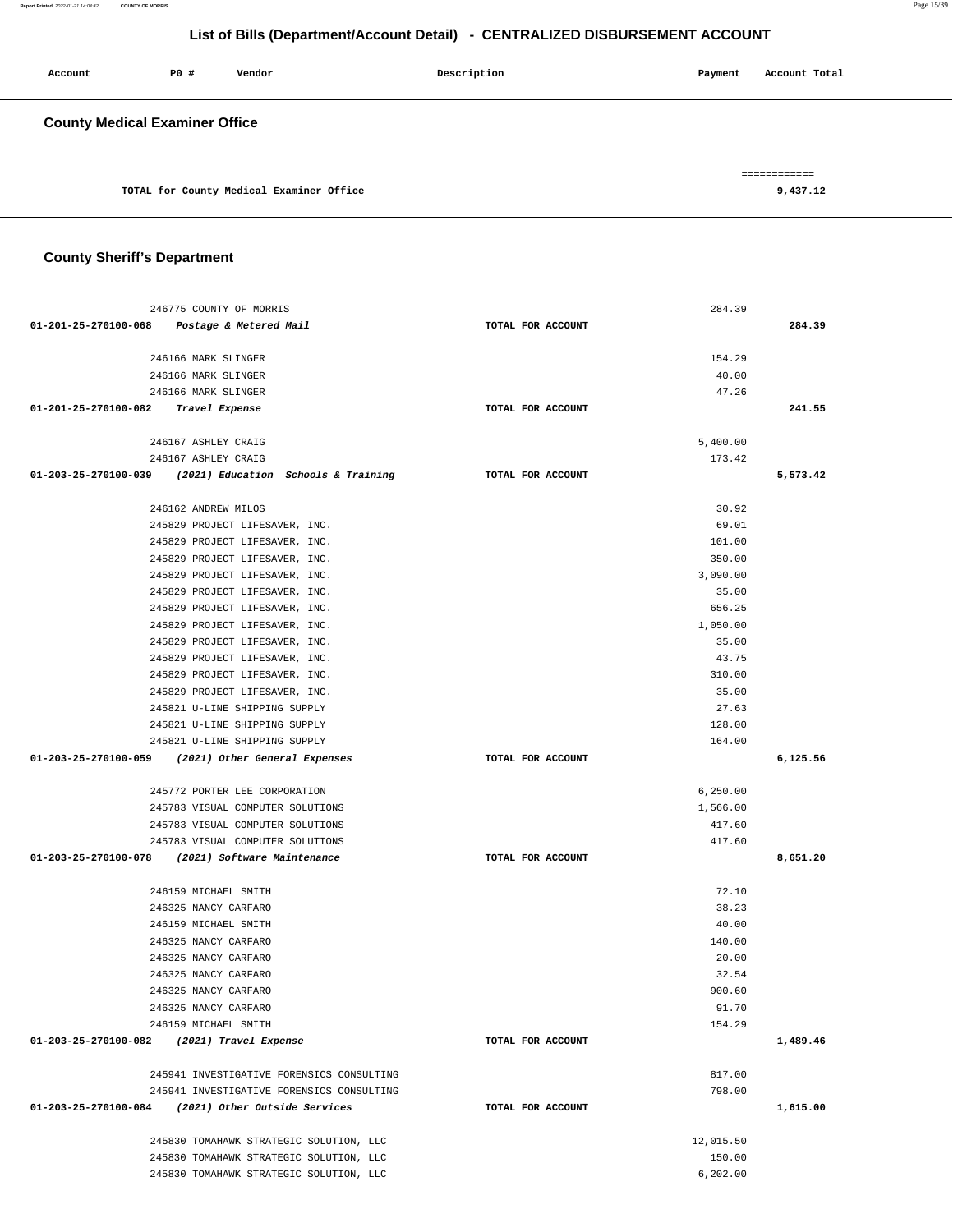**Report Printed** 2022-01-21 14:04:42 **COUNTY OF MORRIS** Page 16/39

## **List of Bills (Department/Account Detail) - CENTRALIZED DISBURSEMENT ACCOUNT**

| Account                            | P0 # | Vendor                                  | Description       | Payment   | Account Total |
|------------------------------------|------|-----------------------------------------|-------------------|-----------|---------------|
| <b>County Sheriff's Department</b> |      |                                         |                   |           |               |
|                                    |      | 245845 FF1 PROFESSIONAL SAFETY SERVICES |                   | 3,008.94  |               |
|                                    |      | 245830 TOMAHAWK STRATEGIC SOLUTION, LLC |                   | 6,291.50  |               |
|                                    |      | 245830 TOMAHAWK STRATEGIC SOLUTION, LLC |                   | 15,728.75 |               |
| 01-203-25-270100-258               |      | $(2021)$ Equipment                      | TOTAL FOR ACCOUNT |           | 43,396.69     |
|                                    |      |                                         |                   |           | ============  |
|                                    |      | TOTAL for County Sheriff's Department   |                   |           | 67,377.27     |

## **County Prosecutor's Office**

|                                         | 246132 STEVE DISBROW                                     |                   | 26.65    |          |
|-----------------------------------------|----------------------------------------------------------|-------------------|----------|----------|
|                                         | 01-201-25-275100-058 Office Supplies & Stationery        | TOTAL FOR ACCOUNT |          | 26.65    |
|                                         |                                                          |                   |          |          |
|                                         | 246775 COUNTY OF MORRIS                                  |                   | 589.68   |          |
|                                         | 01-201-25-275100-068 Postage & Metered Mail              | TOTAL FOR ACCOUNT |          | 589.68   |
|                                         |                                                          |                   |          |          |
|                                         | 246134 EQUIFAX INFORMATIO SVCS LLC                       |                   | 35.00    |          |
|                                         | 246129 OPTIMUM                                           |                   | 236.18   |          |
|                                         | 246129 OPTIMUM                                           |                   | 298.91   |          |
|                                         | 01-201-25-275100-118 Investigation Expense               | TOTAL FOR ACCOUNT |          | 570.09   |
|                                         | 245895 MAGGIE CALDERWOOD                                 |                   | 175.00   |          |
|                                         | 01-203-25-275100-023 (2021) Associations and Memberships | TOTAL FOR ACCOUNT |          | 175.00   |
|                                         |                                                          |                   |          |          |
|                                         | 244370 CDW GOVERNMENT                                    |                   | 618.24   |          |
|                                         | 01-203-25-275100-037 (2021) Data Processing Supplies     | TOTAL FOR ACCOUNT |          | 618.24   |
|                                         |                                                          |                   |          |          |
|                                         | 245621 DIVISION OF CRIMINAL JUSTICE                      |                   | 100.00   |          |
|                                         | 243902 FBI/LEEDA                                         |                   | 695.00   |          |
|                                         | 245621 DIVISION OF CRIMINAL JUSTICE                      |                   | 100.00   |          |
|                                         | 245621 DIVISION OF CRIMINAL JUSTICE                      |                   | 100.00   |          |
|                                         | 245621 DIVISION OF CRIMINAL JUSTICE                      |                   | 100.00   |          |
|                                         | 01-203-25-275100-039 (2021) Education Schools & Training | TOTAL FOR ACCOUNT |          | 1,095.00 |
|                                         | 243284 GANN LAW BOOKS                                    |                   | 1,358.00 |          |
|                                         | 243284 GANN LAW BOOKS                                    |                   | 17.00    |          |
| 01-203-25-275100-050 (2021) Law Books   |                                                          | TOTAL FOR ACCOUNT |          | 1,375.00 |
|                                         |                                                          |                   |          |          |
|                                         | 242144 ALL-STATE INTERNATIONAL INC                       |                   | 3,343.14 |          |
|                                         | 01-203-25-275100-058 (2021) Office Supplies & Stationery | TOTAL FOR ACCOUNT |          | 3,343.14 |
|                                         | 245908 FEDEX                                             |                   | 284.47   |          |
|                                         | 245908 FEDEX                                             |                   | 68.39    |          |
|                                         | 245908 FEDEX                                             |                   | 231.38   |          |
|                                         | 01-203-25-275100-068 (2021) Postage & Metered Mail       | TOTAL FOR ACCOUNT |          | 584.24   |
|                                         |                                                          |                   |          |          |
|                                         | 245903 HAWK ANALYTICS, INC.                              |                   | 4,995.00 |          |
|                                         | 01-203-25-275100-078 (2021) Software Maintenance         | TOTAL FOR ACCOUNT |          | 4,995.00 |
|                                         | 245631 PATRICIA NIEMIEC                                  |                   | 238.68   |          |
|                                         | 245584 BRITTANY TRANSCRIPTION                            |                   | 772.20   |          |
| 01-203-25-275100-081 (2021) Transcripts |                                                          | TOTAL FOR ACCOUNT |          | 1,010.88 |
|                                         |                                                          |                   |          |          |
|                                         | 245957 MELISSA ENSLEN                                    |                   | 32.12    |          |
|                                         | 245954 LYDIA NEGRON                                      |                   | 389.70   |          |
|                                         | 246126 OWEN CURRY                                        |                   | 38.63    |          |
|                                         | 245953 CRAIG MAY                                         |                   | 384.05   |          |
|                                         | 01-203-25-275100-082 (2021) Travel Expense               | TOTAL FOR ACCOUNT |          | 844.50   |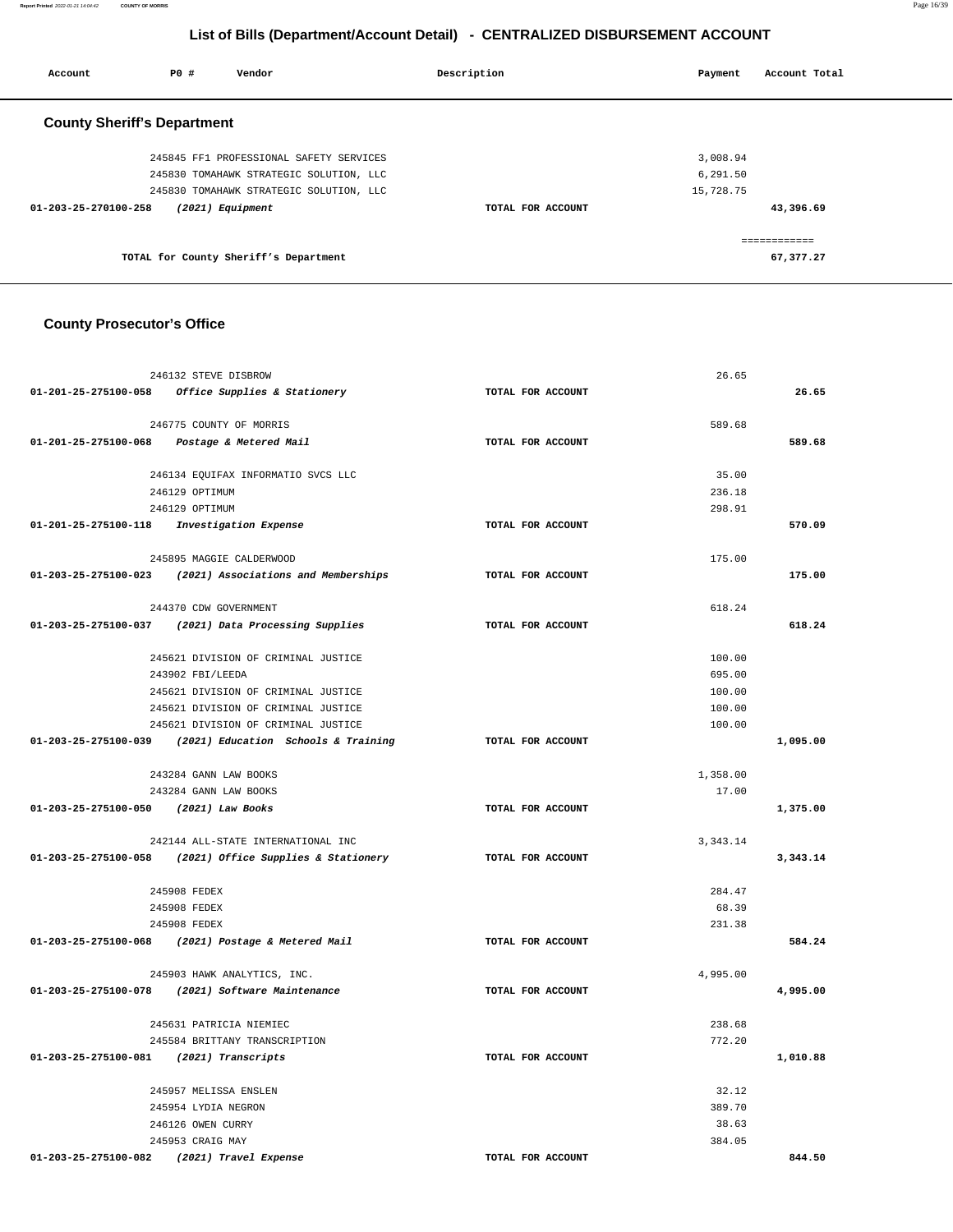| Account<br>. | P0 # | Vendor | Description | Payment<br>$\sim$ $\sim$ | Account Total |
|--------------|------|--------|-------------|--------------------------|---------------|
|              |      |        |             |                          |               |

## **County Prosecutor's Office**

| $01-203-25-275100-126$ (2021) Court Expenses-Extradition<br>245999 W.B. MASON COMPANY INC<br>245999 W.B. MASON COMPANY INC<br>245999 W.B. MASON COMPANY INC<br>245999 W.B. MASON COMPANY INC<br>245999 W.B. MASON COMPANY INC<br>245018 W.B. MASON COMPANY INC<br>01-203-25-275100-147 (2021) Water<br>245083 FLEMINGTON DEPT STORE INC<br>01-203-25-275100-202 (2021) Uniform And Accessories | TOTAL FOR ACCOUNT<br>TOTAL FOR ACCOUNT<br>TOTAL FOR ACCOUNT                                              | 6.65<br>0.95<br>0.95<br>6.65<br>6.65<br>268.20<br>2,984.40 | 803.54<br>290.05<br>2,984.40<br>============ |
|------------------------------------------------------------------------------------------------------------------------------------------------------------------------------------------------------------------------------------------------------------------------------------------------------------------------------------------------------------------------------------------------|----------------------------------------------------------------------------------------------------------|------------------------------------------------------------|----------------------------------------------|
|                                                                                                                                                                                                                                                                                                                                                                                                |                                                                                                          |                                                            |                                              |
|                                                                                                                                                                                                                                                                                                                                                                                                |                                                                                                          |                                                            |                                              |
|                                                                                                                                                                                                                                                                                                                                                                                                |                                                                                                          |                                                            |                                              |
|                                                                                                                                                                                                                                                                                                                                                                                                |                                                                                                          |                                                            |                                              |
|                                                                                                                                                                                                                                                                                                                                                                                                |                                                                                                          |                                                            |                                              |
|                                                                                                                                                                                                                                                                                                                                                                                                |                                                                                                          |                                                            |                                              |
|                                                                                                                                                                                                                                                                                                                                                                                                |                                                                                                          |                                                            |                                              |
|                                                                                                                                                                                                                                                                                                                                                                                                |                                                                                                          |                                                            |                                              |
|                                                                                                                                                                                                                                                                                                                                                                                                |                                                                                                          |                                                            |                                              |
|                                                                                                                                                                                                                                                                                                                                                                                                |                                                                                                          |                                                            |                                              |
|                                                                                                                                                                                                                                                                                                                                                                                                |                                                                                                          |                                                            |                                              |
|                                                                                                                                                                                                                                                                                                                                                                                                |                                                                                                          |                                                            |                                              |
|                                                                                                                                                                                                                                                                                                                                                                                                |                                                                                                          |                                                            |                                              |
|                                                                                                                                                                                                                                                                                                                                                                                                |                                                                                                          |                                                            |                                              |
| 01-203-25-275100-118 (2021) Investigation Expense                                                                                                                                                                                                                                                                                                                                              | TOTAL FOR ACCOUNT                                                                                        |                                                            | 5,615.37                                     |
| 245582 EQUIFAX INFORMATIO SVCS LLC                                                                                                                                                                                                                                                                                                                                                             |                                                                                                          | 12.26                                                      |                                              |
| 245642 GALLS, LLC                                                                                                                                                                                                                                                                                                                                                                              |                                                                                                          | 89.50                                                      |                                              |
| 242381 CDW GOVERNMENT                                                                                                                                                                                                                                                                                                                                                                          |                                                                                                          | 192.42                                                     |                                              |
| 245642 GALLS, LLC                                                                                                                                                                                                                                                                                                                                                                              |                                                                                                          | 1,790.00                                                   |                                              |
| 245983 OPTIMUM                                                                                                                                                                                                                                                                                                                                                                                 |                                                                                                          | 211.80                                                     |                                              |
| 245638 SUNRAYS WINDOW TINTING                                                                                                                                                                                                                                                                                                                                                                  |                                                                                                          | 125.00                                                     |                                              |
| 245983 OPTIMUM                                                                                                                                                                                                                                                                                                                                                                                 |                                                                                                          | 128.90                                                     |                                              |
| 245983 OPTIMUM                                                                                                                                                                                                                                                                                                                                                                                 |                                                                                                          | 202.30                                                     |                                              |
| 246134 EQUIFAX INFORMATIO SVCS LLC                                                                                                                                                                                                                                                                                                                                                             |                                                                                                          | 12.03                                                      |                                              |
| 245983 OPTIMUM                                                                                                                                                                                                                                                                                                                                                                                 |                                                                                                          | 298.91                                                     |                                              |
| 245983 OPTIMUM                                                                                                                                                                                                                                                                                                                                                                                 |                                                                                                          | 236.18                                                     |                                              |
| 241876 SIRCHIE                                                                                                                                                                                                                                                                                                                                                                                 |                                                                                                          | 501.45                                                     |                                              |
| 241876 SIRCHIE                                                                                                                                                                                                                                                                                                                                                                                 |                                                                                                          | 228.25                                                     |                                              |
| 241876 SIRCHIE                                                                                                                                                                                                                                                                                                                                                                                 |                                                                                                          | 1,268.80                                                   |                                              |
|                                                                                                                                                                                                                                                                                                                                                                                                |                                                                                                          | 6.13                                                       |                                              |
|                                                                                                                                                                                                                                                                                                                                                                                                | 245917 VERIZON<br>245582 EQUIFAX INFORMATIO SVCS LLC<br>245896 PAUL J. BRANDLEY<br>244257 CDW GOVERNMENT |                                                            | 311.44<br>640.85<br>162.69                   |

## **County Jail**

| 246775 COUNTY OF MORRIS                                   | 2.42              |           |
|-----------------------------------------------------------|-------------------|-----------|
| 01-201-25-280100-068<br>Postage & Metered Mail            | TOTAL FOR ACCOUNT | 2.42      |
|                                                           |                   |           |
| 246097 DELTA-T GROUP NORTH JERSEY, INC.                   | 2,400.00          |           |
| 246098 DELTA-T GROUP NORTH JERSEY, INC.                   | 495.00            |           |
| 246098 DELTA-T GROUP NORTH JERSEY, INC.                   | 344.00            |           |
| 246097 DELTA-T GROUP NORTH JERSEY, INC.                   | 1,053.50          |           |
| (2021) Salaries & Wages-Full Time<br>01-203-25-280100-011 | TOTAL FOR ACCOUNT | 4,292.50  |
|                                                           |                   |           |
| 246415 CONTRACT PHARMACY SERVICES INC                     | 23, 458.88        |           |
| 246101 CONTRACT PHARMACY SERVICES INC                     | 25,648.48         |           |
| (2021) Medical<br>01-203-25-280100-189                    | TOTAL FOR ACCOUNT | 49,107.36 |
|                                                           |                   |           |
| TOTAL for County Jail                                     |                   | 53,402.28 |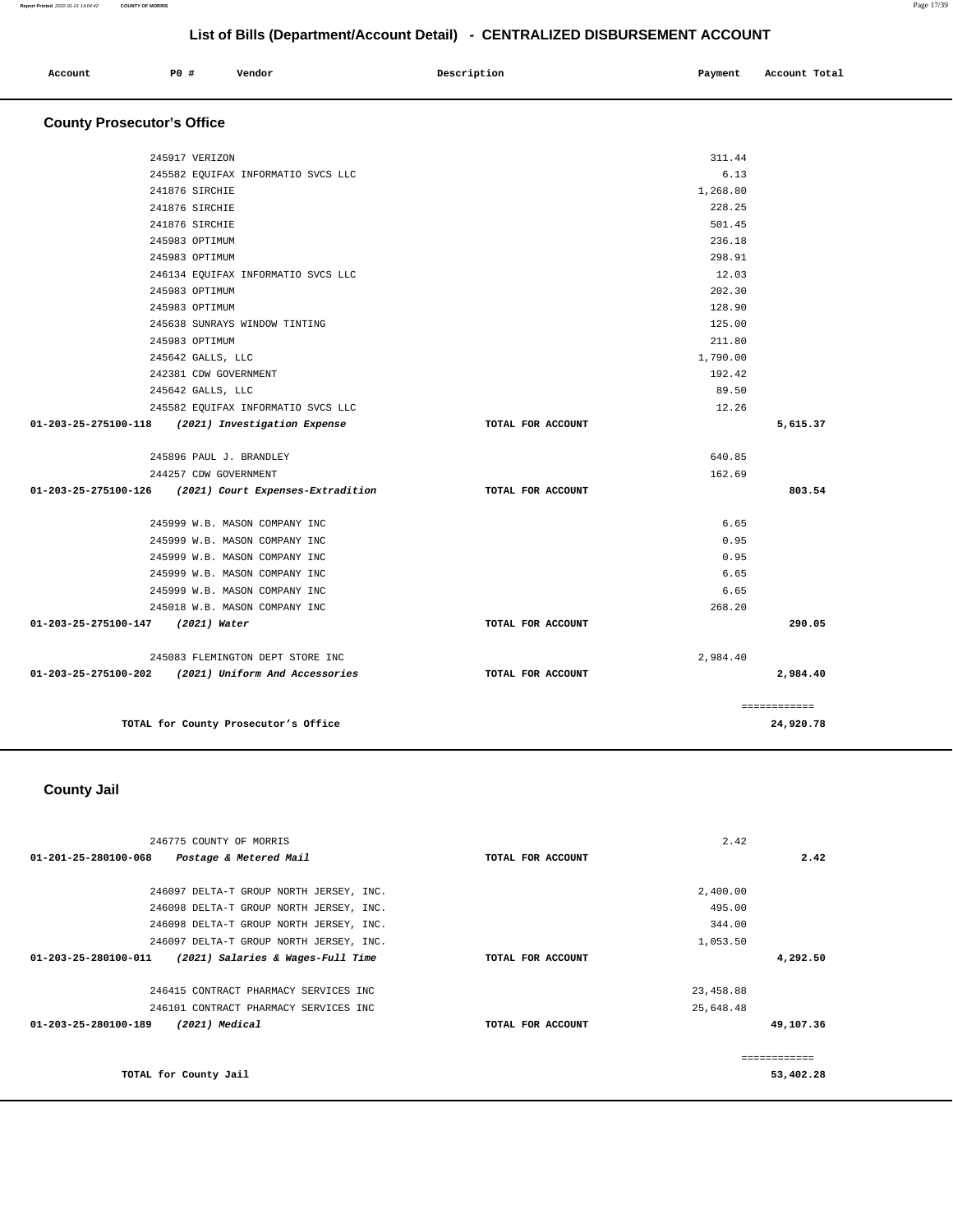| Account | <b>PO #</b> | Vendor | Description | Payment | Account Total |
|---------|-------------|--------|-------------|---------|---------------|
|         |             |        |             |         |               |

## **County Youth Detention Facilit**

| 246363 CAROLINE HWANG                                    |                   | 40.78        |          |
|----------------------------------------------------------|-------------------|--------------|----------|
| 01-201-25-281100-039 Education Schools & Training        | TOTAL FOR ACCOUNT |              | 40.78    |
|                                                          |                   |              |          |
| 246359 NICHELLE ORANGE                                   |                   | 52.25        |          |
| 01-201-25-281100-059 Other General Expenses              | TOTAL FOR ACCOUNT |              | 52.25    |
| 246775 COUNTY OF MORRIS                                  |                   | 3.18         |          |
| 01-201-25-281100-068 Postage & Metered Mail              | TOTAL FOR ACCOUNT |              | 3.18     |
|                                                          |                   |              |          |
| 246356 CHERYL LYNN                                       |                   | 35.35        |          |
| $01 - 201 - 25 - 281100 - 185$ Food                      | TOTAL FOR ACCOUNT |              | 35.35    |
|                                                          |                   |              |          |
| 246375 CAROLINE HWANG                                    |                   | 46.10        |          |
| 246375 CAROLINE HWANG                                    |                   | 9.37         |          |
| 246375 CAROLINE HWANG                                    |                   | 2.85         |          |
| 246353 EDWARD SHAPLEY                                    |                   | 14.53        |          |
| 246375 CAROLINE HWANG                                    |                   | 5.79         |          |
| 246375 CAROLINE HWANG                                    |                   | 7.58         |          |
| 246354 CHERYL LYNN                                       |                   | 36.55        |          |
| 01-203-25-281100-039 (2021) Education Schools & Training | TOTAL FOR ACCOUNT |              | 122.77   |
|                                                          |                   |              |          |
| 246354 CHERYL LYNN                                       |                   | 35.30        |          |
| 01-203-25-281100-059 (2021) Other General Expenses       | TOTAL FOR ACCOUNT |              | 35.30    |
| 246052 HENRY SCHEIN INC                                  |                   | 3,704.90     |          |
| 01-203-25-281100-189 (2021) Medical                      | TOTAL FOR ACCOUNT |              | 3,704.90 |
|                                                          |                   |              |          |
| 245899 ERIKA PIEDRAHITA                                  |                   | 80.99        |          |
| 245310 CHARM-TEX, INC.                                   |                   | 81.56        |          |
| 245899 ERIKA PIEDRAHITA                                  |                   | 99.99        |          |
| 245899 ERIKA PIEDRAHITA                                  |                   | 25.99        |          |
| 245310 CHARM-TEX , INC.                                  |                   | 64.50        |          |
| 245899 ERIKA PIEDRAHITA                                  |                   | 29.99        |          |
| 245899 ERIKA PIEDRAHITA                                  |                   | 242.97       |          |
| 01-203-25-281100-202 (2021) Uniform And Accessories      | TOTAL FOR ACCOUNT |              | 625.99   |
| 245900 ALLEN PAPER & SUPPLY CO                           |                   | 471.60       |          |
| 245540 ALLEN PAPER & SUPPLY CO                           |                   | 1,236.85     |          |
| 01-203-25-281100-252 (2021) Janitorial Supplies          | TOTAL FOR ACCOUNT |              | 1,708.45 |
|                                                          |                   |              |          |
|                                                          |                   | ============ |          |
| TOTAL for County Youth Detention Facilit                 |                   |              | 6,328.97 |

## **Road Repairs**

| 246775 COUNTY OF MORRIS                        |                   | 10.25    |
|------------------------------------------------|-------------------|----------|
| Postage & Metered Mail<br>01-201-26-290100-068 | TOTAL FOR ACCOUNT | 10.25    |
| 247020 NATIONAL FUEL OIL INC.                  |                   | 4,724.40 |
| (2021) Gas Purchases<br>01-203-26-290100-140   | TOTAL FOR ACCOUNT | 4,724.40 |
|                                                |                   |          |
| TOTAL for Road Repairs                         |                   | 4,734.65 |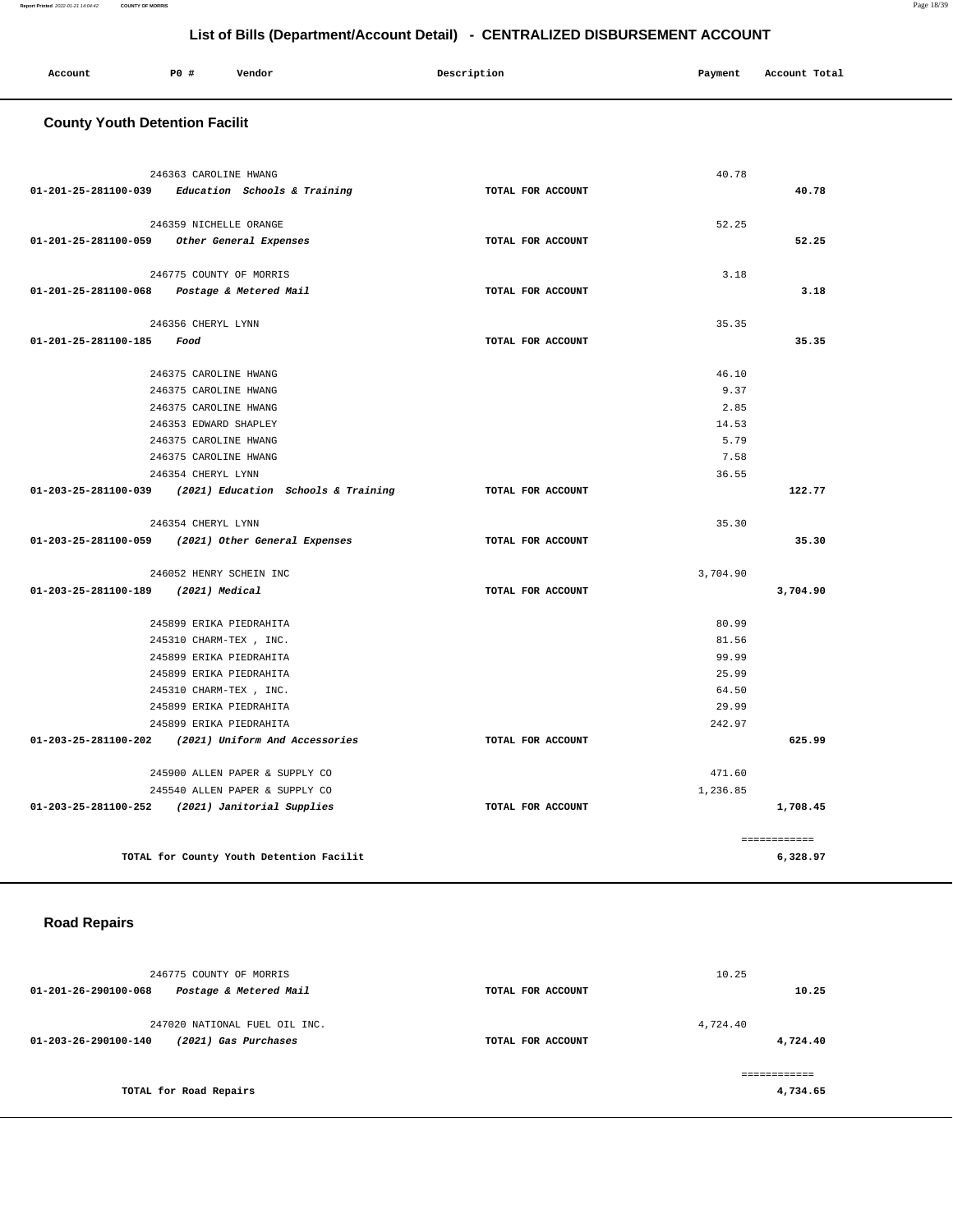#### **Report Printed** 2022-01-21 14:04:42 **COUNTY OF MORRIS** Page 19/39

### **List of Bills (Department/Account Detail) - CENTRALIZED DISBURSEMENT ACCOUNT**

| Account                     | <b>PO #</b>            | Vendor                         | Description       | Payment | Account Total |
|-----------------------------|------------------------|--------------------------------|-------------------|---------|---------------|
| <b>Bridges and Culverts</b> |                        |                                |                   |         |               |
|                             |                        | 244663 SHEAFFER SUPPLY, INC.   |                   | 26.99   |               |
| 01-203-26-292100-237        |                        | (2021) Sand/Cement Mix         | TOTAL FOR ACCOUNT |         | 26.99         |
|                             |                        | 245417 SHEAFFER SUPPLY, INC.   |                   | 96.00   |               |
|                             |                        | 245417 SHEAFFER SUPPLY, INC.   |                   | 98.85   |               |
|                             | 244903 POWER PLACE INC |                                |                   | 500.63  |               |
| 01-203-26-292100-239        | (2021) Small Tools     |                                | TOTAL FOR ACCOUNT |         | 695.48        |
|                             |                        |                                |                   |         | ------------- |
|                             |                        | TOTAL for Bridges and Culverts |                   |         | 722.47        |

#### **Shade Tree Commission**

| 246146 W.B. MASON COMPANY INC<br>(2021) Office Supplies & Stationery<br>01-203-26-300100-058 | TOTAL FOR ACCOUNT | 1.90<br>1.90           |
|----------------------------------------------------------------------------------------------|-------------------|------------------------|
| 245402 GRAINGER<br>(2021) Small Tools<br>01-203-26-300100-239                                | TOTAL FOR ACCOUNT | 279.98<br>279.98       |
| TOTAL for Shade Tree Commission                                                              |                   | ============<br>281.88 |

### **Buildings & Grounds**

| 246772 WILLIAM F. BARNISH                                |                   | 2,938.92  |           |
|----------------------------------------------------------|-------------------|-----------|-----------|
| 246771 WILLIAM F. BARNISH                                |                   | 9,430.21  |           |
| 01-201-26-310100-029 Building Rental                     | TOTAL FOR ACCOUNT |           | 12,369.13 |
|                                                          |                   |           |           |
| 246065 UNITEMP INC.                                      |                   | 742.72    |           |
| 246065 UNITEMP INC.                                      |                   | 1,755.00  |           |
| 246065 UNITEMP INC.                                      |                   | 926.00    |           |
| 246065 UNITEMP INC.                                      |                   | 11,580.00 |           |
| 246065 UNITEMP INC.                                      |                   | 1,293.00  |           |
| 245966 ASSOCIATED WATER CONDITIONERS INC                 |                   | 389.00    |           |
| 245980 C. DOUGHERTY & CO. INC.                           |                   | 1,500.00  |           |
| 245980 C. DOUGHERTY & CO. INC.                           |                   | 6,000.00  |           |
| 245980 C. DOUGHERTY & CO. INC.                           |                   | 6,000.00  |           |
| 246046 TBS CONTROLS LLC                                  |                   | 3,186.00  |           |
| 01-203-26-310100-044 (2021) Equipment Service Agreements | TOTAL FOR ACCOUNT |           | 33,371.72 |
|                                                          |                   |           |           |
| 246777 LAZ PARKING                                       |                   | 1,843.84  |           |
| 246777 LAZ PARKING                                       |                   | 1,054.08  |           |
| 01-203-26-310100-062 (2021) Parking Lot Rental           | TOTAL FOR ACCOUNT |           | 2,897.92  |
|                                                          |                   |           |           |
| 246423 EMERGENCY PEST CONTROL                            |                   | 52.50     |           |
| 246025 EMPLOYMENT HORIZONS ENTERPRISES INC               |                   | 70,941.00 |           |
| 245997 EMERGENCY PEST CONTROL                            |                   | 52.50     |           |
| 245997 EMERGENCY PEST CONTROL                            |                   | 52.50     |           |
| 245997 EMERGENCY PEST CONTROL                            |                   | 52.50     |           |
| 245997 EMERGENCY PEST CONTROL                            |                   | 105.00    |           |
| 245997 EMERGENCY PEST CONTROL                            |                   | 85.00     |           |
| 246024 EMPLOYMENT HORIZONS ENTERPRISES INC               |                   | 1,544.48  |           |
| 245997 EMERGENCY PEST CONTROL                            |                   | 2,695.00  |           |
| 246026 LIFE SAFETY SERVICE & SUPPLY LLC                  |                   | 1,000.00  |           |
|                                                          |                   |           |           |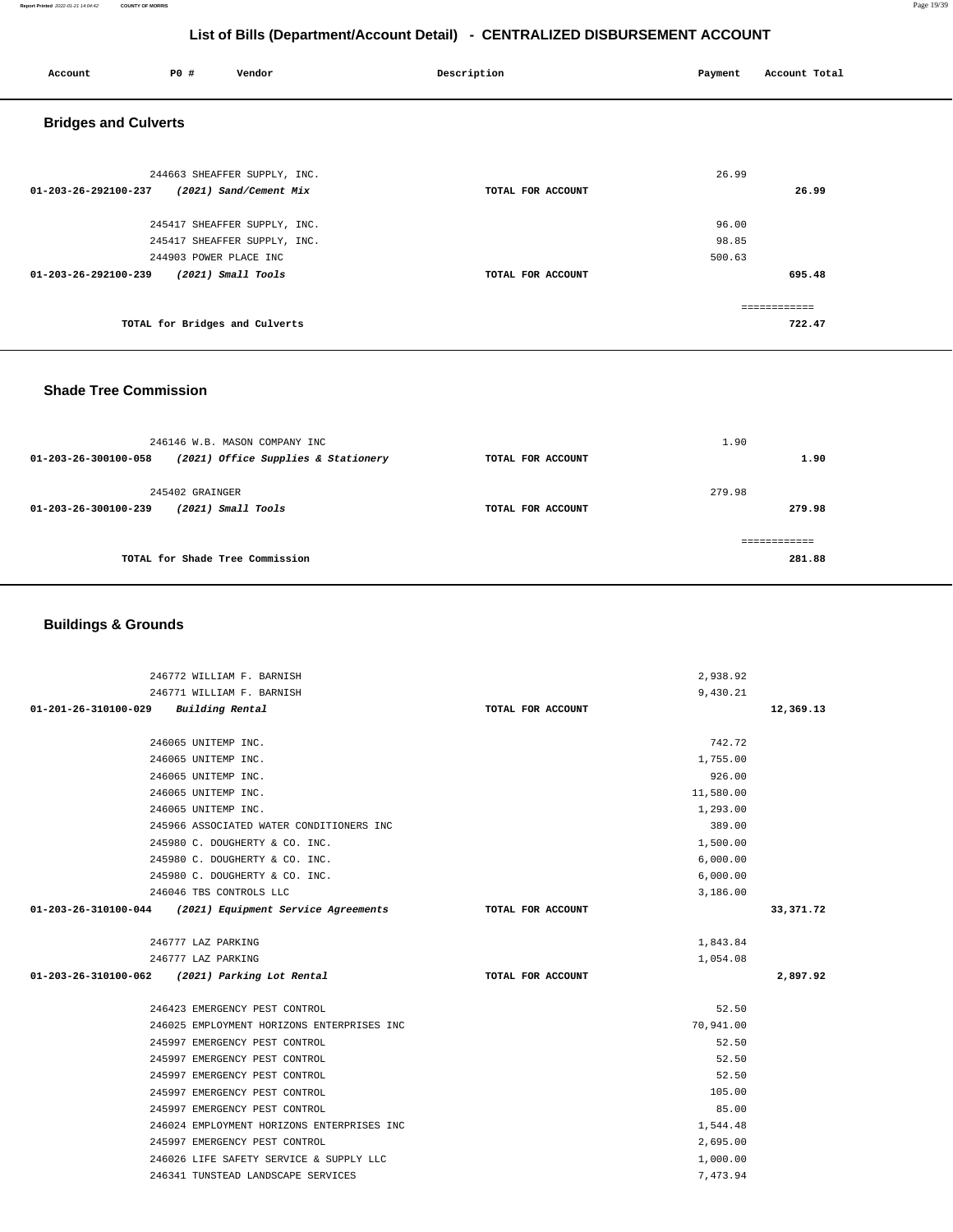| <b>Buildings &amp; Grounds</b>                                             |                    |            |
|----------------------------------------------------------------------------|--------------------|------------|
| 246024 EMPLOYMENT HORIZONS ENTERPRISES INC                                 | 6,537.90           |            |
| 245997 EMERGENCY PEST CONTROL                                              | 85.00              |            |
| 245997 EMERGENCY PEST CONTROL                                              | 85.00              |            |
| 246778 EMPLOYMENT HORIZONS ENTERPRISES INC                                 | 57,917.02          |            |
| 246423 EMERGENCY PEST CONTROL                                              | 170.00             |            |
| 246423 EMERGENCY PEST CONTROL                                              | 85.00              |            |
| 246423 EMERGENCY PEST CONTROL                                              | 85.00              |            |
| 246340 TUNSTEAD LANDSCAPE SERVICES                                         | 12,788.66          |            |
| 246423 EMERGENCY PEST CONTROL                                              | 105.00             |            |
| 246423 EMERGENCY PEST CONTROL                                              | 52.50              |            |
| 246776 FFM CONTRACTING LLC                                                 | 17,400.00          |            |
| 245997 EMERGENCY PEST CONTROL                                              | 170.00             |            |
| 246423 EMERGENCY PEST CONTROL                                              | 52.50              |            |
| 246000 FLOORMAT MANAGEMENT, INC.                                           | 125.01             |            |
| (2021) Other Outside Services<br>01-203-26-310100-084                      | TOTAL FOR ACCOUNT  | 179,713.01 |
| 246011 QUINCY COMPRESSOR LLC                                               | 492.87             |            |
| 246009 HIBRETT PURATEX                                                     | 1,017.00           |            |
| 246011 QUINCY COMPRESSOR LLC                                               | 600.87             |            |
| 01-203-26-310100-204<br>(2021) Plant Operations                            | TOTAL FOR ACCOUNT  | 2,110.74   |
| 245994 COUNTY CONCRETE CORP.<br>245994 COUNTY CONCRETE CORP.               | 145.08<br>184.84   |            |
| 01-203-26-310100-223<br>(2021) Building Repairs                            | TOTAL FOR ACCOUNT  | 329.92     |
| 245912 FASTENAL COMPANY                                                    |                    | 7.58       |
| 246068 GENERAL PLUMBING SUPPLY INC.                                        | 13.70              |            |
| 246068 GENERAL PLUMBING SUPPLY INC.                                        | 42.66<br>160.47    |            |
| 246068 GENERAL PLUMBING SUPPLY INC.<br>246068 GENERAL PLUMBING SUPPLY INC. | 15.98              |            |
| 246068 GENERAL PLUMBING SUPPLY INC.                                        | 44.17              |            |
| 246068 GENERAL PLUMBING SUPPLY INC.                                        | 57.81              |            |
| 245912 FASTENAL COMPANY                                                    | 184.00             |            |
| 245912 FASTENAL COMPANY                                                    | 203.61             |            |
| 245912 FASTENAL COMPANY                                                    | 159.40             |            |
| 245912 FASTENAL COMPANY                                                    | 65.10              |            |
| 245912 FASTENAL COMPANY                                                    | 587.88             |            |
| $(2021)$ Pipes - Others<br>01-203-26-310100-235                            | TOTAL FOR ACCOUNT  | 1,542.36   |
| 246029 HOME DEPOT CREDIT SERVICES                                          | 915.81             |            |
| 246029 HOME DEPOT CREDIT SERVICES                                          | 419.79             |            |
| 246425 MORRISTOWN LUMBER &                                                 | 86.92              |            |
| 01-203-26-310100-249<br>(2021) Bldg Maintenance Supplies                   | TOTAL FOR ACCOUNT  | 1,422.52   |
| 246021 MORRIS COUNTY FARMS INC<br>246021 MORRIS COUNTY FARMS INC           | 481.30<br>1,344.00 |            |
| $01-203-26-310100-251$ (2021) Ground Maintenance Supplies                  | TOTAL FOR ACCOUNT  | 1,825.30   |
| 245949 ALLEN PAPER & SUPPLY CO                                             | 694.83             |            |
| 01-203-26-310100-252 (2021) Janitorial Supplies                            | TOTAL FOR ACCOUNT  | 694.83     |
| 246377 MCCLOSKEY MECHANICAL INC.                                           | 710.40             |            |
| 246378 MCCLOSKEY MECHANICAL INC.                                           | 710.40             |            |
| 246378 MCCLOSKEY MECHANICAL INC.                                           | 1,420.80           |            |
| 246378 MCCLOSKEY MECHANICAL INC.                                           | 710.40             |            |
| 246378 MCCLOSKEY MECHANICAL INC.                                           | 2,050.22           |            |
| 246378 MCCLOSKEY MECHANICAL INC.                                           | 2,311.59           |            |
| 246378 MCCLOSKEY MECHANICAL INC.                                           | 1,126.63           |            |
| 246377 MCCLOSKEY MECHANICAL INC.                                           | 710.40             |            |
| 246378 MCCLOSKEY MECHANICAL INC.                                           | 88.80              |            |
| 246377 MCCLOSKEY MECHANICAL INC.                                           | 1,528.50           |            |
| 246377 MCCLOSKEY MECHANICAL INC.                                           | 1,420.80           |            |

Account 20 **P** Pomdor Payment Recount Potal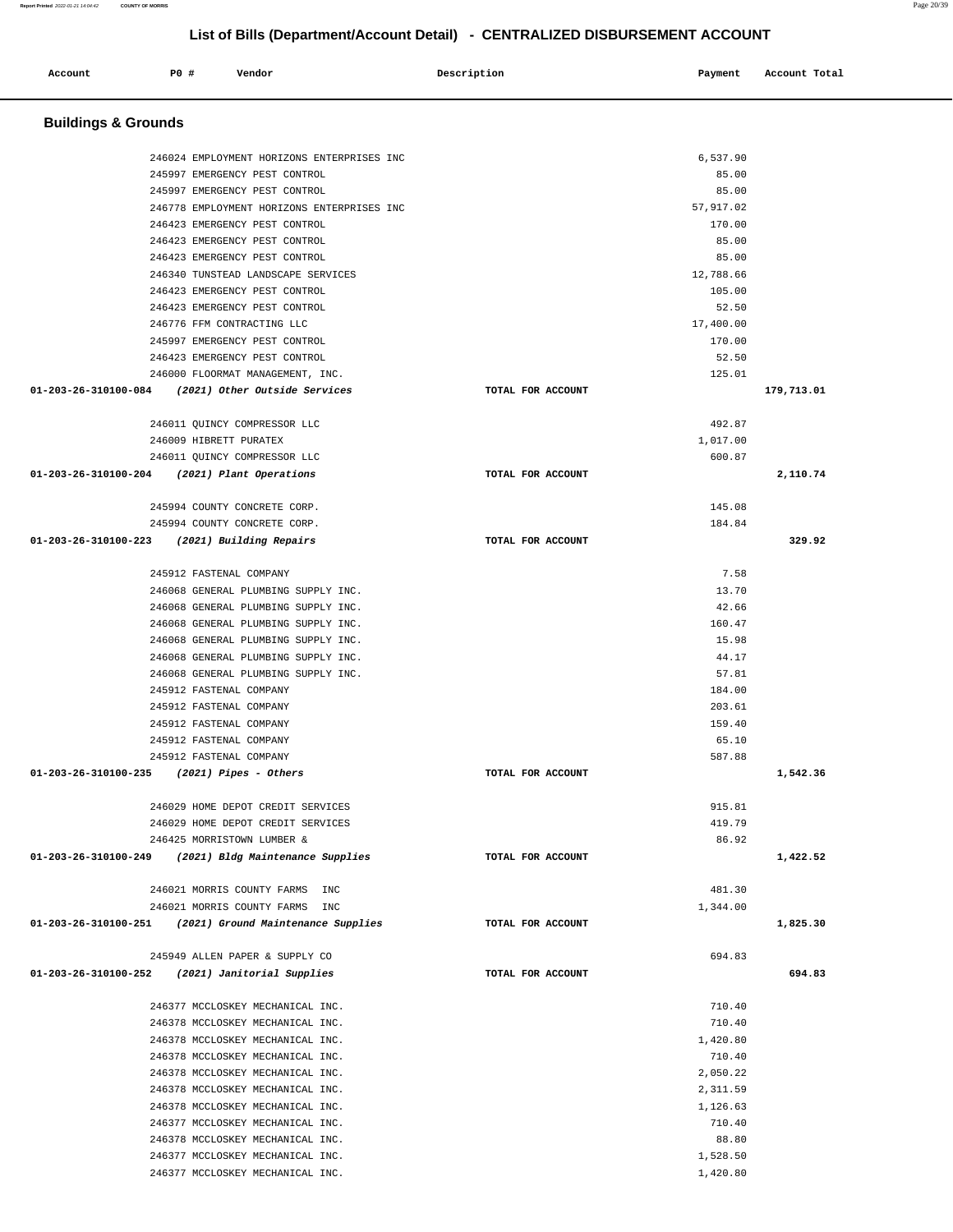| Account                        | PO#                           | Vendor                            | Description       | Payment  | Account Total |
|--------------------------------|-------------------------------|-----------------------------------|-------------------|----------|---------------|
| <b>Buildings &amp; Grounds</b> |                               |                                   |                   |          |               |
|                                |                               | 246377 MCCLOSKEY MECHANICAL INC.  |                   | 1,504.40 |               |
|                                |                               | 246377 MCCLOSKEY MECHANICAL INC.  |                   | 2,338.57 |               |
|                                |                               | 246377 MCCLOSKEY MECHANICAL INC.  |                   | 1,420.80 |               |
|                                |                               | 246377 MCCLOSKEY MECHANICAL INC.  |                   | 2,766.22 |               |
|                                |                               | 246378 MCCLOSKEY MECHANICAL INC.  |                   | 1,911.14 |               |
| 01-203-26-310100-264           | $(2021)$ Heat & A/C           |                                   | TOTAL FOR ACCOUNT |          | 22,730.07     |
|                                |                               | 246029 HOME DEPOT CREDIT SERVICES |                   | 226.74   |               |
|                                |                               | 246029 HOME DEPOT CREDIT SERVICES |                   | 447.56   |               |
| $01 - 203 - 26 - 310100 - 265$ | (2021) Electrical             |                                   | TOTAL FOR ACCOUNT |          | 674.30        |
|                                |                               |                                   |                   |          | ============  |
|                                | TOTAL for Buildings & Grounds |                                   |                   |          | 259,681.82    |

#### **Motor Services Center**

| 244491 STERTIL-KONI USA, INC                                           |                   | 25,999.79    |
|------------------------------------------------------------------------|-------------------|--------------|
| 245676 GRAINGER                                                        |                   | 271.85       |
| 245677 GRAINGER                                                        |                   | 15.24        |
| 245677 GRAINGER                                                        |                   | 100.97       |
| 232819 DAVID W. SCHAEFER SEPTIC SERVICE                                |                   | 1,350.00     |
| (2021) Other Operating&Repair Supply<br>$01 - 203 - 26 - 315100 - 098$ | TOTAL FOR ACCOUNT | 27,737.85    |
|                                                                        |                   |              |
|                                                                        |                   | ------------ |
| TOTAL for Motor Services Center                                        |                   | 27,737.85    |
|                                                                        |                   |              |

### **Mosquito Extermination**

|                                                          | 243278 W.B. MASON COMPANY INC        |                   | 11.78    |          |
|----------------------------------------------------------|--------------------------------------|-------------------|----------|----------|
|                                                          |                                      |                   |          |          |
|                                                          | 243278 W.B. MASON COMPANY INC        |                   | 18.29    |          |
|                                                          | 243278 W.B. MASON COMPANY INC        |                   | 35.96    |          |
|                                                          | 243278 W.B. MASON COMPANY INC        |                   | 5.79     |          |
|                                                          | 243278 W.B. MASON COMPANY INC        |                   | 9.99     |          |
|                                                          | 243278 W.B. MASON COMPANY INC        |                   | 6.36     |          |
|                                                          |                                      |                   |          |          |
|                                                          | 243278 W.B. MASON COMPANY INC        |                   | 12.96    |          |
|                                                          | 243278 W.B. MASON COMPANY INC        |                   | 105.48   |          |
|                                                          | 243278 W.B. MASON COMPANY INC        |                   | 37.96    |          |
|                                                          | 243278 W.B. MASON COMPANY INC        |                   | 30.58    |          |
| 01-203-26-320100-058 (2021) Office Supplies & Stationery |                                      | TOTAL FOR ACCOUNT |          | 410.82   |
|                                                          |                                      |                   |          |          |
|                                                          | 246032 W.B. MASON COMPANY INC        |                   | 134.10   |          |
|                                                          | 245373 AAMCO TRANSMISSIONS           |                   | 1,664.50 |          |
| 01-203-26-320100-095                                     | (2021) Other Administrative Supplies | TOTAL FOR ACCOUNT |          | 1,798.60 |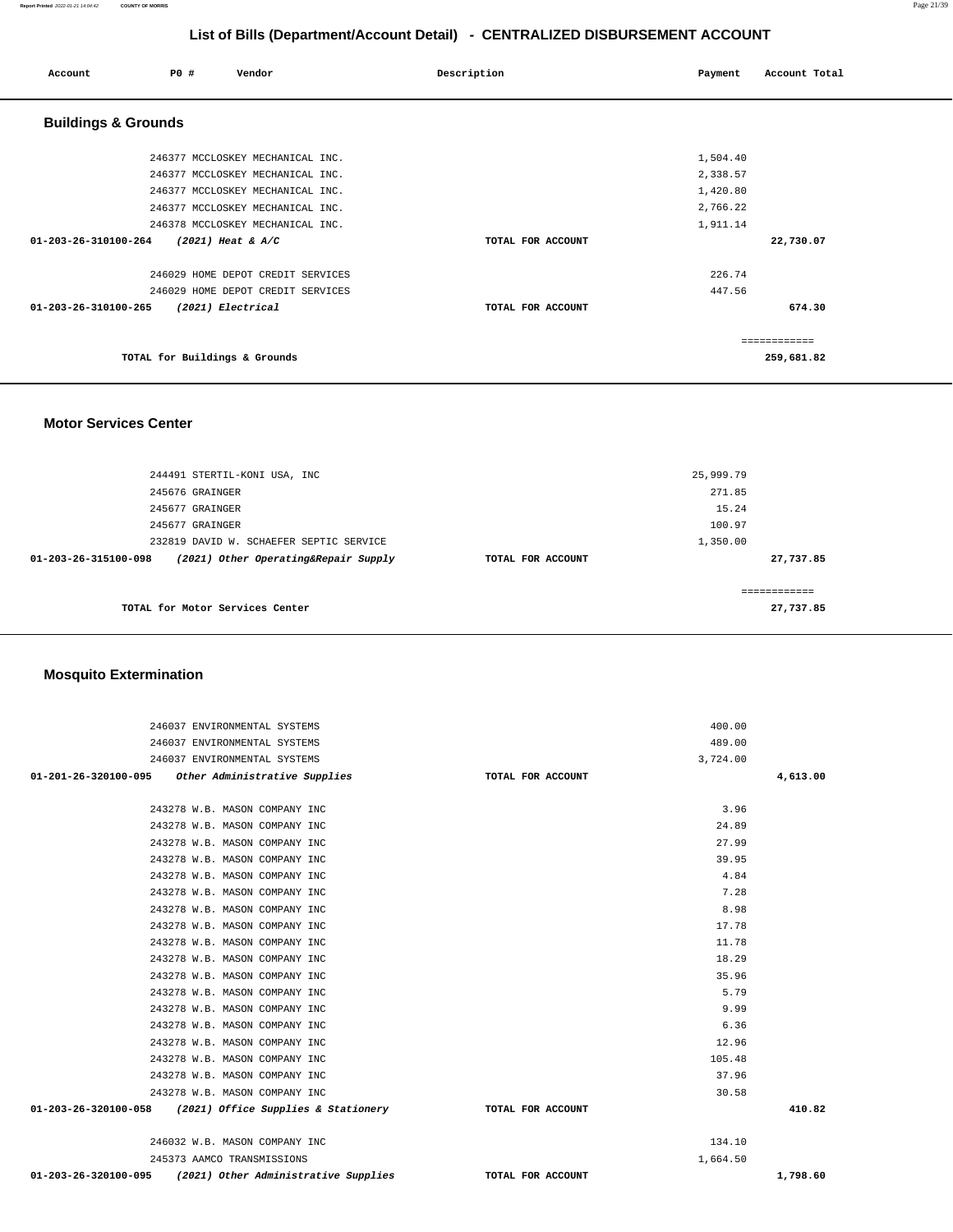| .<br>. | Account | PO # | Vendor | Description | Payment | Account Total |
|--------|---------|------|--------|-------------|---------|---------------|
|        |         |      |        |             |         |               |

## **Mosquito Extermination**

|                                             | 244782 GRAINGER                                             |                   | 55.65    |                           |
|---------------------------------------------|-------------------------------------------------------------|-------------------|----------|---------------------------|
|                                             | 244782 GRAINGER                                             |                   | 11.21    |                           |
|                                             | 244782 GRAINGER                                             |                   | 12.46    |                           |
|                                             | 244782 GRAINGER                                             |                   | 203.76   |                           |
|                                             | 244782 GRAINGER                                             |                   | 15.72    |                           |
|                                             | 244782 GRAINGER                                             |                   | 5.67     |                           |
|                                             | 244782 GRAINGER                                             |                   | 7.64     |                           |
|                                             | 244782 GRAINGER                                             |                   | 65.58    |                           |
|                                             | 244782 GRAINGER                                             |                   | 170.16   |                           |
|                                             | 244782 GRAINGER                                             |                   | 14.05    |                           |
|                                             | 01-203-26-320100-098 (2021) Other Operating & Repair Supply | TOTAL FOR ACCOUNT |          | 561.90                    |
|                                             | 246034 RICOH AMERICAS CORPORATION                           |                   | 897.53   |                           |
| 01-203-26-320100-163 (2021) Office Machines |                                                             | TOTAL FOR ACCOUNT |          | 897.53                    |
|                                             | 243278 W.B. MASON COMPANY INC                               |                   | 113.97   |                           |
| 01-203-26-320100-249                        | (2021) Bldg Maintenance Supplies                            | TOTAL FOR ACCOUNT |          | 113.97                    |
|                                             | 243278 W.B. MASON COMPANY INC                               |                   | 293.84   |                           |
|                                             | 243278 W.B. MASON COMPANY INC                               |                   | 11.48    |                           |
|                                             | 243278 W.B. MASON COMPANY INC                               |                   | 16.74    |                           |
|                                             | 243278 W.B. MASON COMPANY INC                               |                   | 6.96     |                           |
|                                             | 243278 W.B. MASON COMPANY INC                               |                   | 45.24    |                           |
|                                             | 243278 W.B. MASON COMPANY INC                               |                   | 239.90   |                           |
|                                             | 243278 W.B. MASON COMPANY INC                               |                   | 209.93   |                           |
|                                             | 243278 W.B. MASON COMPANY INC                               |                   | 64.80    |                           |
|                                             | 243278 W.B. MASON COMPANY INC                               |                   | 45.98    |                           |
|                                             | 243278 W.B. MASON COMPANY INC                               |                   | 131.94   |                           |
|                                             | 243278 W.B. MASON COMPANY INC                               |                   | 60.96    |                           |
|                                             | 243278 W.B. MASON COMPANY INC                               |                   | 49.98    |                           |
|                                             | 243278 W.B. MASON COMPANY INC                               |                   | 23.16    |                           |
|                                             | 243278 W.B. MASON COMPANY INC                               |                   | 120.69   |                           |
| 01-203-26-320100-258 (2021) Equipment       |                                                             | TOTAL FOR ACCOUNT |          | 1,321.60                  |
|                                             | 245373 AAMCO TRANSMISSIONS                                  |                   | 1,664.50 |                           |
| 01-203-26-320100-291 (2021) Vehicle Repairs |                                                             | TOTAL FOR ACCOUNT |          | 1,664.50                  |
|                                             | TOTAL for Mosquito Extermination                            |                   |          | ============<br>11,381.92 |

### **Health Management**

| 246775 COUNTY OF MORRIS<br>01-201-27-330100-210<br>Environmental Compliance                            | TOTAL FOR ACCOUNT | 1.56<br>1.56         |
|--------------------------------------------------------------------------------------------------------|-------------------|----------------------|
| 238532 TURN OUT UNIFORMS, INC.<br>(2021) Other Outside Services<br>01-203-27-330100-084                | TOTAL FOR ACCOUNT | 253.45<br>253.45     |
| 244947 ATLANTIC COMMUNICATIONS<br>(2021) Hazardous Material Disposal<br>$01 - 203 - 27 - 330100 - 231$ | TOTAL FOR ACCOUNT | 1,695.10<br>1,695.10 |
| TOTAL for Health Management                                                                            |                   | 1,950.11             |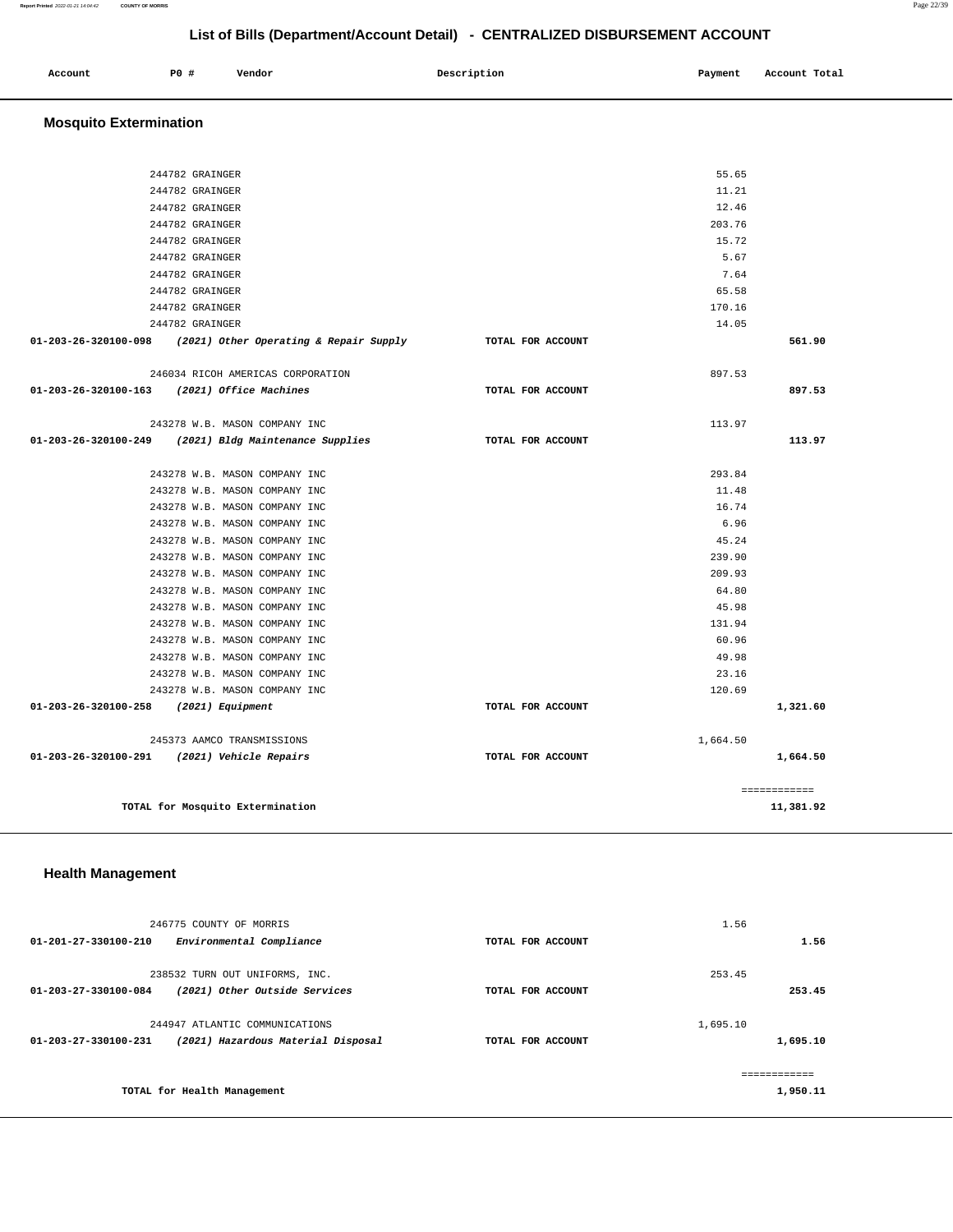#### **Report Printed** 2022-01-21 14:04:42 **COUNTY OF MORRIS** Page 23/39

# **List of Bills (Department/Account Detail) - CENTRALIZED DISBURSEMENT ACCOUNT**

| Account               | P0 #                     | Vendor                        | Description       | Payment   | Account Total |
|-----------------------|--------------------------|-------------------------------|-------------------|-----------|---------------|
| <b>Human Services</b> |                          |                               |                   |           |               |
|                       | 246775 COUNTY OF MORRIS  |                               |                   | 89.32     |               |
| 01-201-27-331100-068  |                          | Postage & Metered Mail        | TOTAL FOR ACCOUNT |           | 89.32         |
|                       | 242950 FAMILY PROMISE OF |                               |                   | 12,264.00 |               |
|                       | 246391 FAMILY PROMISE OF |                               |                   | 8,680.00  |               |
|                       | 245328 RICOH USA INC.    |                               |                   | 387.73    |               |
| 01-203-27-331100-084  |                          | (2021) Other Outside Services | TOTAL FOR ACCOUNT |           | 21,331.73     |
|                       |                          |                               |                   |           | ------------  |
|                       | TOTAL for Human Services |                               |                   |           | 21,421.05     |

#### **Youth Shelter**

| 246775 COUNTY OF MORRIS                                      |                   | 5.65     |              |
|--------------------------------------------------------------|-------------------|----------|--------------|
| $01-201-27-331110-068$ Postage and Metered Mail              | TOTAL FOR ACCOUNT |          | 5.65         |
|                                                              |                   |          |              |
| 244077 LIFESAVERS INC                                        |                   | 320.00   |              |
| 244077 LIFESAVERS INC                                        |                   | 42.50    |              |
| 244077 LIFESAVERS INC                                        |                   | 10.00    |              |
| 244077 LIFESAVERS INC                                        |                   | 92.50    |              |
| 01-203-27-331110-039 (2021) Education Schools & Training     | TOTAL FOR ACCOUNT |          | 465.00       |
|                                                              |                   |          |              |
| 246327 NICOLE HOLLERAN                                       |                   | 20.05    |              |
| (2021) Office Supplies & Stationery<br>01-203-27-331110-058  | TOTAL FOR ACCOUNT |          | 20.05        |
|                                                              |                   |          |              |
| 244097 ATLANTIC CORPORATE HEALTH                             |                   | 8,792.00 |              |
| 01-203-27-331110-189<br>(2021) Medical                       | TOTAL FOR ACCOUNT |          | 8,792.00     |
|                                                              |                   |          |              |
| 246316 ALLEN PAPER & SUPPLY CO                               |                   | 91.52    |              |
| 246316 ALLEN PAPER & SUPPLY CO                               |                   | 36.32    |              |
| $01 - 203 - 27 - 331110 - 252$<br>(2021) Janitorial Supplies | TOTAL FOR ACCOUNT |          | 127.84       |
|                                                              |                   |          |              |
|                                                              |                   |          | ============ |
| TOTAL for Youth Shelter                                      |                   |          | 9,410.54     |
|                                                              |                   |          |              |

### **Office on Aging**

| 246775 COUNTY OF MORRIS                        |                   | 36.00 |
|------------------------------------------------|-------------------|-------|
| 01-201-27-333100-068<br>Postage & Metered Mail | TOTAL FOR ACCOUNT | 36.00 |
|                                                |                   |       |
|                                                |                   |       |
| TOTAL for Office on Aging                      |                   | 36.00 |
|                                                |                   |       |

### **Hands Across Morris**

|                      | 246399 MOUNT OLIVE CHILD CARE AND               |                   | 22,800.00 |           |
|----------------------|-------------------------------------------------|-------------------|-----------|-----------|
| 01-203-27-342100-456 | (2021) GIA-HS-Mt Olive Child Care & Learning Ct | TOTAL FOR ACCOUNT |           | 22,800.00 |
|                      | 246398 MORRISTOWN NEIGHBORHOOD HOUSE            |                   | 3,315,00  |           |
| 01-203-27-342100-457 | (2021) GIA-HS-Morristown Nghbrhood House Assoc  | TOTAL FOR ACCOUNT |           | 3,315.00  |
|                      | 242948 HOUSING PARTNERSHIP                      |                   | 4,094,00  |           |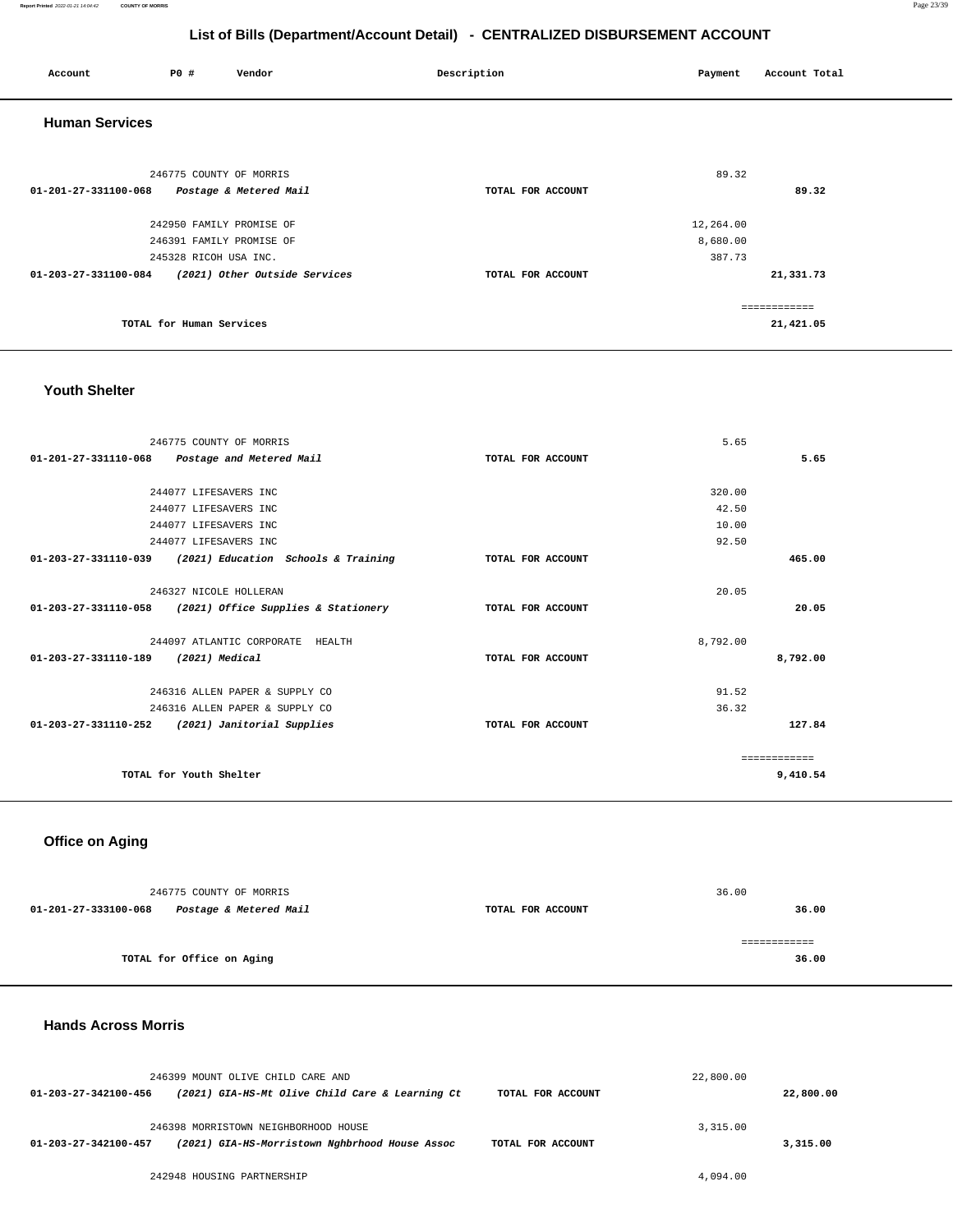| List of Dills (Department/Account Detail) - CENTRALIZED DIODOROLMENT ACCOUNT |                               |                                            |                                                 |                   |           |               |  |
|------------------------------------------------------------------------------|-------------------------------|--------------------------------------------|-------------------------------------------------|-------------------|-----------|---------------|--|
| Account                                                                      | PO#                           | Vendor                                     | Description                                     |                   | Payment   | Account Total |  |
| <b>Hands Across Morris</b>                                                   |                               |                                            |                                                 |                   |           |               |  |
| 01-203-27-342100-469                                                         |                               |                                            | (2021) GIA-HS-Housing Ptrnshp for Morris County | TOTAL FOR ACCOUNT |           | 4,094.00      |  |
|                                                                              | 246395 CFCS - HOPE HOUSE      |                                            |                                                 |                   | 1,413.00  |               |  |
|                                                                              | 246395 CFCS - HOPE HOUSE      |                                            |                                                 |                   | 2,826.00  |               |  |
|                                                                              | 246395 CFCS - HOPE HOUSE      |                                            |                                                 |                   | 4,474.00  |               |  |
|                                                                              | 246395 CFCS - HOPE HOUSE      |                                            |                                                 |                   | 1,228.00  |               |  |
| 01-203-27-342100-480                                                         | (2021) GIA-HS-Hope House      |                                            |                                                 | TOTAL FOR ACCOUNT |           | 9,941.00      |  |
|                                                                              |                               | 246390 MONARCH HOUSING ASSOCIATES, INC.    |                                                 |                   | 2,500.00  |               |  |
|                                                                              |                               | 246388 MONARCH HOUSING ASSOCIATES, INC.    |                                                 |                   | 2,500.00  |               |  |
| 01-203-27-342100-495 (2021) GIA-HS-Monarch Housing Associates                |                               |                                            |                                                 | TOTAL FOR ACCOUNT |           | 5,000.00      |  |
|                                                                              | 246404 HEAD START COMMUNITY   |                                            |                                                 |                   | 1,950.00  |               |  |
| 01-203-27-342100-496                                                         |                               | (2021) GIA-HS-Head Start Community Program |                                                 | TOTAL FOR ACCOUNT |           | 1,950.00      |  |
|                                                                              |                               | 246396 CORNERSTONE FAMILY PROGRAMS         |                                                 |                   | 14,883.00 |               |  |
|                                                                              |                               | 246396 CORNERSTONE FAMILY PROGRAMS         |                                                 |                   |           | 145.00        |  |
| 01-203-27-342100-499 (2021) GIA-HS-Cornerstone Family Programs               |                               |                                            |                                                 | TOTAL FOR ACCOUNT |           | 15,028.00     |  |
|                                                                              |                               |                                            |                                                 |                   |           | ============  |  |
|                                                                              | TOTAL for Hands Across Morris |                                            |                                                 |                   |           | 62,128.00     |  |

### **Collinsville Day Care**

|                      | 243634 NEWBRIDGE SERVICES INC                 |                   | 83,628.00   |
|----------------------|-----------------------------------------------|-------------------|-------------|
|                      | 243635 NEWBRIDGE SERVICES INC                 |                   | 5,700.00    |
| 01-203-27-342200-483 | (2021) GIA-Mntl Hlth-NewBridge Services, Inc. | TOTAL FOR ACCOUNT | 89,328,00   |
|                      |                                               |                   |             |
|                      | 242973 PRIME HEALTHCARE SERVICES              |                   | 82,556.00   |
|                      | 242956 PRIME HEALTHCARE SERVICES              |                   | 16,018.00   |
| 01-203-27-342200-484 | (2021) GIA-Mntl Hlth-St Clare's Hospital      | TOTAL FOR ACCOUNT | 98,574.00   |
|                      |                                               |                   | =========== |
|                      |                                               |                   |             |
|                      | TOTAL for Collinsville Day Care               |                   | 187,902.00  |
|                      |                                               |                   |             |

#### **DEPARTMENT 342400**

| 246392 ACENDA, INC<br>246393 ACENDA, INC                                                                                             | 2,314.00<br>1,084.00 |
|--------------------------------------------------------------------------------------------------------------------------------------|----------------------|
| (2021) GIA-Ch 51 Match-Acenda (frmrly Daytop)<br>01-203-27-342400-490<br>TOTAL FOR ACCOUNT                                           | 3,398.00             |
| 246080 NEW HOPE FOUNDATION INC.<br>$01 - 203 - 27 - 342400 - 491$<br>(2021) GIA-Ch 51 Match-New Hope Foundation<br>TOTAL FOR ACCOUNT | 3.150.00<br>3,150.00 |
| TOTAL for DEPARTMENT 342400                                                                                                          | 6,548.00             |

### **County Board of Social Service**

|                      | 247020 NATIONAL FUEL OIL INC. |                   | 256.82 |        |
|----------------------|-------------------------------|-------------------|--------|--------|
| 01-203-27-345100-140 | (2021) Gas Purchases          | TOTAL FOR ACCOUNT |        | 256.82 |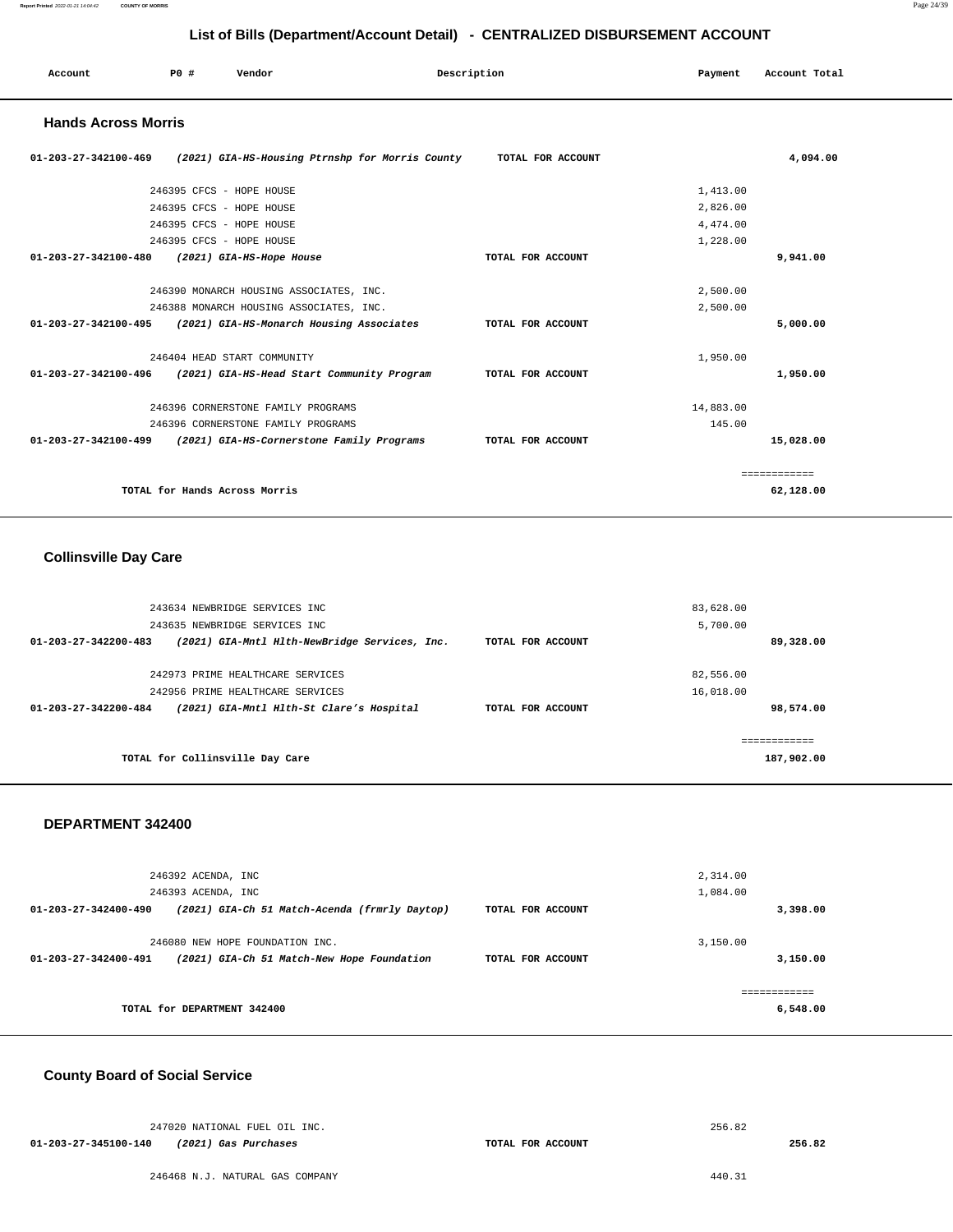| Account                               | P0 #                        | Vendor                                                                                         | Description       | Payment                | Account Total              |  |
|---------------------------------------|-----------------------------|------------------------------------------------------------------------------------------------|-------------------|------------------------|----------------------------|--|
| <b>County Board of Social Service</b> |                             |                                                                                                |                   |                        |                            |  |
| 01-203-27-345100-257                  |                             | 246509 JERSEY CENTRAL POWER & LIGHT<br>$(2021)$ Rental - Other                                 | TOTAL FOR ACCOUNT | 315.27                 | 755.58                     |  |
|                                       |                             | TOTAL for County Board of Social Service                                                       |                   |                        | ============<br>1,012.40   |  |
| <b>MV:Administration</b>              |                             |                                                                                                |                   |                        |                            |  |
| 01-203-27-350100-036                  |                             | 246362 SODEXO INC & AFFILIATES<br>246394 SODEXO INC & AFFILIATES<br>(2021) Contracted Services | TOTAL FOR ACCOUNT | 53,134.00<br>53,134.00 | 106,268.00                 |  |
|                                       | TOTAL for MV:Administration |                                                                                                |                   |                        | ============<br>106,268.00 |  |
| <b>County Adjuster</b>                |                             |                                                                                                |                   |                        |                            |  |
| 01-201-27-357100-068                  | 246775 COUNTY OF MORRIS     | Postage & Metered Mail                                                                         | TOTAL FOR ACCOUNT | 43.20                  | 43.20                      |  |
| 01-203-27-357100-058                  |                             | 245894 W.B. MASON COMPANY INC<br>(2021) Office Supplies & Stationery                           | TOTAL FOR ACCOUNT | 309.43                 | 309.43                     |  |
|                                       | TOTAL for County Adjuster   |                                                                                                |                   |                        | ============<br>352.63     |  |
| <b>County Library</b>                 |                             |                                                                                                |                   |                        |                            |  |
| 01-201-29-390100-068                  | 246775 COUNTY OF MORRIS     | Postage & Metered Mail                                                                         | TOTAL FOR ACCOUNT | 601.37                 | 601.37                     |  |
|                                       | TOTAL for County Library    |                                                                                                |                   |                        | ============<br>601.37     |  |
| <b>Contribution to County College</b> |                             |                                                                                                |                   |                        |                            |  |
| 01-201-29-395100-090                  | Expenditures                | 246866 COUNTY COLLEGE OF MORRIS                                                                | TOTAL FOR ACCOUNT | 572, 423.41            | 572,423.41                 |  |
|                                       |                             | TOTAL for Contribution to County College                                                       |                   |                        | ============<br>572,423.41 |  |
|                                       |                             |                                                                                                |                   |                        |                            |  |

#### **Rutgers Extension Service**

 246775 COUNTY OF MORRIS 1.69  **01-201-29-396100-068 Postage & Metered Mail TOTAL FOR ACCOUNT 1.69**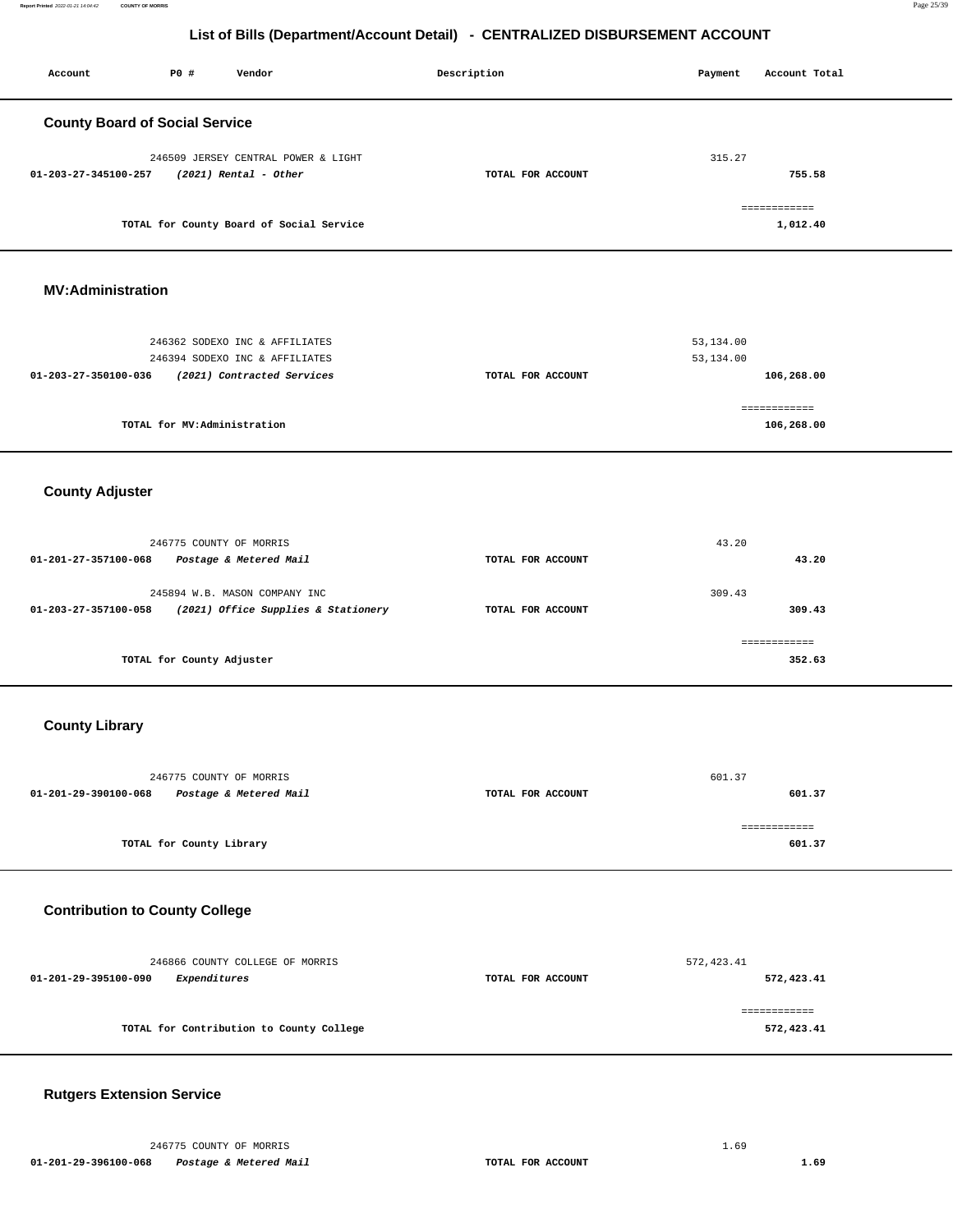#### **Report Printed** 2022-01-21 14:04:42 **COUNTY OF MORRIS** Page 26/39

### **List of Bills (Department/Account Detail) - CENTRALIZED DISBURSEMENT ACCOUNT**

| Account                          | P0 # | Vendor                              | Description | Payment | Account Total        |
|----------------------------------|------|-------------------------------------|-------------|---------|----------------------|
| <b>Rutgers Extension Service</b> |      |                                     |             |         |                      |
|                                  |      | TOTAL for Rutgers Extension Service |             |         | ============<br>1.69 |

## **Rmb Out of Cty Two Yr Coll**

| 246598 PASSAIC COUNTY COMMUNITY COLLEGE                                |                   | 975.00 |
|------------------------------------------------------------------------|-------------------|--------|
| 01-203-29-397100-090<br>(2021) Rmb Out of Cty Two Yr Coll Expenditures | TOTAL FOR ACCOUNT | 975.00 |
|                                                                        |                   |        |
| TOTAL for Rmb Out of Cty Two Yr Coll                                   |                   | 975.00 |
|                                                                        |                   |        |

## **Fire and Police Academy**

| 246775 COUNTY OF MORRIS                                           |                   | 73.14        |
|-------------------------------------------------------------------|-------------------|--------------|
| 01-201-29-407100-068<br>Postage & Metered Mail                    | TOTAL FOR ACCOUNT | 73.14        |
|                                                                   |                   |              |
| 244503 ONE COMMUNICATION SOURCE LLC                               |                   | 925.00       |
| 244503 ONE COMMUNICATION SOURCE LLC                               |                   | 285.00       |
| 01-203-29-407100-059<br>(2021) Other General Expenses             | TOTAL FOR ACCOUNT | 1,210.00     |
|                                                                   |                   |              |
| 244557 ONE COMMUNICATION SOURCE LLC                               |                   | 785.00       |
| $01 - 203 - 29 - 407100 - 203$<br>(2021) X-Ray & Medical Supplies | TOTAL FOR ACCOUNT | 785.00       |
|                                                                   |                   |              |
|                                                                   |                   | ------------ |
| TOTAL for Fire and Police Academy                                 |                   | 2,068.14     |

### **Utilities**

|                      | 246569 SOUTHEAST MORRIS COUNTY         | 109.15            |          |
|----------------------|----------------------------------------|-------------------|----------|
|                      | 246569 SOUTHEAST MORRIS COUNTY         | 486.21            |          |
|                      | 246569 SOUTHEAST MORRIS COUNTY         | 302.92            |          |
|                      | 246569 SOUTHEAST MORRIS COUNTY         | 648.56            |          |
|                      | 246569 SOUTHEAST MORRIS COUNTY         | 742.35            |          |
|                      | 246569 SOUTHEAST MORRIS COUNTY         | 507.16            |          |
| 01-201-31-430100-147 | Water                                  | TOTAL FOR ACCOUNT | 2,796.35 |
|                      |                                        |                   |          |
|                      | 246371 DIRECT ENERGY BUSINESS          | 65.81             |          |
|                      | 246282 TIOGA SOLAR MORRIS COUNTY 1 LLC | 934.17            |          |
|                      | 246589 DIRECT ENERGY BUSINESS          | 209.49            |          |
|                      | 246589 DIRECT ENERGY BUSINESS          | 542.22            |          |
|                      | 246589 DIRECT ENERGY BUSINESS          | 6,084.09          |          |
|                      | 246589 DIRECT ENERGY BUSINESS          | 36.18             |          |
|                      | 246589 DIRECT ENERGY BUSINESS          | 25.58             |          |
|                      | 246589 DIRECT ENERGY BUSINESS          | 549.43            |          |
|                      | 246589 DIRECT ENERGY BUSINESS          | 221.79            |          |
|                      | 246589 DIRECT ENERGY BUSINESS          | 4.01              |          |
|                      | 246589 DIRECT ENERGY BUSINESS          | 550.30            |          |
|                      | 246589 DIRECT ENERGY BUSINESS          | 1,152.25          |          |
|                      | 246370 DIRECT ENERGY BUSINESS          | 34.03             |          |
|                      | 246360 DIRECT ENERGY BUSINESS          | 12,198.96         |          |
|                      | 246371 DIRECT ENERGY BUSINESS          | 4.03              |          |
|                      | 246577 JERSEY CENTRAL POWER & LIGHT    | 633.33            |          |
|                      | 246578 JERSEY CENTRAL POWER & LIGHT    | 9,558.44          |          |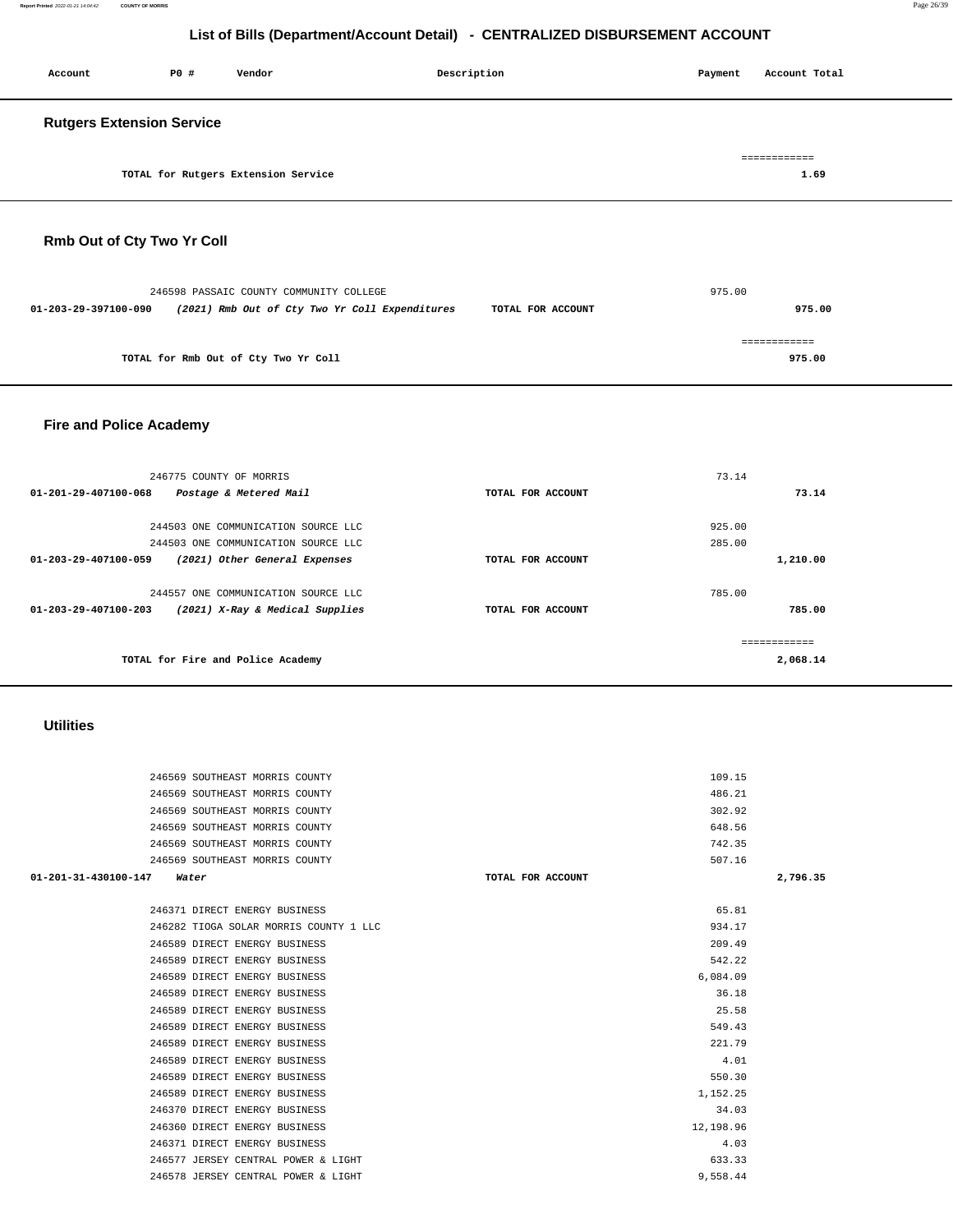| Account                                   | P0 #            | Vendor                                                                     | Description       | Payment               | Account Total |
|-------------------------------------------|-----------------|----------------------------------------------------------------------------|-------------------|-----------------------|---------------|
| <b>Utilities</b>                          |                 |                                                                            |                   |                       |               |
|                                           |                 |                                                                            |                   |                       |               |
|                                           |                 | 245882 CHAMPION ENERGY                                                     |                   | 32,765.36             |               |
|                                           |                 | 245882 CHAMPION ENERGY                                                     |                   | 27, 445.57            |               |
|                                           |                 | 245939 JERSEY CENTRAL POWER & LIGHT                                        |                   | 10,598.05             |               |
|                                           |                 | 245935 JERSEY CENTRAL POWER & LIGHT<br>246104 JERSEY CENTRAL POWER & LIGHT |                   | 2,937.17<br>4.89      |               |
|                                           |                 | 246104 JERSEY CENTRAL POWER & LIGHT                                        |                   | 10.60                 |               |
|                                           |                 | 245930 JERSEY CENTRAL POWER & LIGHT                                        |                   | 5,793.20              |               |
|                                           |                 | 245886 JERSEY CENTRAL POWER & LIGHT                                        |                   | 5,304.80              |               |
|                                           |                 | 246282 TIOGA SOLAR MORRIS COUNTY 1 LLC                                     |                   | 806.17                |               |
|                                           |                 | 245940 JERSEY CENTRAL POWER & LIGHT                                        |                   | 655.14                |               |
|                                           |                 | 246369 DIRECT ENERGY BUSINESS                                              |                   | 6,483.06              |               |
|                                           |                 | 246367 U.S. BANK OPERATIONS CENTER                                         |                   | 8,374.96              |               |
|                                           |                 | 246367 U.S. BANK OPERATIONS CENTER                                         |                   | 5,720.25              |               |
|                                           |                 | 246589 DIRECT ENERGY BUSINESS                                              |                   | 162.11<br>16,023.33   |               |
|                                           |                 | 246580 JERSEY CENTRAL POWER & LIGHT<br>246580 JERSEY CENTRAL POWER & LIGHT |                   | $-150.88$             |               |
|                                           |                 | 246494 DIRECT ENERGY BUSINESS                                              |                   | 623.56                |               |
|                                           |                 | 246494 DIRECT ENERGY BUSINESS                                              |                   | 89.39                 |               |
|                                           |                 | 246490 DIRECT ENERGY BUSINESS                                              |                   | 12,348.72             |               |
|                                           |                 | 246490 DIRECT ENERGY BUSINESS                                              |                   | 6,257.73              |               |
|                                           |                 | 246589 DIRECT ENERGY BUSINESS                                              |                   | 6,585.13              |               |
|                                           |                 | 246494 DIRECT ENERGY BUSINESS                                              |                   | 1.67                  |               |
|                                           |                 | 246490 DIRECT ENERGY BUSINESS                                              |                   | 5,623.47              |               |
|                                           |                 | 246490 DIRECT ENERGY BUSINESS                                              |                   | 18,195.02             |               |
|                                           |                 | 246488 DIRECT ENERGY BUSINESS                                              |                   | 5.49                  |               |
|                                           |                 | 246488 DIRECT ENERGY BUSINESS<br>246494 DIRECT ENERGY BUSINESS             |                   | 4.70<br>23.78         |               |
|                                           |                 | 246493 DIRECT ENERGY BUSINESS                                              |                   | 12,183.21             |               |
|                                           |                 | 246371 DIRECT ENERGY BUSINESS                                              |                   | 11,935.16             |               |
|                                           |                 | 246371 DIRECT ENERGY BUSINESS                                              |                   | 6,274.55              |               |
|                                           |                 | 246371 DIRECT ENERGY BUSINESS                                              |                   | 0.99                  |               |
|                                           |                 | 246371 DIRECT ENERGY BUSINESS                                              |                   | 19.91                 |               |
|                                           |                 | 246352 JERSEY CENTRAL POWER & LIGHT                                        |                   | 86.89                 |               |
|                                           |                 | 245948 JERSEY CENTRAL POWER & LIGHT                                        |                   | 85.45                 |               |
|                                           |                 | 246344 JERSEY CENTRAL POWER & LIGHT                                        |                   | 16,536.34             |               |
|                                           |                 | 245950 JERSEY CENTRAL POWER & LIGHT                                        |                   | 9,086.85<br>367.23    |               |
| 01-203-31-430100-137 (2021) Electricity   |                 | 245943 JERSEY CENTRAL POWER & LIGHT                                        | TOTAL FOR ACCOUNT |                       | 262,073.13    |
|                                           |                 | 247020 NATIONAL FUEL OIL INC.                                              |                   | 51,558.24             |               |
| 01-203-31-430100-140 (2021) Gas Purchases |                 |                                                                            | TOTAL FOR ACCOUNT |                       | 51,558.24     |
|                                           |                 |                                                                            |                   |                       |               |
|                                           | 245995 PSE&G CO |                                                                            |                   | 35, 126.65            |               |
|                                           |                 | 246005 WOODRUFF ENERGY                                                     |                   | 12,978.26             |               |
|                                           |                 | 246005 WOODRUFF ENERGY                                                     |                   | 1,242.99              |               |
|                                           |                 | 246005 WOODRUFF ENERGY                                                     |                   | 2,045.25              |               |
|                                           | 246573 PSE&G CO |                                                                            |                   | 1,596.53              |               |
|                                           |                 | 245993 ELIZABETHTOWN GAS COMPANY<br>246477 N.J. NATURAL GAS COMPANY        |                   | 452.18<br>434.06      |               |
|                                           |                 | 246481 N.J. NATURAL GAS COMPANY                                            |                   | 1,265.86              |               |
|                                           |                 | 246484 N.J. NATURAL GAS COMPANY                                            |                   | 44.65                 |               |
|                                           |                 | 246482 N.J. NATURAL GAS COMPANY                                            |                   | 408.31                |               |
|                                           |                 | 246479 N.J. NATURAL GAS COMPANY                                            |                   | 2,466.01              |               |
|                                           |                 | 246478 N.J. NATURAL GAS COMPANY                                            |                   | 302.34                |               |
|                                           |                 | 246055 N.J. NATURAL GAS COMPANY                                            |                   | 298.73                |               |
|                                           |                 | 246056 N.J. NATURAL GAS COMPANY                                            |                   | 37.33                 |               |
|                                           |                 | 246574 DIRECT ENERGY BUSINESS MARKETING                                    |                   | 14, 421.75            |               |
|                                           |                 | 246571 DIRECT ENERGY BUSINESS MARKETING                                    |                   | 1,095.75              |               |
|                                           |                 | 246571 DIRECT ENERGY BUSINESS MARKETING<br>246576 WOODRUFF ENERGY          |                   | 1,588.80<br>17,408.83 |               |
|                                           |                 | 246571 DIRECT ENERGY BUSINESS MARKETING                                    |                   | 1,326.98              |               |
|                                           |                 | 246571 DIRECT ENERGY BUSINESS MARKETING                                    |                   | 794.80                |               |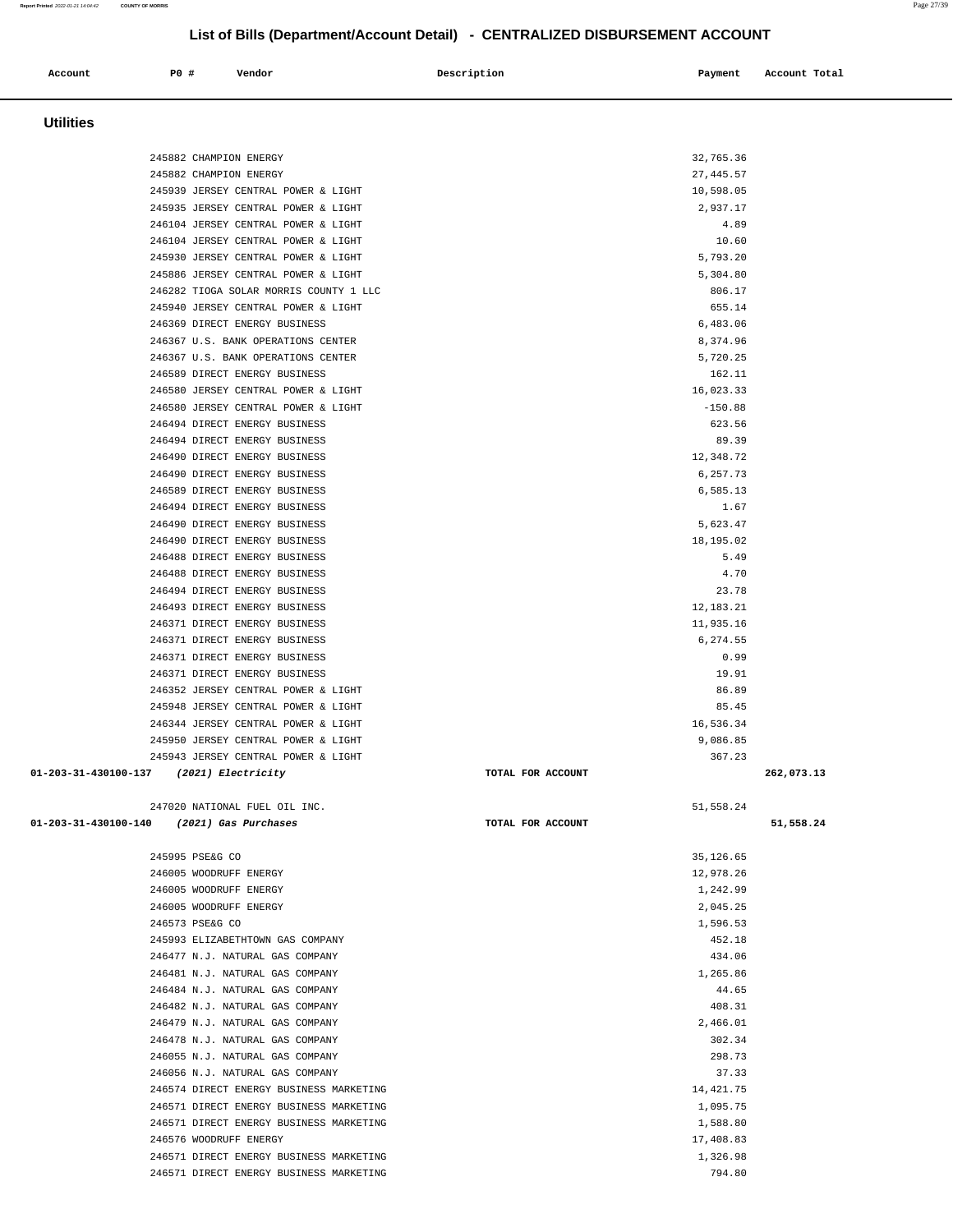| Account                                 | P0 # | Vendor                                                             | Description       | Payment            | Account Total |
|-----------------------------------------|------|--------------------------------------------------------------------|-------------------|--------------------|---------------|
| <b>Utilities</b>                        |      |                                                                    |                   |                    |               |
|                                         |      |                                                                    |                   |                    |               |
|                                         |      | 246571 DIRECT ENERGY BUSINESS MARKETING                            |                   | 494.97             |               |
|                                         |      | 246571 DIRECT ENERGY BUSINESS MARKETING                            |                   | 71.99              |               |
|                                         |      | 246057 N.J. NATURAL GAS COMPANY                                    |                   | 1,867.14           |               |
|                                         |      | 246064 N.J. NATURAL GAS COMPANY<br>246063 N.J. NATURAL GAS COMPANY |                   | 257.19<br>906.33   |               |
|                                         |      | 246059 N.J. NATURAL GAS COMPANY                                    |                   | 244.51             |               |
|                                         |      | 246060 N.J. NATURAL GAS COMPANY                                    |                   | 2,390.71           |               |
| 01-203-31-430100-141 (2021) Natural Gas |      |                                                                    | TOTAL FOR ACCOUNT |                    | 101,568.90    |
|                                         |      |                                                                    |                   |                    |               |
|                                         |      | 246475 SOUTHEAST MORRIS COUNTY                                     |                   | 118.00             |               |
|                                         |      | 246575 SOUTHEAST MORRIS COUNTY                                     |                   | 678.05             |               |
|                                         |      | 246475 SOUTHEAST MORRIS COUNTY<br>246475 SOUTHEAST MORRIS COUNTY   |                   | 118.00<br>236.00   |               |
|                                         |      | 246475 SOUTHEAST MORRIS COUNTY                                     |                   | 118.00             |               |
|                                         |      | 246475 SOUTHEAST MORRIS COUNTY                                     |                   | 118.00             |               |
|                                         |      | 246500 SOUTHEAST MORRIS COUNTY                                     |                   | 506.58             |               |
|                                         |      | 246475 SOUTHEAST MORRIS COUNTY                                     |                   | 1,180.00           |               |
|                                         |      | 246475 SOUTHEAST MORRIS COUNTY                                     |                   | 302.22             |               |
|                                         |      | 246579 SOUTHEAST MORRIS COUNTY                                     |                   | 243.38             |               |
|                                         |      | 246579 SOUTHEAST MORRIS COUNTY                                     |                   | 5,305.81           |               |
|                                         |      | 246579 SOUTHEAST MORRIS COUNTY<br>246475 SOUTHEAST MORRIS COUNTY   |                   | 3,326.22<br>182.78 |               |
|                                         |      | 245979 SOUTHEAST MORRIS COUNTY                                     |                   | 5,845.22           |               |
|                                         |      | 246583 DOVER WATER COMMISSIONERS                                   |                   | 0.06               |               |
|                                         |      | 246583 DOVER WATER COMMISSIONERS                                   |                   | 148.35             |               |
|                                         |      | 246579 SOUTHEAST MORRIS COUNTY                                     |                   | 714.71             |               |
|                                         |      | 246475 SOUTHEAST MORRIS COUNTY                                     |                   | 506.58             |               |
|                                         |      | 246579 SOUTHEAST MORRIS COUNTY                                     |                   | 1,735.92           |               |
|                                         |      | 246475 SOUTHEAST MORRIS COUNTY                                     |                   | 182.78             |               |
|                                         |      | 246475 SOUTHEAST MORRIS COUNTY<br>246500 SOUTHEAST MORRIS COUNTY   |                   | 182.78<br>302.22   |               |
|                                         |      | 246500 SOUTHEAST MORRIS COUNTY                                     |                   | 472.00             |               |
|                                         |      | 246500 SOUTHEAST MORRIS COUNTY                                     |                   | 4,185.09           |               |
|                                         |      | 246475 SOUTHEAST MORRIS COUNTY                                     |                   | 506.58             |               |
|                                         |      | 246475 SOUTHEAST MORRIS COUNTY                                     |                   | 302.22             |               |
|                                         |      | 246475 SOUTHEAST MORRIS COUNTY                                     |                   | 302.22             |               |
|                                         |      | 246475 SOUTHEAST MORRIS COUNTY                                     |                   | 506.58             |               |
|                                         |      | 246572 SOUTHEAST MORRIS COUNTY<br>246475 SOUTHEAST MORRIS COUNTY   |                   | 66.36<br>182.78    |               |
|                                         |      | 246582 WASHINGTON TOWNSHIP M.U.A.                                  |                   | 435.03             |               |
|                                         |      | 246475 SOUTHEAST MORRIS COUNTY                                     |                   | 118.00             |               |
|                                         |      | 246475 SOUTHEAST MORRIS COUNTY                                     |                   | 472.00             |               |
|                                         |      | 246572 SOUTHEAST MORRIS COUNTY                                     |                   | 486.21             |               |
|                                         |      | 246475 SOUTHEAST MORRIS COUNTY                                     |                   | 506.58             |               |
|                                         |      | 246475 SOUTHEAST MORRIS COUNTY                                     |                   | 302.22             |               |
|                                         |      | 246475 SOUTHEAST MORRIS COUNTY<br>246475 SOUTHEAST MORRIS COUNTY   |                   | 506.58<br>302.22   |               |
|                                         |      | 246475 SOUTHEAST MORRIS COUNTY                                     |                   | 506.58             |               |
|                                         |      | 246579 SOUTHEAST MORRIS COUNTY                                     |                   | 400.41             |               |
|                                         |      | 246575 SOUTHEAST MORRIS COUNTY                                     |                   | 3,703.29           |               |
|                                         |      | 246575 SOUTHEAST MORRIS COUNTY                                     |                   | 609.97             |               |
|                                         |      | 246575 SOUTHEAST MORRIS COUNTY                                     |                   | 1,332.68           |               |
|                                         |      | 246575 SOUTHEAST MORRIS COUNTY                                     |                   | 468.49             |               |
|                                         |      | 246475 SOUTHEAST MORRIS COUNTY                                     |                   | 506.58             |               |
|                                         |      | 246572 SOUTHEAST MORRIS COUNTY<br>246570 SOUTHEAST MORRIS COUNTY   |                   | 287.21<br>3,710.81 |               |
|                                         |      | 245981 SOUTHEAST MORRIS COUNTY                                     |                   | 1,128.22           |               |
|                                         |      | 245981 SOUTHEAST MORRIS COUNTY                                     |                   | 3,433.35           |               |
|                                         |      | 245987 SOUTHEAST MORRIS COUNTY                                     |                   | 678.05             |               |
|                                         |      | 245989 SOUTHEAST MORRIS COUNTY                                     |                   | 243.38             |               |
|                                         |      | 245989 SOUTHEAST MORRIS COUNTY                                     |                   | 5,305.81           |               |
|                                         |      | 245987 SOUTHEAST MORRIS COUNTY                                     |                   | 870.07             |               |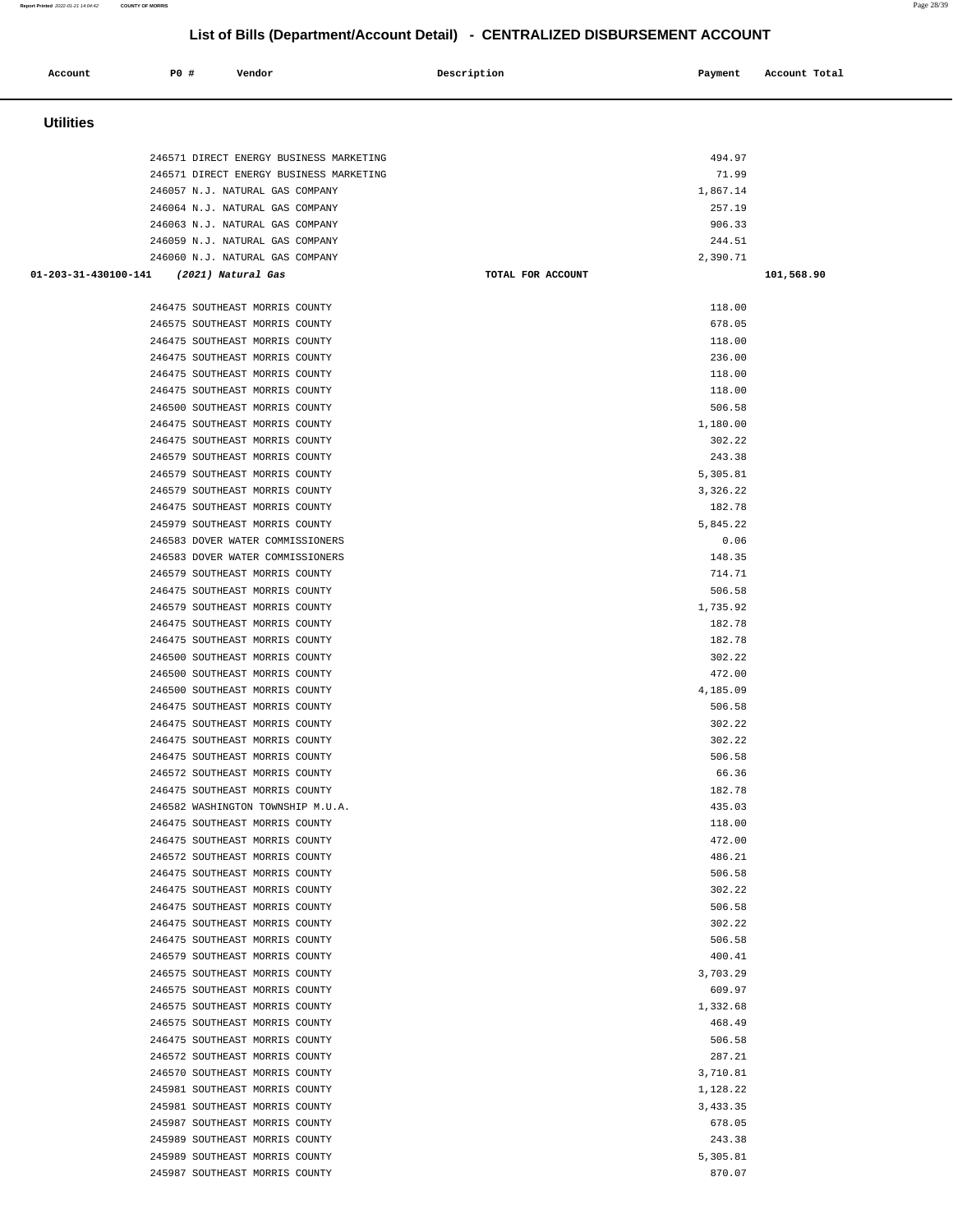**Report Printed** 2022-01-21 14:04:42 **COUNTY OF MORRIS** Page 29/39

### **List of Bills (Department/Account Detail) - CENTRALIZED DISBURSEMENT ACCOUNT**

| Account              | PO#                 | Vendor                         | Description       | Payment | Account Total |
|----------------------|---------------------|--------------------------------|-------------------|---------|---------------|
| <b>Utilities</b>     |                     |                                |                   |         |               |
|                      |                     | 246575 SOUTHEAST MORRIS COUNTY |                   | 870.07  |               |
| 01-203-31-430100-147 | (2021) Water        |                                | TOTAL FOR ACCOUNT |         | 55,759.30     |
|                      |                     |                                |                   |         | ============  |
|                      | TOTAL for Utilities |                                |                   |         | 473,755.92    |

### **Nutrition**

| 247020 NATIONAL FUEL OIL INC.                |                   | 4,347.19      |
|----------------------------------------------|-------------------|---------------|
| 01-203-41-716100-140<br>(2021) Gas Purchases | TOTAL FOR ACCOUNT | 4,347.19      |
|                                              |                   |               |
| 246143 NU-WAY CONCESSIONAIRES INC            |                   | 28,665.28     |
| 246140 NU-WAY CONCESSIONAIRES INC            |                   | 132.00        |
| 246140 NU-WAY CONCESSIONAIRES INC            |                   | 429.00        |
| 246140 NU-WAY CONCESSIONAIRES INC            |                   | 216.00        |
| 246140 NU-WAY CONCESSIONAIRES INC            |                   | 36.00         |
| 246143 NU-WAY CONCESSIONAIRES INC            |                   | 114, 121. 77  |
| 246143 NU-WAY CONCESSIONAIRES INC            |                   | 173.80        |
| 246141 NU-WAY CONCESSIONAIRES INC            |                   | 17,498.39     |
| 246139 NU-WAY CONCESSIONAIRES INC            |                   | 5,327.84      |
| 01-203-41-716100-185<br>(2021) Food          | TOTAL FOR ACCOUNT | 166,600.08    |
|                                              |                   |               |
|                                              |                   | ------------- |
| TOTAL for Nutrition                          |                   | 170,947.27    |
|                                              |                   |               |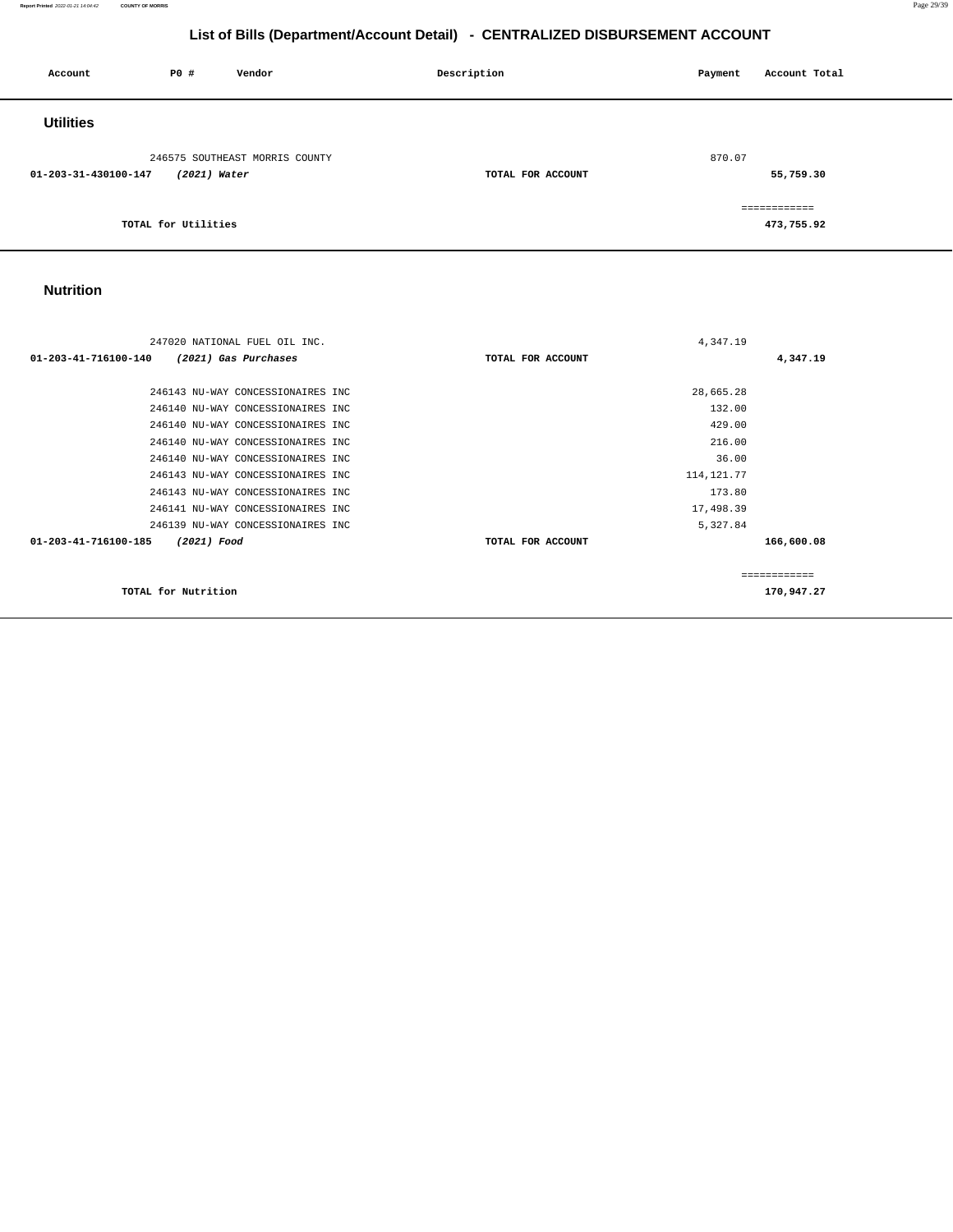| Account<br>P0 #                                 | Vendor                                                                                                                 | Description       | Payment              | Account Total             |
|-------------------------------------------------|------------------------------------------------------------------------------------------------------------------------|-------------------|----------------------|---------------------------|
| DEPARTMENT 718205                               |                                                                                                                        | <b>Grant Fund</b> |                      |                           |
| 02-213-41-718205-391                            | 246868 COUNTY OF MORRIS<br>Public Health Emer Grant(7/1/21-6/30/22)                                                    | TOTAL FOR ACCOUNT | 85.09                | 85.09                     |
|                                                 | TOTAL for DEPARTMENT 718205                                                                                            |                   |                      | ============<br>85.09     |
| <b>TANF</b>                                     |                                                                                                                        |                   |                      |                           |
| 02-213-41-741215-392                            | 247020 NATIONAL FUEL OIL INC.<br>WFNJ-TANF (7/1/21-12/31/22)                                                           | TOTAL FOR ACCOUNT | 19.98                | 19.98                     |
| TOTAL for TANF                                  |                                                                                                                        |                   |                      | ============<br>19.98     |
| <b>WIA: Disclocated Worker</b>                  |                                                                                                                        |                   |                      |                           |
| 02-213-41-742210-391                            | 246868 COUNTY OF MORRIS<br>WIOA Dislocated Worker (7/1/20-6/30/22)                                                     | TOTAL FOR ACCOUNT | 67.36                | 67.36                     |
|                                                 | TOTAL for WIA: Disclocated Worker                                                                                      |                   |                      | ============<br>67.36     |
| DEPARTMENT 784215                               |                                                                                                                        |                   |                      |                           |
|                                                 | 245753 PACKETALK<br>245778 PENN TACTICAL SOLUTIONS LLC<br>02-213-41-784215-391 FY19 Homeland Security (9/1/19-8/31/22) | TOTAL FOR ACCOUNT | 8,823.48<br>5,088.40 | 13,911.88                 |
|                                                 | TOTAL for DEPARTMENT 784215                                                                                            |                   |                      | ============<br>13,911.88 |
| DEPARTMENT 784230                               |                                                                                                                        |                   |                      |                           |
| 02-213-41-784230-391 FY19 UASI (9/1/19-8/31/22) | 245753 PACKETALK                                                                                                       | TOTAL FOR ACCOUNT | 47,000.00            | 47,000.00                 |
|                                                 | TOTAL for DEPARTMENT 784230                                                                                            |                   |                      | ------------<br>47,000.00 |
| DEPARTMENT 784315                               |                                                                                                                        |                   |                      |                           |

245753 PACKETALK [100,000.00](https://100,000.00)  **02-213-41-784315-391 FY20 Homeland Security (9/1/20-8/31/23) TOTAL FOR ACCOUNT [100,000.00](https://100,000.00)**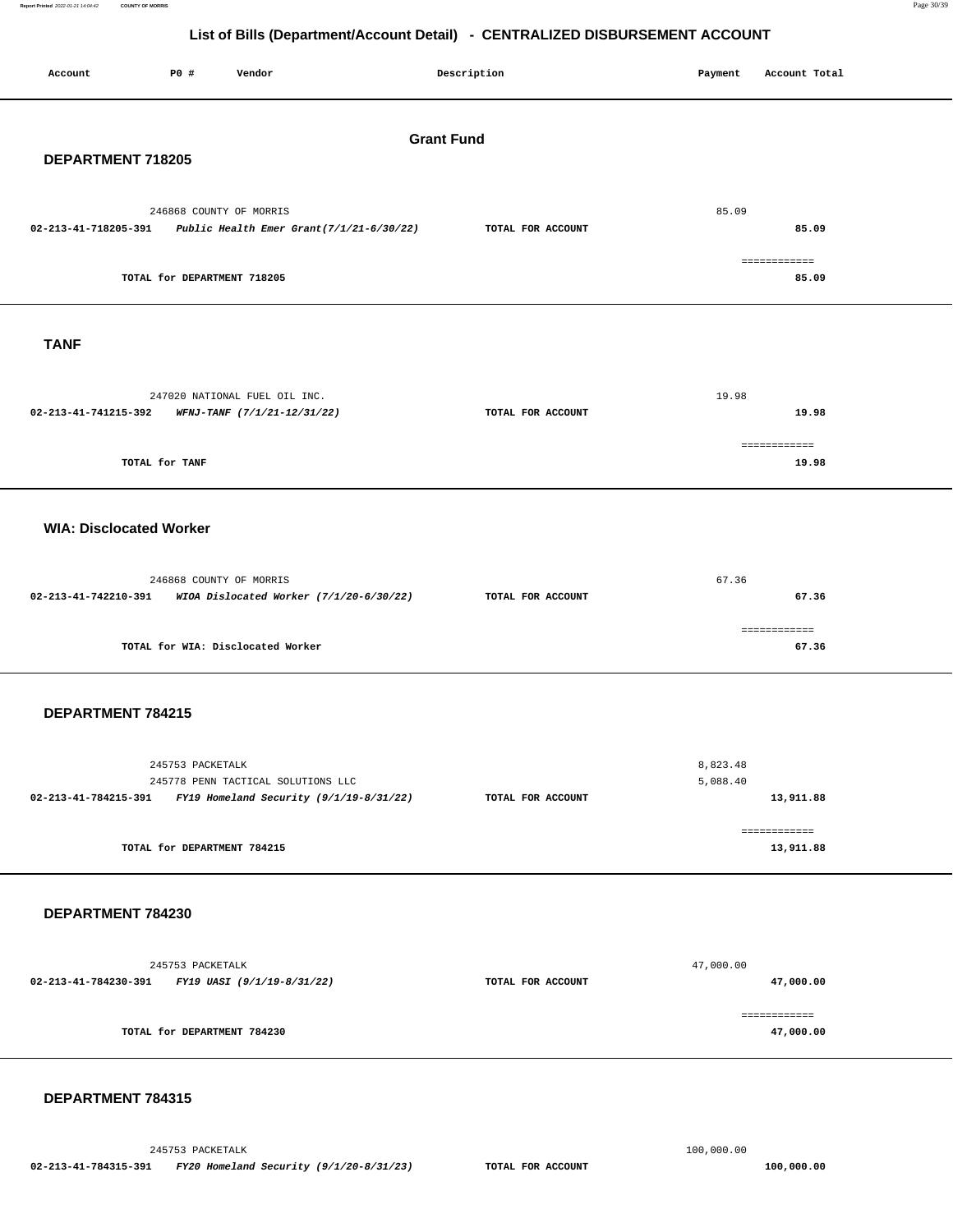| Account           | P0 #                        | Vendor | Description | Account Total<br>Payment   |
|-------------------|-----------------------------|--------|-------------|----------------------------|
| DEPARTMENT 784315 |                             |        |             |                            |
|                   | TOTAL for DEPARTMENT 784315 |        |             | ============<br>100,000.00 |
| DEPARTMENT 784330 |                             |        |             |                            |

|                      | 245753 PACKETALK            | 20,000.00         |              |
|----------------------|-----------------------------|-------------------|--------------|
| 02-213-41-784330-391 | FY20 UASI (9/1/20-8/31/23)  | TOTAL FOR ACCOUNT | 20,000.00    |
|                      |                             |                   | ============ |
|                      | TOTAL for DEPARTMENT 784330 |                   | 20,000.00    |
|                      |                             |                   |              |

 **Homeland Security** 

| 245750 PACKETALK                                                 | 20,000.00                      |  |
|------------------------------------------------------------------|--------------------------------|--|
| FY21 Homeland Security (10/1/21-9/30/24)<br>02-213-41-784415-391 | 20,000.00<br>TOTAL FOR ACCOUNT |  |
| TOTAL for Homeland Security                                      | ============<br>20,000.00      |  |

#### **DEPARTMENT 784430**

|                      | 245753 PACKETALK            |                   | 9,176.52     |
|----------------------|-----------------------------|-------------------|--------------|
| 02-213-41-784430-391 | FY21 UASI (10/1/21-9/30/24) | TOTAL FOR ACCOUNT | 9,176.52     |
|                      |                             |                   |              |
|                      |                             |                   | ------------ |
|                      | TOTAL for DEPARTMENT 784430 |                   | 9,176.52     |
|                      |                             |                   |              |

#### **MAPS**

| 247020 NATIONAL FUEL OIL INC.                  |                   | 8,576.96 |
|------------------------------------------------|-------------------|----------|
| 02-213-41-786105-394<br>MAPS (1/1/21-12/31/21) | TOTAL FOR ACCOUNT | 8,576.96 |
|                                                |                   |          |
|                                                |                   |          |
| TOTAL for MAPS                                 |                   | 8,576.96 |

#### **DEPARTMENT 806210**

|                             | 246416 CONTRACT PHARMACY SERVICES INC | $-401.22$         |          |
|-----------------------------|---------------------------------------|-------------------|----------|
|                             | 246416 CONTRACT PHARMACY SERVICES INC | 3,610.79          |          |
|                             | 246102 CONTRACT PHARMACY SERVICES INC | 3,159.54          |          |
| 02-213-41-806210-392        | $SAPT - MAT (7/1/21-6/30/22)$         | TOTAL FOR ACCOUNT | 6,369.11 |
|                             |                                       |                   |          |
| TOTAL for DEPARTMENT 806210 |                                       |                   | 6,369.11 |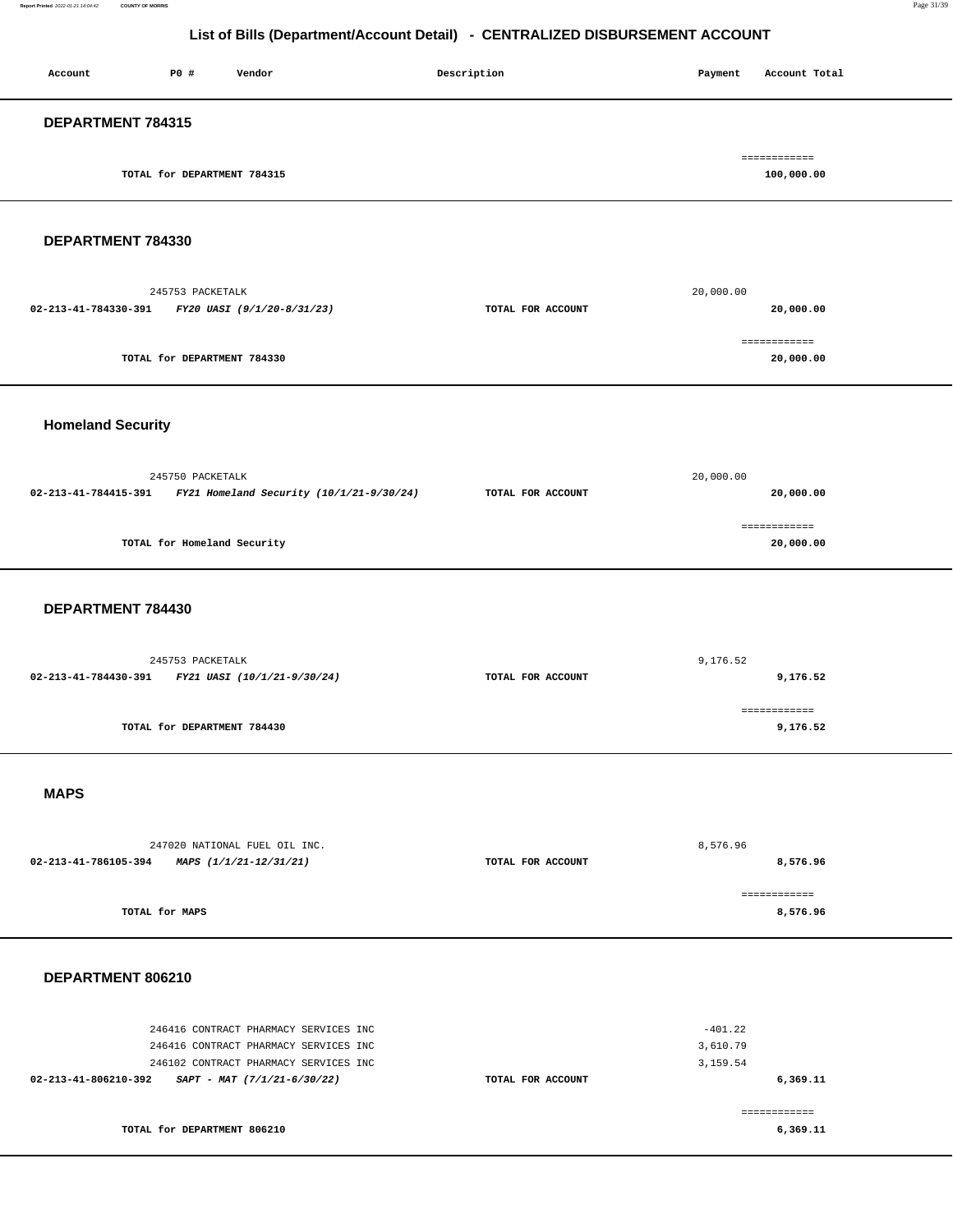**Report Printed** 2022-01-21 14:04:42 **COUNTY OF MORRIS** Page 32/39

## **List of Bills (Department/Account Detail) - CENTRALIZED DISBURSEMENT ACCOUNT**

| Account                        | P0 #                        | Vendor                                     |                                          | Description       | Payment    | Account Total            |
|--------------------------------|-----------------------------|--------------------------------------------|------------------------------------------|-------------------|------------|--------------------------|
| DEPARTMENT 864245              |                             |                                            |                                          |                   |            |                          |
|                                |                             | 246114 JOHNSON MIRMIRAN AND THOMPSON, INC. |                                          |                   | 2,450.64   |                          |
| 02-213-41-864245-392           |                             |                                            | Dover & Rockaway Track (7/22/20-7/22/22) | TOTAL FOR ACCOUNT |            | 2,450.64                 |
|                                |                             | 246114 JOHNSON MIRMIRAN AND THOMPSON, INC. |                                          |                   | 272.29     |                          |
| 02-213-41-864245-393           |                             |                                            | Dover & Rockaway Track (7/22/20-7/22/22) | TOTAL FOR ACCOUNT |            | 272.29                   |
|                                |                             |                                            |                                          |                   |            |                          |
|                                | TOTAL for DEPARTMENT 864245 |                                            |                                          |                   |            | ============<br>2,722.93 |
|                                |                             |                                            |                                          |                   |            |                          |
|                                |                             |                                            |                                          |                   |            |                          |
| DEPARTMENT 864950              |                             |                                            |                                          |                   |            |                          |
|                                |                             |                                            |                                          |                   |            |                          |
|                                |                             |                                            |                                          |                   |            |                          |
|                                |                             | 245902 T.Y. LIN INTERNATIONAL              |                                          |                   | 154,704.20 |                          |
| $02 - 213 - 41 - 864950 - 392$ |                             |                                            | Landing Rd Bridge Repl(6/20/17-12/31/20) | TOTAL FOR ACCOUNT |            | 154,704.20               |
|                                |                             |                                            |                                          |                   |            | ============             |
|                                | TOTAL for DEPARTMENT 864950 |                                            |                                          |                   |            | 154,704.20               |
|                                |                             |                                            |                                          |                   |            |                          |
| DEPARTMENT 865702              |                             |                                            |                                          |                   |            |                          |

| 246748 TETRA TECH INC                                  |                   | 11,539.24 |
|--------------------------------------------------------|-------------------|-----------|
| 246721 TETRA TECH INC                                  |                   | 18,248.94 |
| 7.2 Evaluation & Data Analysis<br>02-213-41-865702-391 | TOTAL FOR ACCOUNT | 29,788.18 |
|                                                        |                   |           |
|                                                        |                   |           |
| TOTAL for DEPARTMENT 865702                            |                   | 29,788.18 |
|                                                        |                   |           |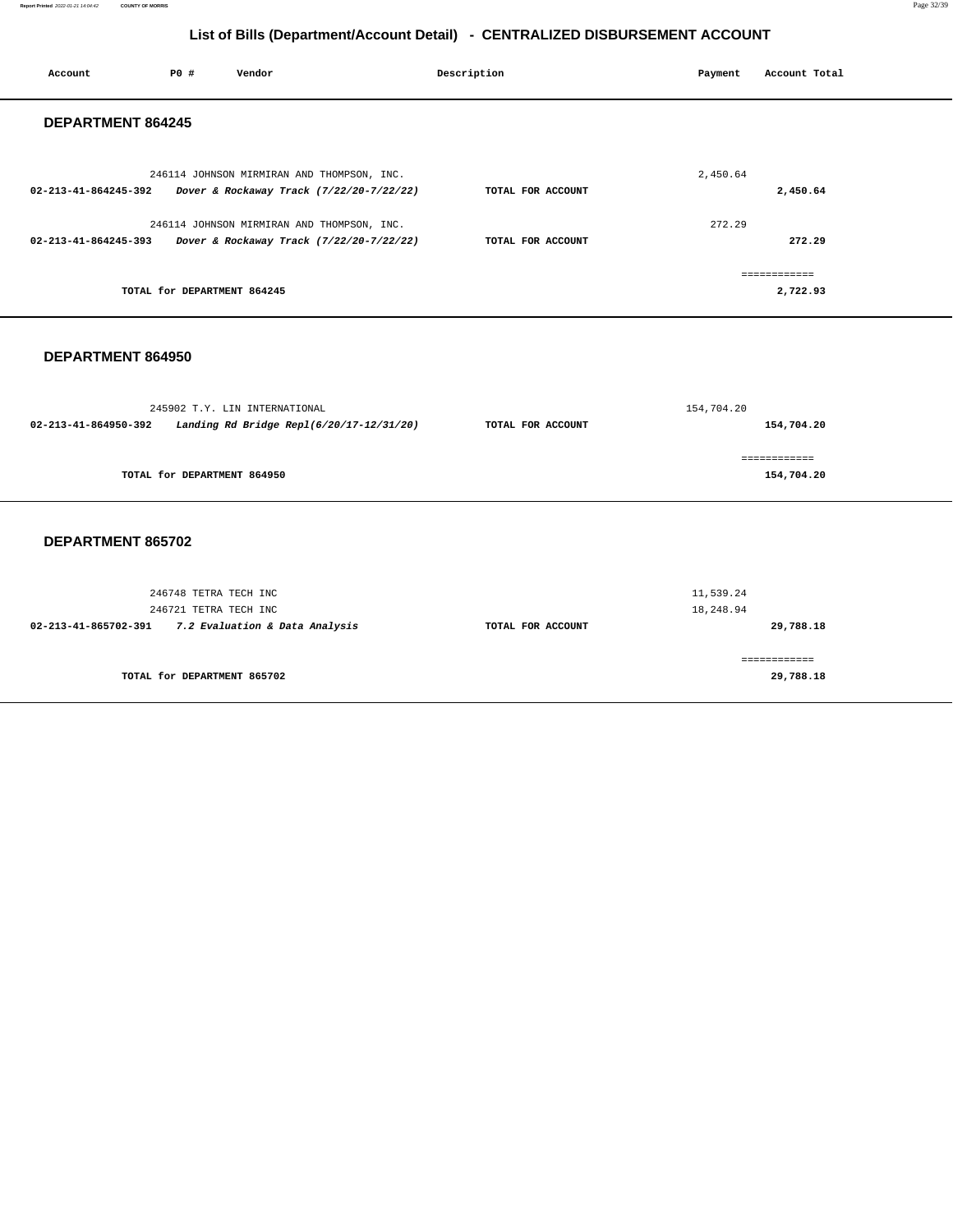Report Printed 2022-01-21 14:04:42 **Report Printed** 2022-01-21 14:04:42 **COUNTY OF MORRIS** Page 33/39

============ **3,268.75** 

### **List of Bills (Department/Account Detail) - CENTRALIZED DISBURSEMENT ACCOUNT**

| Account                                    | P0 #                        | Vendor                                                                                                                               |                                          | Description       | Payment                               | Account Total             |  |
|--------------------------------------------|-----------------------------|--------------------------------------------------------------------------------------------------------------------------------------|------------------------------------------|-------------------|---------------------------------------|---------------------------|--|
| <b>County Capital</b><br>DEPARTMENT 953269 |                             |                                                                                                                                      |                                          |                   |                                       |                           |  |
| 04-216-55-953269-909                       |                             | 245959 FRENCH & PARRELLO ASSOCIATES<br>Bridge Design/Constr - var locations                                                          |                                          | TOTAL FOR ACCOUNT | 2,000.00                              | 2,000.00                  |  |
|                                            | TOTAL for DEPARTMENT 953269 |                                                                                                                                      |                                          |                   |                                       | ------------<br>2,000.00  |  |
| DEPARTMENT 953354                          |                             |                                                                                                                                      |                                          |                   |                                       |                           |  |
| 04-216-55-953354-955                       | 245034 MTB ELECTRIC         | VOIP System-Electric & Emergency Power                                                                                               |                                          | TOTAL FOR ACCOUNT | 12, 262.27                            | 12,262.27                 |  |
|                                            | TOTAL for DEPARTMENT 953354 |                                                                                                                                      |                                          |                   |                                       | ============<br>12,262.27 |  |
| DEPARTMENT 953382                          |                             |                                                                                                                                      |                                          |                   |                                       |                           |  |
| 04-216-55-953382-940                       |                             | 243224 ROAD SAFETY SYSTEMS LLC<br>243224 ROAD SAFETY SYSTEMS LLC<br>243224 ROAD SAFETY SYSTEMS LLC<br>243224 ROAD SAFETY SYSTEMS LLC | Road Resurfacing, MV arking lot, Railrd  | TOTAL FOR ACCOUNT | 700.00<br>800.00<br>30.00<br>3,500.00 | 5,030.00                  |  |
|                                            | TOTAL for DEPARTMENT 953382 |                                                                                                                                      |                                          |                   |                                       | ------------<br>5,030.00  |  |
| DEPARTMENT 953464                          |                             |                                                                                                                                      |                                          |                   |                                       |                           |  |
| 04-216-55-953464-951                       | 236888 SLADE INDUSTRIES     | 243050 AUTOMATED BUILDING CONTROLS                                                                                                   | Interior Bldg Upgrades - Bldgs & Grounds | TOTAL FOR ACCOUNT | 23, 275.00<br>10,295.50               | 33,570.50                 |  |
|                                            | TOTAL for DEPARTMENT 953464 |                                                                                                                                      |                                          |                   |                                       | ------------<br>33,570.50 |  |
| DEPARTMENT 953487                          |                             |                                                                                                                                      |                                          |                   |                                       |                           |  |
| 04-216-55-953487-909                       |                             | 197098 BOSWELL ENGINEERING INC<br>197098 BOSWELL ENGINEERING INC                                                                     | RR, RoadConst/Resurf &Design-PublicWrks  | TOTAL FOR ACCOUNT | 2,865.00<br>403.75                    | 3,268.75                  |  |

**TOTAL for DEPARTMENT 953487**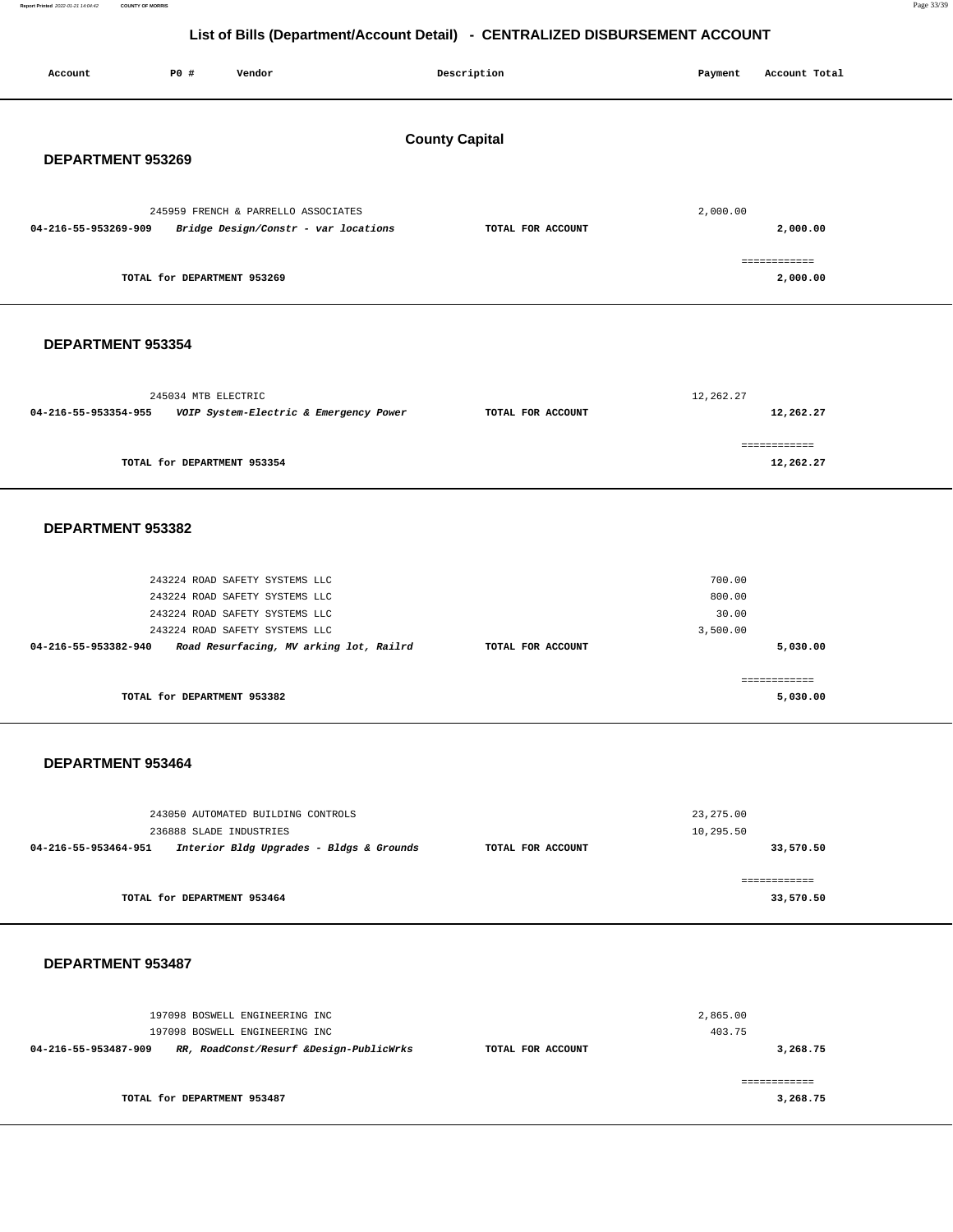**Report Printed** 2022-01-21 14:04:42 **COUNTY OF MORRIS** Page 34/39

### **List of Bills (Department/Account Detail) - CENTRALIZED DISBURSEMENT ACCOUNT**

|                                                                                                                                            | Account Total |
|--------------------------------------------------------------------------------------------------------------------------------------------|---------------|
| DEPARTMENT 953490                                                                                                                          |               |
| 32,242.00<br>246693 TSUJ CORPORATION<br>Exterior Equip/Bldg Imrpvmnt-Bldgs&Grnds<br>32,242.00<br>04-216-55-953490-951<br>TOTAL FOR ACCOUNT |               |
| ============<br>32,242.00<br>TOTAL for DEPARTMENT 953490                                                                                   |               |

### **DEPARTMENT 953494**

| 246988 DESESA ENGINEERING CO., INC.                              |                   | 99,712.81    |
|------------------------------------------------------------------|-------------------|--------------|
| Repair/Replc/Upgr Bldg Equip-Bldgs&Grnds<br>04-216-55-953494-951 | TOTAL FOR ACCOUNT | 99,712.81    |
|                                                                  |                   | ============ |
| TOTAL for DEPARTMENT 953494                                      |                   | 99,712.81    |

#### **DEPARTMENT 953495**

|                      | 245883 MAGIC TOUCH CONSTRUCTION CO., INC. |                   | 3,390.77  |           |
|----------------------|-------------------------------------------|-------------------|-----------|-----------|
|                      | 245926 MAGIC TOUCH CONSTRUCTION CO., INC. |                   | 576.06    |           |
|                      | 245926 MAGIC TOUCH CONSTRUCTION CO., INC. |                   | 768.10    |           |
|                      | 245883 MAGIC TOUCH CONSTRUCTION CO., INC. |                   | 1,602.36  |           |
|                      | 245883 MAGIC TOUCH CONSTRUCTION CO., INC. |                   | 2,710.12  |           |
|                      | 245883 MAGIC TOUCH CONSTRUCTION CO., INC. |                   | 1,418.08  |           |
|                      | 245883 MAGIC TOUCH CONSTRUCTION CO., INC. |                   | 3,556.00  |           |
|                      | 245942 MAGIC TOUCH CONSTRUCTION CO., INC. |                   | 1,152.16  |           |
|                      | 245942 MAGIC TOUCH CONSTRUCTION CO., INC. |                   | 22,523.04 |           |
|                      | 245926 MAGIC TOUCH CONSTRUCTION CO., INC. |                   | 2,902.12  |           |
|                      | 245926 MAGIC TOUCH CONSTRUCTION CO., INC. |                   | 768.08    |           |
|                      | 245926 MAGIC TOUCH CONSTRUCTION CO., INC. |                   | 1,418.08  |           |
|                      | 245942 MAGIC TOUCH CONSTRUCTION CO., INC. |                   | 4,061.69  |           |
|                      | 245970 COOPER ELECTRIC SUPPLY CO.         |                   | 14.11     |           |
|                      | 245976 COOPER ELECTRIC SUPPLY CO.         |                   | $-82.70$  |           |
|                      | 245976 COOPER ELECTRIC SUPPLY CO.         |                   | 2,901.66  |           |
|                      | 245970 COOPER ELECTRIC SUPPLY CO.         |                   | 114.83    |           |
|                      | 245970 COOPER ELECTRIC SUPPLY CO.         |                   | 72.54     |           |
|                      | 245970 COOPER ELECTRIC SUPPLY CO.         |                   | 19.30     |           |
|                      | 245970 COOPER ELECTRIC SUPPLY CO.         |                   | 89.60     |           |
|                      | 245970 COOPER ELECTRIC SUPPLY CO.         |                   | 608.47    |           |
|                      | 245970 COOPER ELECTRIC SUPPLY CO.         |                   | 305.44    |           |
|                      | 245970 COOPER ELECTRIC SUPPLY CO.         |                   | 89.22     |           |
|                      | 245976 COOPER ELECTRIC SUPPLY CO.         |                   | $-54.92$  |           |
|                      | 245970 COOPER ELECTRIC SUPPLY CO.         |                   | 25.90     |           |
|                      | 245034 MTB ELECTRIC                       |                   | 2,658.89  |           |
|                      | 246045 COOPER ELECTRIC SUPPLY CO.         |                   | 134.68    |           |
|                      | 246045 COOPER ELECTRIC SUPPLY CO.         |                   | 97.68     |           |
|                      | 246045 COOPER ELECTRIC SUPPLY CO.         |                   | 13,469.72 |           |
|                      | 246045 COOPER ELECTRIC SUPPLY CO.         |                   | 1,659.84  |           |
|                      | 245976 COOPER ELECTRIC SUPPLY CO.         |                   | $-540.18$ |           |
|                      | 245976 COOPER ELECTRIC SUPPLY CO.         |                   | $-582.90$ |           |
| 04-216-55-953495-951 | Interior Bldg Improvements-Bldgs&Grnds    | TOTAL FOR ACCOUNT |           | 67,847.84 |
|                      |                                           |                   |           |           |

**TOTAL for DEPARTMENT 953495 [67,847.84](https://67,847.84)** 

============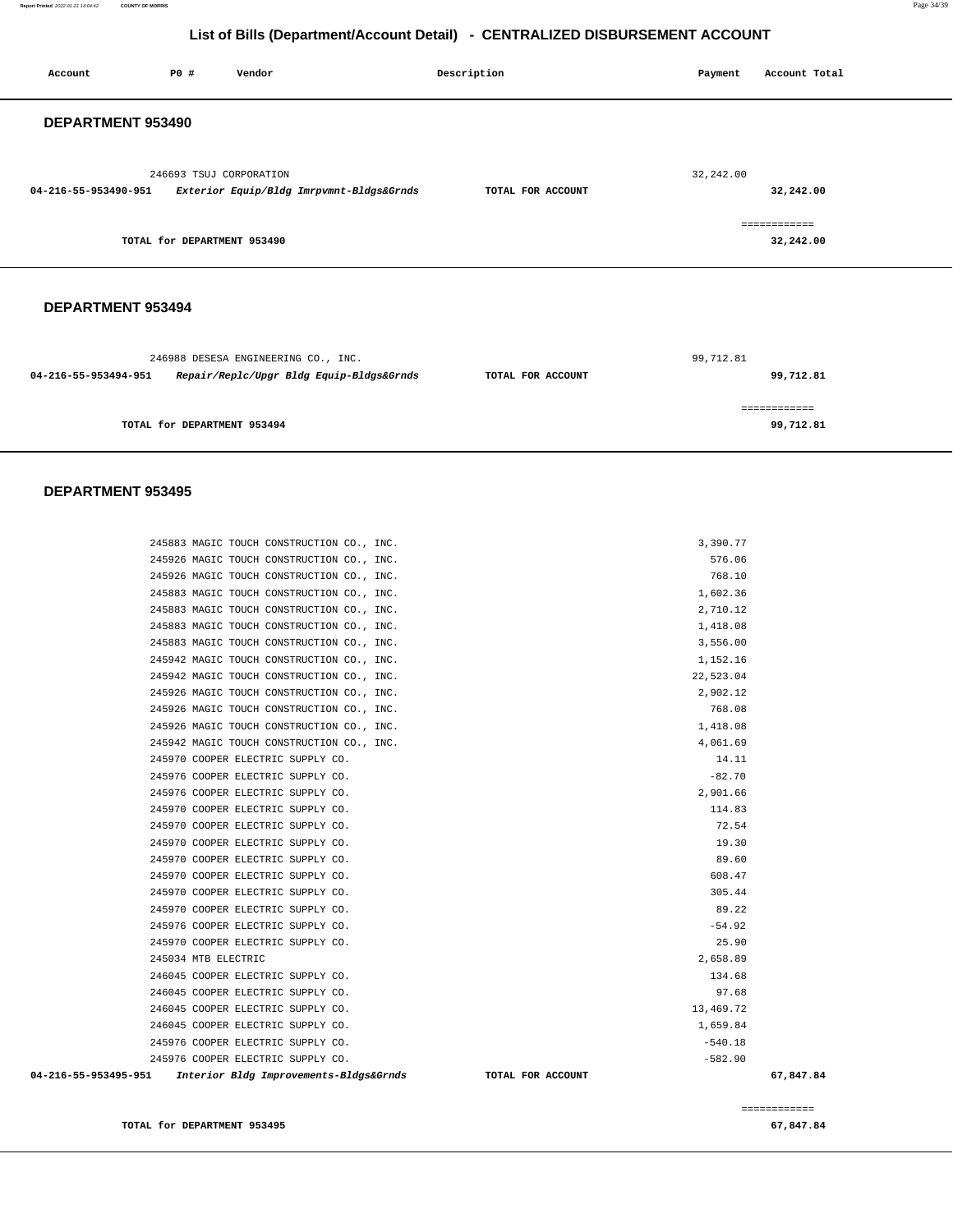**Report Printed** 2022-01-21 14:04:42 **COUNTY OF MORRIS** Page 35/39

### **List of Bills (Department/Account Detail) - CENTRALIZED DISBURSEMENT ACCOUNT**

| Account                  | P0#                         | Vendor                                                                  | Description       | Payment   | Account Total             |
|--------------------------|-----------------------------|-------------------------------------------------------------------------|-------------------|-----------|---------------------------|
| <b>DEPARTMENT 953498</b> |                             |                                                                         |                   |           |                           |
| 04-216-55-953498-940     |                             | 246474 CMS CONSTRUCTION INC.<br>Bridge & Drainage Design & Contr-PWorks | TOTAL FOR ACCOUNT | 36,063.32 | 36,063.32                 |
|                          | TOTAL for DEPARTMENT 953498 |                                                                         |                   |           | ============<br>36,063.32 |

### **DEPARTMENT 953526**

|                      | 244851 CRANE ASSOCIATES, P.C.            |                   | 954.51    |              |
|----------------------|------------------------------------------|-------------------|-----------|--------------|
| 04-216-55-953526-909 | Replace HVAC Units/Chillers- Bldgs&Grnds | TOTAL FOR ACCOUNT |           | 954.51       |
|                      | 246017 JOHNSTONE SUPPLY                  |                   | 398.25    |              |
|                      | 246017 JOHNSTONE SUPPLY                  |                   | 188.56    |              |
|                      | 246017 JOHNSTONE SUPPLY                  |                   | 72.65     |              |
|                      | 246017 JOHNSTONE SUPPLY                  |                   | 13.22     |              |
|                      | 245952 AUTOMATED BUILDING CONTROLS       |                   | 200.00    |              |
|                      | 245952 AUTOMATED BUILDING CONTROLS       |                   | 609.44    |              |
|                      | 245952 AUTOMATED BUILDING CONTROLS       |                   | 1,954.34  |              |
|                      | 245952 AUTOMATED BUILDING CONTROLS       |                   | 2,464.00  |              |
|                      | 246019 JOHNSTONE SUPPLY                  |                   | 33.45     |              |
|                      | 246988 DESESA ENGINEERING CO., INC.      |                   | 79,767.57 |              |
|                      | 246017 JOHNSTONE SUPPLY                  |                   | 67.50     |              |
|                      | 246017 JOHNSTONE SUPPLY                  |                   | 103.36    |              |
|                      | 246017 JOHNSTONE SUPPLY                  |                   | 59.90     |              |
|                      | 246016 JOHNSTONE SUPPLY                  |                   | $-144.00$ |              |
|                      | 246016 JOHNSTONE SUPPLY                  |                   | 133.69    |              |
|                      | 246016 JOHNSTONE SUPPLY                  |                   | 166.00    |              |
|                      | 246016 JOHNSTONE SUPPLY                  |                   | 88.42     |              |
|                      | 246016 JOHNSTONE SUPPLY                  |                   | 39.00     |              |
|                      | 246016 JOHNSTONE SUPPLY                  |                   | 1,358.90  |              |
|                      | 246016 JOHNSTONE SUPPLY                  |                   | 573.78    |              |
|                      | 246019 JOHNSTONE SUPPLY                  |                   | 308.00    |              |
|                      | 246071 BINSKY SERVICE LLC                |                   | 1,105.00  |              |
|                      | 246071 BINSKY SERVICE LLC                |                   | 2,827.00  |              |
|                      | 246007 BINSKY SERVICE LLC                |                   | 31,439.00 |              |
|                      | 246019 JOHNSTONE SUPPLY                  |                   | 5,401.22  |              |
|                      | 246019 JOHNSTONE SUPPLY                  |                   | 48.24     |              |
|                      | 246019 JOHNSTONE SUPPLY                  |                   | 87.30     |              |
|                      | 246019 JOHNSTONE SUPPLY                  |                   | 111.31    |              |
|                      | 245952 AUTOMATED BUILDING CONTROLS       |                   | 1,100.00  |              |
|                      | 246019 JOHNSTONE SUPPLY                  |                   | 203.06    |              |
|                      | 245952 AUTOMATED BUILDING CONTROLS       |                   | 1,100.00  |              |
|                      | 246007 BINSKY SERVICE LLC                |                   | 20,806.14 |              |
| 04-216-55-953526-956 | Replace HVAC Units/Chillers- Bldgs&Grnds | TOTAL FOR ACCOUNT |           | 152,684.30   |
|                      |                                          |                   |           | ============ |
|                      | TOTAL for DEPARTMENT 953526              |                   |           | 153,638.81   |

#### **DEPARTMENT 953529**

| 246061 R.D. SALES DOOR & HARDWARE LLC | 2,775,00 |
|---------------------------------------|----------|
| 246061 R.D. SALES DOOR & HARDWARE LLC | 1,310.00 |
| 246058 NEW JERSEY OVERHEAD DOOR LLC   | 1,155.00 |
| 246058 NEW JERSEY OVERHEAD DOOR LLC   | 660.00   |
| 246061 R.D. SALES DOOR & HARDWARE LLC | 2,658.00 |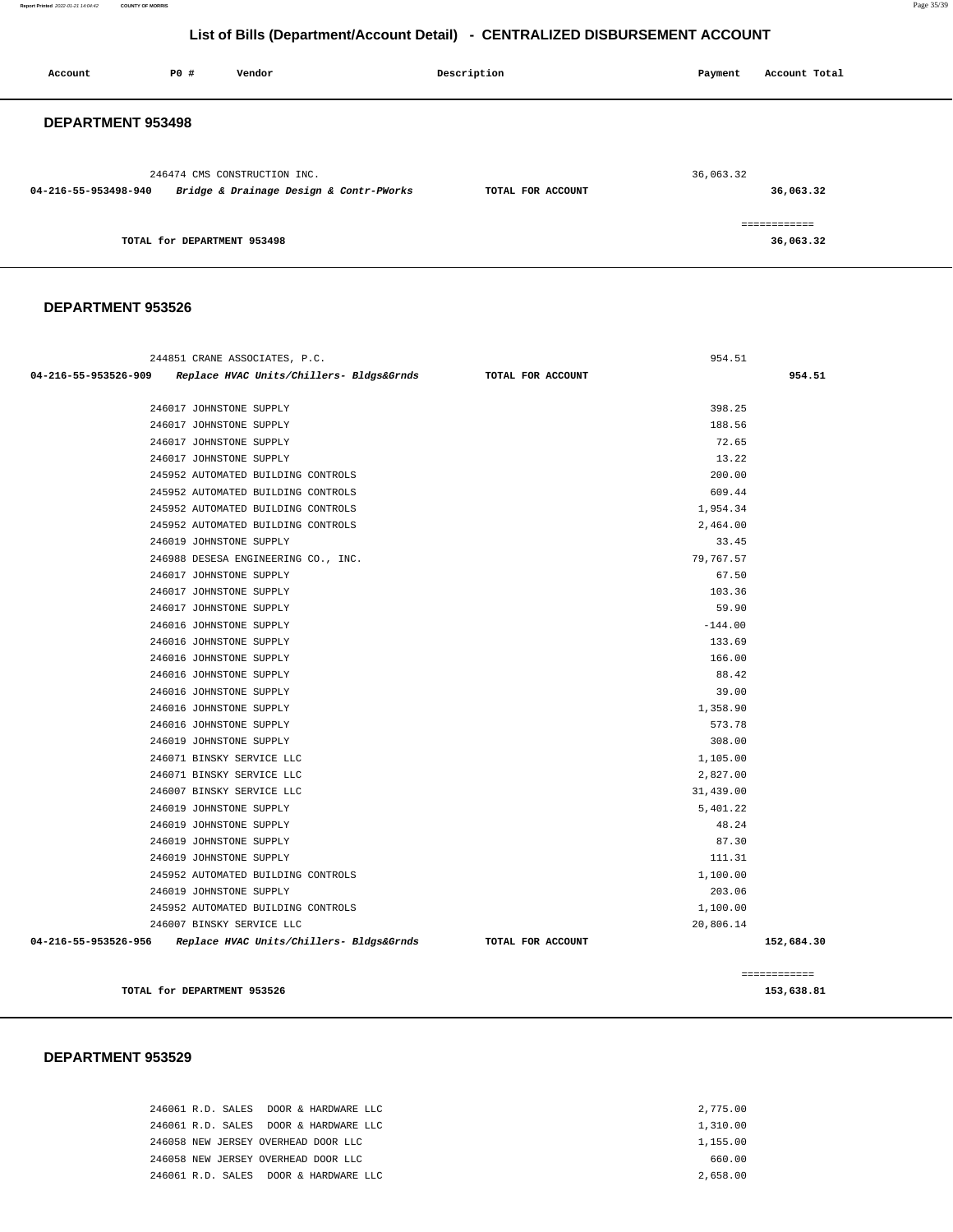**Report Printed** 2022-01-21 14:04:42 **COUNTY OF MORRIS** Page 36/39

### **List of Bills (Department/Account Detail) - CENTRALIZED DISBURSEMENT ACCOUNT**

| Account                  | PO#                         | Vendor                                   | Description       | Payment   | Account Total |
|--------------------------|-----------------------------|------------------------------------------|-------------------|-----------|---------------|
| <b>DEPARTMENT 953529</b> |                             |                                          |                   |           |               |
|                          |                             | 246688 PARAGON RESTORATION CO.           |                   | 93,039.24 |               |
| 04-216-55-953529-940     |                             | ExteriorProjects&BucketTruck-Bldgs&Grnds | TOTAL FOR ACCOUNT |           | 101,597.24    |
|                          |                             |                                          |                   |           | ============  |
|                          | TOTAL for DEPARTMENT 953529 |                                          |                   |           | 101,597.24    |

#### **DEPARTMENT 953531**

| 245967 JOHNSON MIRMIRAN AND THOMPSON, INC.                       |                   | 18,288.62  |            |
|------------------------------------------------------------------|-------------------|------------|------------|
| 246105 JOHNSON MIRMIRAN AND THOMPSON, INC.                       |                   | 2,580.49   |            |
| 04-216-55-953531-909<br>Bridge&DrainageDesign/Constr-Engineering | TOTAL FOR ACCOUNT |            | 20,869.11  |
|                                                                  |                   |            |            |
| 245984 TOWNSHIP OF ROXBURY                                       |                   | 6.88       |            |
| 245984 TOWNSHIP OF ROXBURY                                       |                   | 27.50      |            |
| 245968 FERRARO CONSTRUCTION CORPORATION                          |                   | 340,994.31 |            |
| 245984 TOWNSHIP OF ROXBURY                                       |                   | 55.00      |            |
| 245991 TOWNSHIP OF ROXBURY                                       |                   | 50.56      |            |
| 04-216-55-953531-940<br>Bridge&DrainageDesign/Constr-Engineering | TOTAL FOR ACCOUNT |            | 341,134.25 |
|                                                                  |                   |            |            |
|                                                                  |                   |            |            |
| TOTAL for DEPARTMENT 953531                                      |                   |            | 362,003.36 |

#### **DEPARTMENT 953560**

|                      | 246115 VAN CLEEF ENGINEERING ASSOC       |                   | 36,423.50     |
|----------------------|------------------------------------------|-------------------|---------------|
| 04-216-55-953560-909 | Bridge Design/Rehab/Drainage-Engineering | TOTAL FOR ACCOUNT | 36,423.50     |
|                      |                                          |                   |               |
|                      |                                          |                   | ------------- |
|                      | TOTAL for DEPARTMENT 953560              |                   | 36,423.50     |

#### **DEPARTMENT 953562**

| 240413 OFS                                                   | 12,981.06                      |
|--------------------------------------------------------------|--------------------------------|
| 240413 OFS                                                   | 8,598.96                       |
| 240413 OFS                                                   | 8,617.86                       |
| Interior Building Improvements - B&G<br>04-216-55-953562-940 | 30,197.88<br>TOTAL FOR ACCOUNT |
|                                                              |                                |
|                                                              |                                |
| TOTAL for DEPARTMENT 953562                                  | 30,197.88                      |

#### **DEPARTMENT 953610**

| 246113 M-TEC CONSTRUCTION SERVICE LLC<br>246452 MALICK AND SCHERER PC | 14,527.50<br>39,165.65         |
|-----------------------------------------------------------------------|--------------------------------|
| Rd Paving/Improv &RR Rehab-Engineering<br>04-216-55-953610-909        | 53,693.15<br>TOTAL FOR ACCOUNT |
| TOTAL for DEPARTMENT 953610                                           | 53,693.15                      |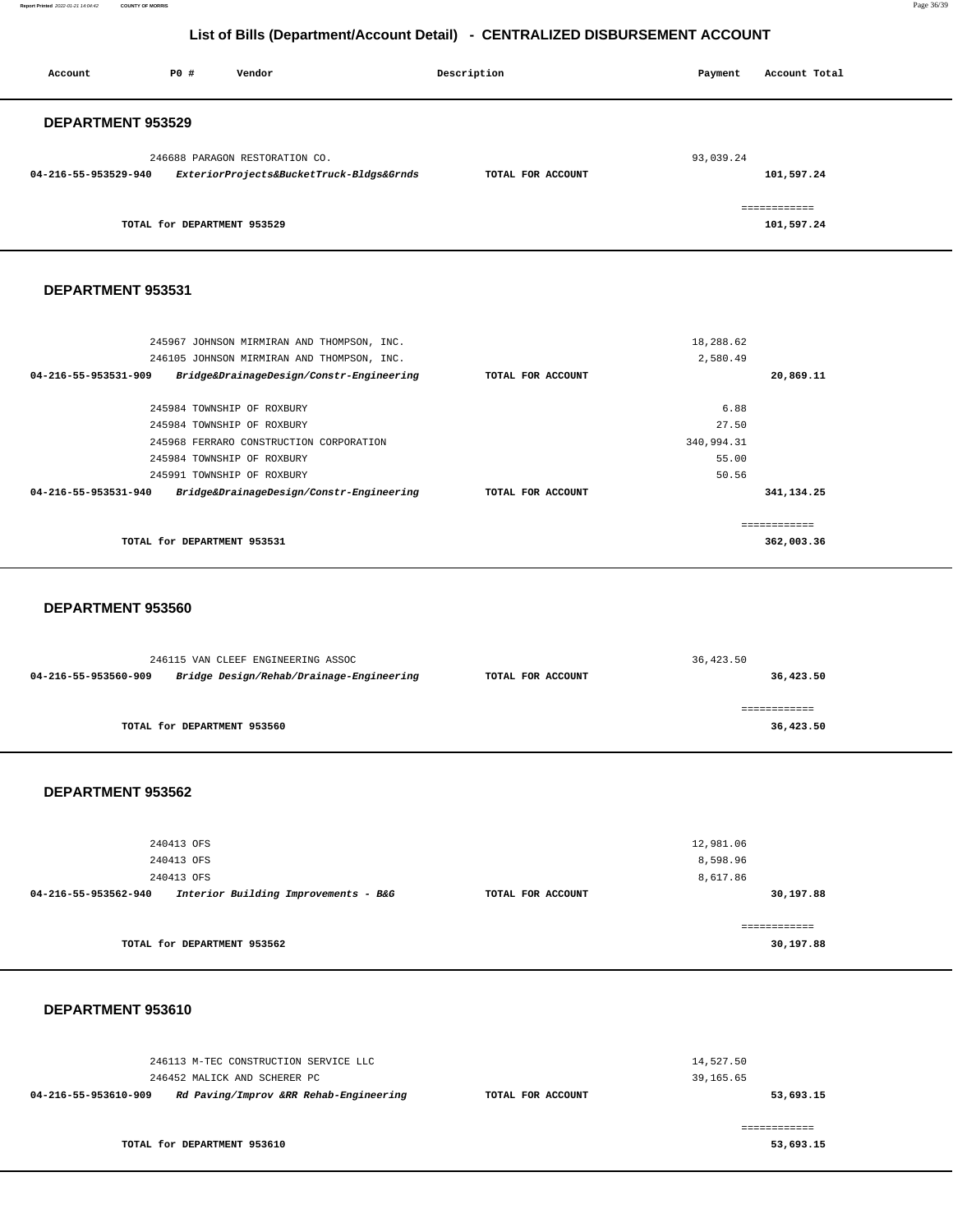**Report Printed** 2022-01-21 14:04:42 **COUNTY OF MORRIS** Page 37/39

### **List of Bills (Department/Account Detail) - CENTRALIZED DISBURSEMENT ACCOUNT**

| Account<br>. | <b>PO #</b> | Vendor | Description | Payment | Account Total |
|--------------|-------------|--------|-------------|---------|---------------|
|              |             |        |             |         |               |

### **DEPARTMENT 954279**

| 245508 CONTINENTAL FIRE SAFETY INC.                            |                   | 1,057.56 |
|----------------------------------------------------------------|-------------------|----------|
| 245508 CONTINENTAL FIRE SAFETY INC.                            |                   | 357.00   |
| 245508 CONTINENTAL FIRE SAFETY INC.                            |                   | 192.00   |
| 245508 CONTINENTAL FIRE SAFETY INC.                            |                   | 495.00   |
| 245508 CONTINENTAL FIRE SAFETY INC.                            |                   | 95.16    |
| 245508 CONTINENTAL FIRE SAFETY INC.                            |                   | 1,311.63 |
| 245508 CONTINENTAL FIRE SAFETY INC.                            |                   | 91.42    |
| Acq Digital In Car Video Equip-Sheriff<br>04-216-55-954279-956 | TOTAL FOR ACCOUNT | 3,599.77 |
|                                                                |                   |          |
|                                                                |                   |          |
| TOTAL for DEPARTMENT 954279                                    |                   | 3,599.77 |

#### **DEPARTMENT 969585**

| 246590 COUNTY COLLEGE OF MORRIS<br>246590 COUNTY COLLEGE OF MORRIS |                   | 234.59<br>990.00 |
|--------------------------------------------------------------------|-------------------|------------------|
| 246590 COUNTY COLLEGE OF MORRIS                                    |                   | 4,950.00         |
| Building Modifications - CCM<br>04-216-55-969585-909               | TOTAL FOR ACCOUNT | 6,174.59         |
|                                                                    |                   |                  |
| TOTAL for DEPARTMENT 969585                                        |                   | 6,174.59         |

#### **DEPARTMENT 969612**

| 246592 COUNTY COLLEGE OF MORRIS                                  |                   | 5,150.00 |
|------------------------------------------------------------------|-------------------|----------|
| Imprv Roads/Walks/Parking/Bldg Modif-CCM<br>04-216-55-969612-909 | TOTAL FOR ACCOUNT | 5,150.00 |
|                                                                  |                   |          |
|                                                                  |                   |          |
| TOTAL for DEPARTMENT 969612                                      |                   | 5,150.00 |
|                                                                  |                   |          |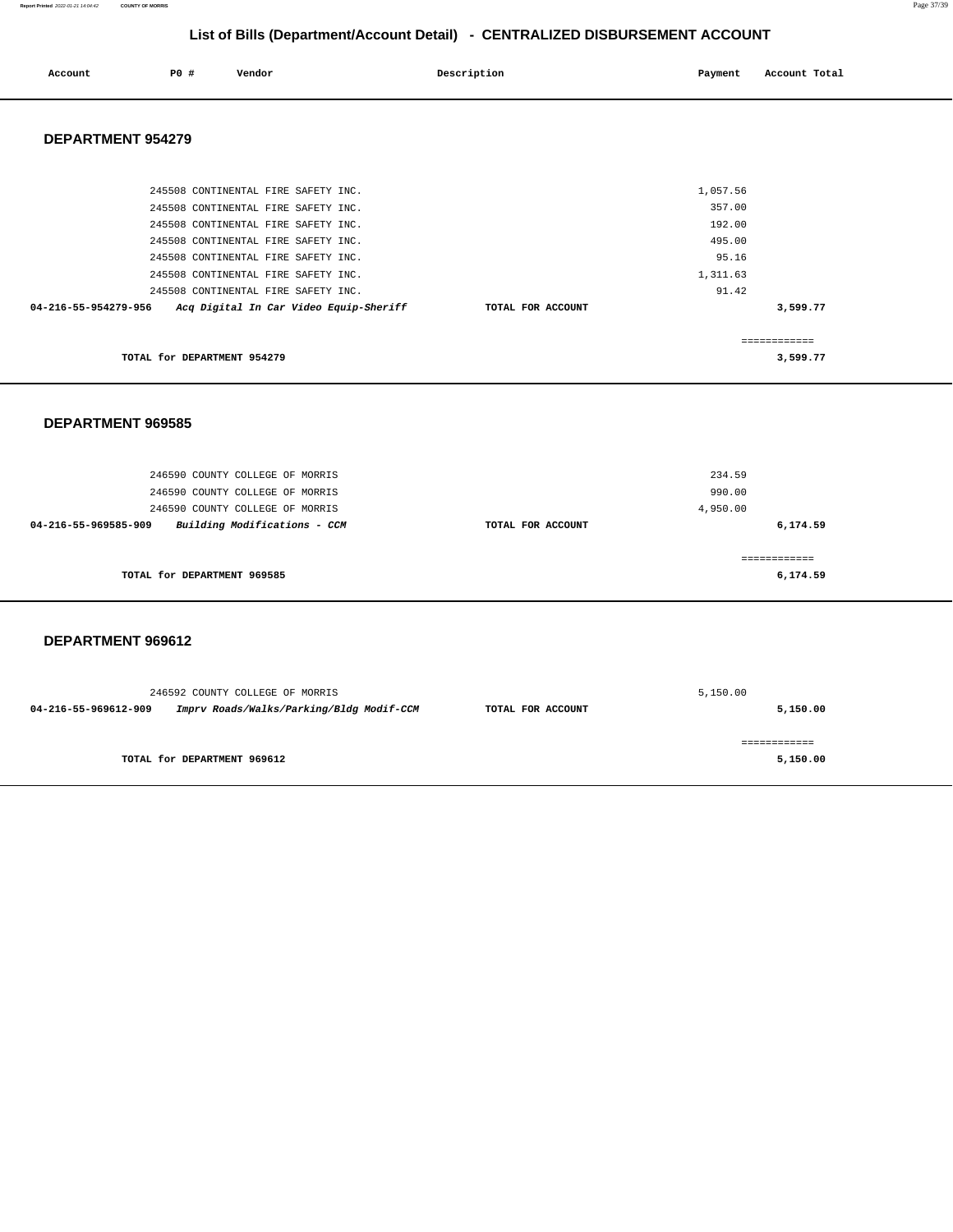| Account | P <sub>0</sub> | Vendor | Description | Payment | Account Total |
|---------|----------------|--------|-------------|---------|---------------|
|         |                |        |             |         |               |

### **Dedicated Trust**

### **Weights & Measures**

| 245256 U-LINE SHIPPING SUPPLY              |                   | 335.00    |              |
|--------------------------------------------|-------------------|-----------|--------------|
| 246595 COUNTY OF MORRIS                    |                   | 95,722.30 |              |
|                                            |                   |           |              |
| 246594 COUNTY OF MORRIS                    |                   | 54,652.04 |              |
| 243781 HANNON FLOOR COVERING CORPORATION   |                   | 900.00    |              |
| 243733 MCCLOSKEY MECHANICAL INC.           |                   | 3,172.56  |              |
| 243781 HANNON FLOOR COVERING CORPORATION   |                   | 104.67    |              |
| 236011 COMMERCIAL FURNITURE RESOURCE INC.  |                   | 495.00    |              |
| 244552 EASTERN JANITORIAL COMPANY          |                   | 6,020.00  |              |
| 243781 HANNON FLOOR COVERING CORPORATION   |                   | 1,150.00  |              |
| 240452 R.D. SALES DOOR & HARDWARE LLC      |                   | 2,685.00  |              |
| 243781 HANNON FLOOR COVERING CORPORATION   |                   | 1,674.00  |              |
| 244933 TELESEARCH INC                      |                   | 680.68    |              |
| 245471 TELESEARCH INC                      |                   | 850.85    |              |
| 245079 U-LINE SHIPPING SUPPLY              |                   | 116.15    |              |
| 245079 U-LINE SHIPPING SUPPLY              |                   | 1,504.60  |              |
| 245256 U-LINE SHIPPING SUPPLY              |                   | 76.02     |              |
| 245151 U-LINE SHIPPING SUPPLY              |                   | 76.02     |              |
| 245151 U-LINE SHIPPING SUPPLY              |                   | 335.00    |              |
| 245444 U-LINE SHIPPING SUPPLY              |                   | 76.02     |              |
| 245444 U-LINE SHIPPING SUPPLY              |                   | 335.00    |              |
| 243781 HANNON FLOOR COVERING CORPORATION   |                   | 300.00    |              |
| 13-290-56-575801-888<br>Weights & Measures | TOTAL FOR ACCOUNT |           | 171,260.91   |
|                                            |                   |           | ============ |
| TOTAL for Weights & Measures               |                   |           | 171,260.91   |
|                                            |                   |           |              |

#### **Tax Board**

| 245782 TELESEARCH INC             |                   | 137.28 |
|-----------------------------------|-------------------|--------|
| 13-290-56-577101-888<br>Tax Board | TOTAL FOR ACCOUNT | 137.28 |
|                                   |                   |        |
|                                   |                   |        |
| TOTAL for Tax Board               |                   | 137.28 |
|                                   |                   |        |

### **Farmland Application Fees**

| 244094 ROSANNE G. OBLEN                           |                   | 1,000.00 |
|---------------------------------------------------|-------------------|----------|
| Farmland Application Fees<br>13-290-56-580301-888 | TOTAL FOR ACCOUNT | 1,000.00 |
|                                                   |                   |          |
| TOTAL for Farmland Application Fees               |                   | 1,000.00 |
|                                                   |                   |          |

#### **DEPARTMENT 580559**

| 243081 VAN CLEEF ENGINEERING ASSOC                     |                   | 11,000.00 |
|--------------------------------------------------------|-------------------|-----------|
| 13-290-56-580559-888<br>Open Space - Farm Preservation | TOTAL FOR ACCOUNT | 11,000.00 |

**11,000.00**